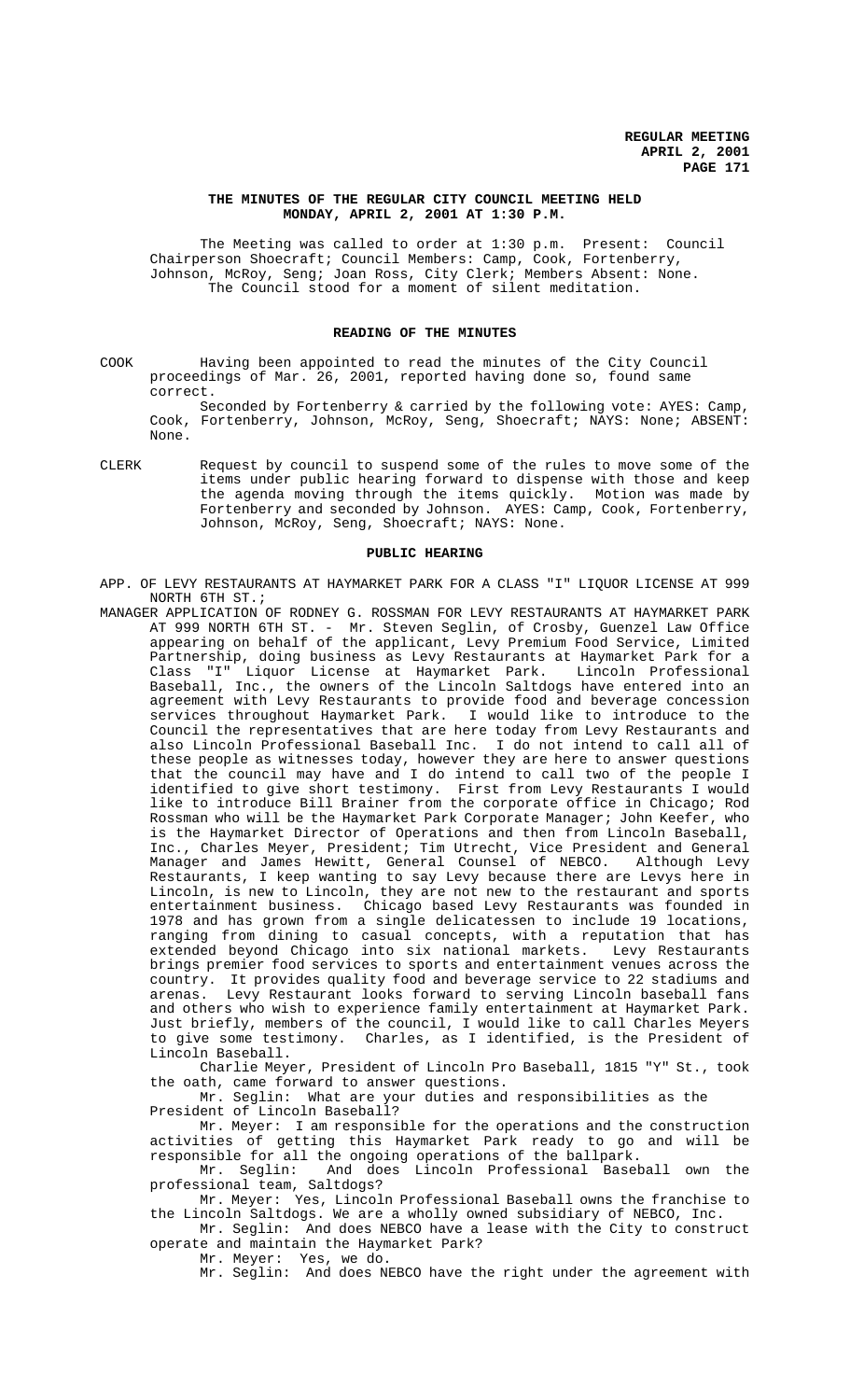the City to obtain a liquor license for Haymarket Park? Mr. Meyer: Yes, we do.

Mr. Seglin: And has Baseball entered into an agreement with Levy Restaurants to provide the food and beverage service at Haymarket Park and also obtain the liquor license?

Mr. Meyer: Yes, we do.

Mr. Seglin: Can you just briefly to give the council some background information about the park, using a diagram, show the council the nature of the facilities and also the areas that will be serving food and beverages at the park?

Mr. Meyer: Yes, on the diagram here, this is the Haymarket Park complex, baseball field, the UNL Women's softball field is off to the north, the liquor license and the application that we have applied for encounters the entire perimeter of the baseball stadium, as well as the softball stadium, wraps around the outfield area, comes down and basically the entire complex of softball and baseball are for the liquor license. Incorporated within the stadium we have the concession stands that will be anchored on the third base side, the first base side, also behind home plate and also in the centerfield entrance area coming into the ballpark from the pedestrian connector that will connect the ballpark into the Haymarket area. So there will be another concession area here. Out in the left field area, there is a a corporate tent area that we will use for corporate type pregame picnics and then there will be another picnic area, kids area over in the white field area for game time activities with inflatable games. There will actually be a playground area out in the right field area. So lots of different activities going on in the ballpark. There is also a concession area inside the softball stadium right when you walk in the main entrance.

Mr. Seglin: Mr. Meyer can you tell the council why your organization selected Levy Restaurants to be the manager of the food and beverage services of Haymarket park?

Mr. Meyer: Well, I guess I would state that this whole project has been about partnerships, the University of Nebraska, City of Lincoln, we were really looking for a food and beverage partner that would bring that expertise to the table for us. We went through a formalized bid process, their reputation, their financial backing, doing these types of things in baseball, basketball, various arenas and sports complexes throughout the country. We felt was a real asset to not only our partnership with them, but also bringing that to the City of Lincoln and feel that it was a real asset to not only our partnership with them, but also bringing that to the City of Lincoln and feel that it will be a great partnership and a great situation for us at Haymarket Park.

Mr. Seglin: When is the park scheduled to open?

Mr. Meyer: June 1st. About 62 days away, weather permitting. The schedule is tight, obviously we all know that the winter has been a long winter here, but we are still shooting for the June 1st date with Sioux City.

Mr. Seglin: Thank you. Any questions for Mr. Meyer?

Jon Camp, Council Member: Just a quick question, I know down in the Haymarket over the years there have been concerns about how you define perimeters and with alcoholic service and so forth and you mentioned that you have got on your drawing there, you went to the perimeters outside of the stadium. Would that be on a game basis you would be serving out in those areas as well, or would be confined on a regular Saltdogs game, that that would be inside the stadium?

Mr. Meyer: Really the perimeter that I outlined here Jon is the entire fenced area is around the entire stadium, so it would be for Saltdog games, any special events that we would run at the stadium. If we do something on football Saturdays, whatever the case may be, would all be within the perimeter of those stadiums. There is a small area down the leftfield area, there is a small parking lot that we just basically in captured into the license area so it would just fit within the perimeter of the stadium, but it is all here, as well as going all the way up this line, the fence line, then follows the outfield area and comes back down the other side of the outfield area, but it is within that premise only, not into the parking lot areas or anything, it is just within the stadium complex.

Mr. Camp: I think you have answered my question. It is a fenced area then?

Mr. Meyer: Right. Any other questions?

Mr. Seglin: Next I will call Bill Rayner for some short testimony. Jerry Shoecraft, Council Chair: Change a little format here, presentations should be five minutes, but then if you are going to combine it then you need to state that up front that you need to allow time for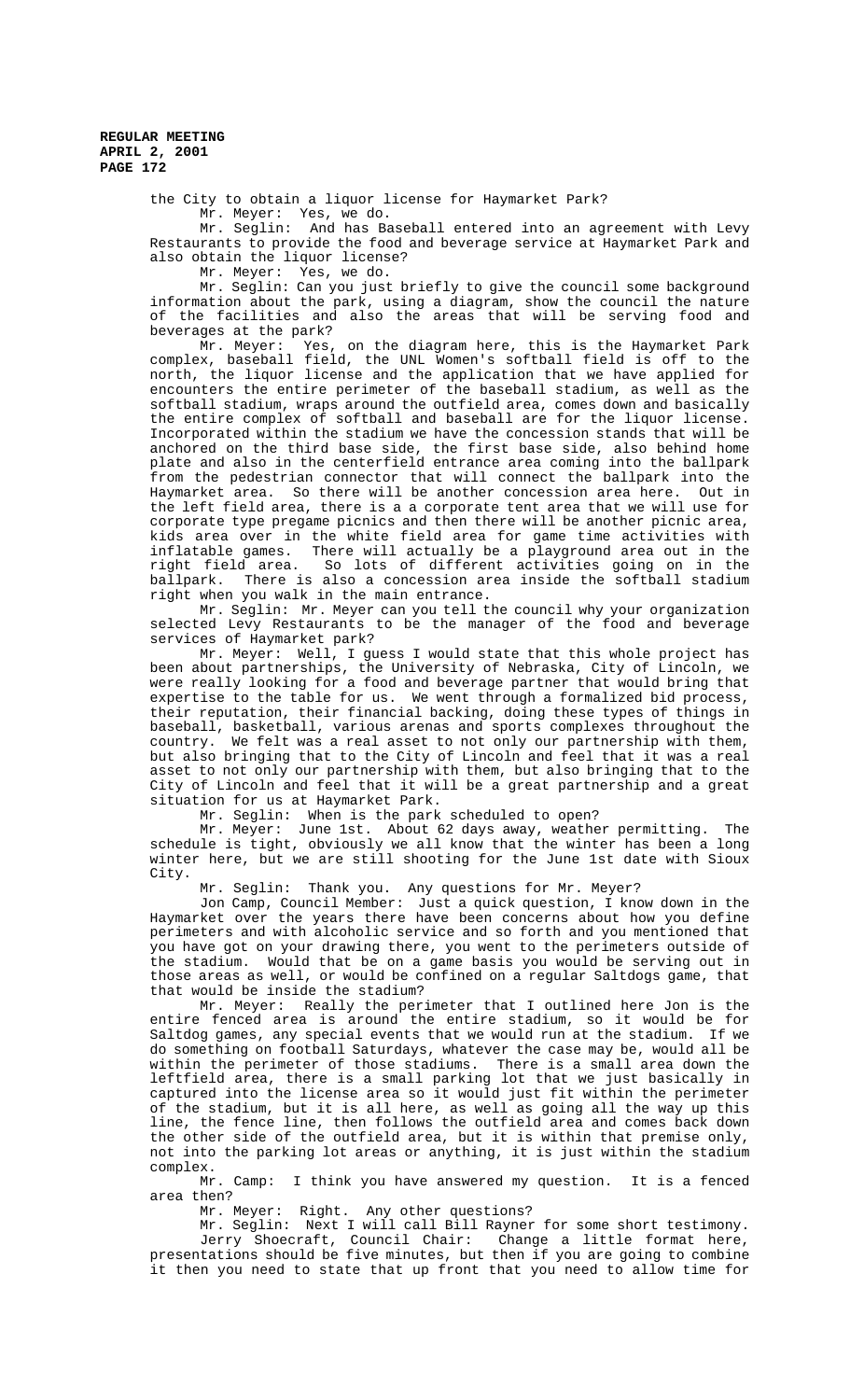your presentation, so I guess we should recognize that.

Mr. Seglin: I'm sorry, yeah I thought since these were individual witnesses, I intend them all.

Mr. Shoecraft: I don't have any problem with this, I am just trying to keep the format consistent

Mr. Seglin: I'm sorry.

Mr. Shoecraft: That's okay, proceed.

Mr. Rayner, based in Chicago at Corporate Headquarters for Levy Restaurants, came forward and took the oath.

Mr. Seglin: And can you give the City Council just a short brief summary of your experience in the restaurant and food and beverage business?

Mr. Rayner: For the past thirty years I have been responsible for food and beverage service at over 30 facilities in the midwest and Canada in the sports and entertainment business.

Mr. Seglin: Can you please give the Council a short history of Levy Restaurants including their experience in the sports entertainment business?

Mr. Rayner: Levy Restaurants operates about 50 facilities and of that over 31 or 32 in the sports entertainment field, primarily in baseball stadiums, arenas in Chicago, in Atlanta, in Kansas City and operates in thirteen major markets and has over 50 liquor licenses. I have a hand out.<br>Mr. Seglin:

And this handout briefly describes the Levy Sports and Entertainment Operations and also locates various facilities throughout the United States.

Mr. Rayner: Right, it lists the facilities that we operate.

Mr. Seglin: We heard Mr. Meyers describe the license premises and the services that would be provided at the Haymarket Park and do you agree with that?

Mr. Seglin: Does Levy offer any in-house training for employees regarding food and beverage service in general and that that will be offered at Haymarket Park?

Mr. Rayner: In addition to what is required by law, Levy has an inhouse training department that conducts a safe-server program which includes an alcohol awareness program and all employees have to go through both training programs.<br>Mr. Seglin: H

Has Levy Restaurants ever been cited for any cancellation or revocation of its liquor license in any of the states that it operates in?

Mr. Rayner: No we have never had a suspension or a license revoked in over 20 years.

Mr. Seglin: Is Levy willing and able to comply and conform with all of the applicable rules and regulations with respect to dispensing alcohol in the State of Nebraska on these premises?

Mr. Rayner: Yes, we are.<br>Mr. Seglin: And will the

And will the granting of this license application to Levy serve the public convenience of necessity?

Mr. Rayner: Yes, it will.

Mr. Seglin: I have no further testimony for Mr. Rayner. Does anyone have any questions of Mr. Rayner?

Cindy Johnson, Council Member: You said you had some in-house training that you do. We also have some training that we mandate our managers here in Lincoln, are you opposed to having your manager?

Mr. Rayner: No we are familiar with that and we would do both.

Ms. Johnson: Good.

Mr. Seglin: Next I would like to call John Keefer, for some very very brief testimony.

John C. Keefer, 714 South 36th Street, took oath, came forward to answer questions.<br>Mr. Seqlin:

You are employed by Levy Restaurants, is that correct? Mr. Keefer: Yes, it is.

Mr. Seglin: And what is your position?

Mr. Keefer: My position is Director of Operations for the food and beverage at the stadium.

Mr. Seglin: At Haymarket Park, is that correct?<br>Mr. Keefer: Correct.

Mr. Keefer: Correct.

Mr. Seglin: And you have just recently been retained by Levy? Is that correct?

Mr. Keefer: Yes, it is.

Mr. Seglin: Can you tell the council what your experience in the food and beverage business has been prior to your being retained by Levy? Mr. Keefer: I was introduced to the industry through LaPaloma down in the Haymarket. I worked for Art Hemenez for five years as a co-manager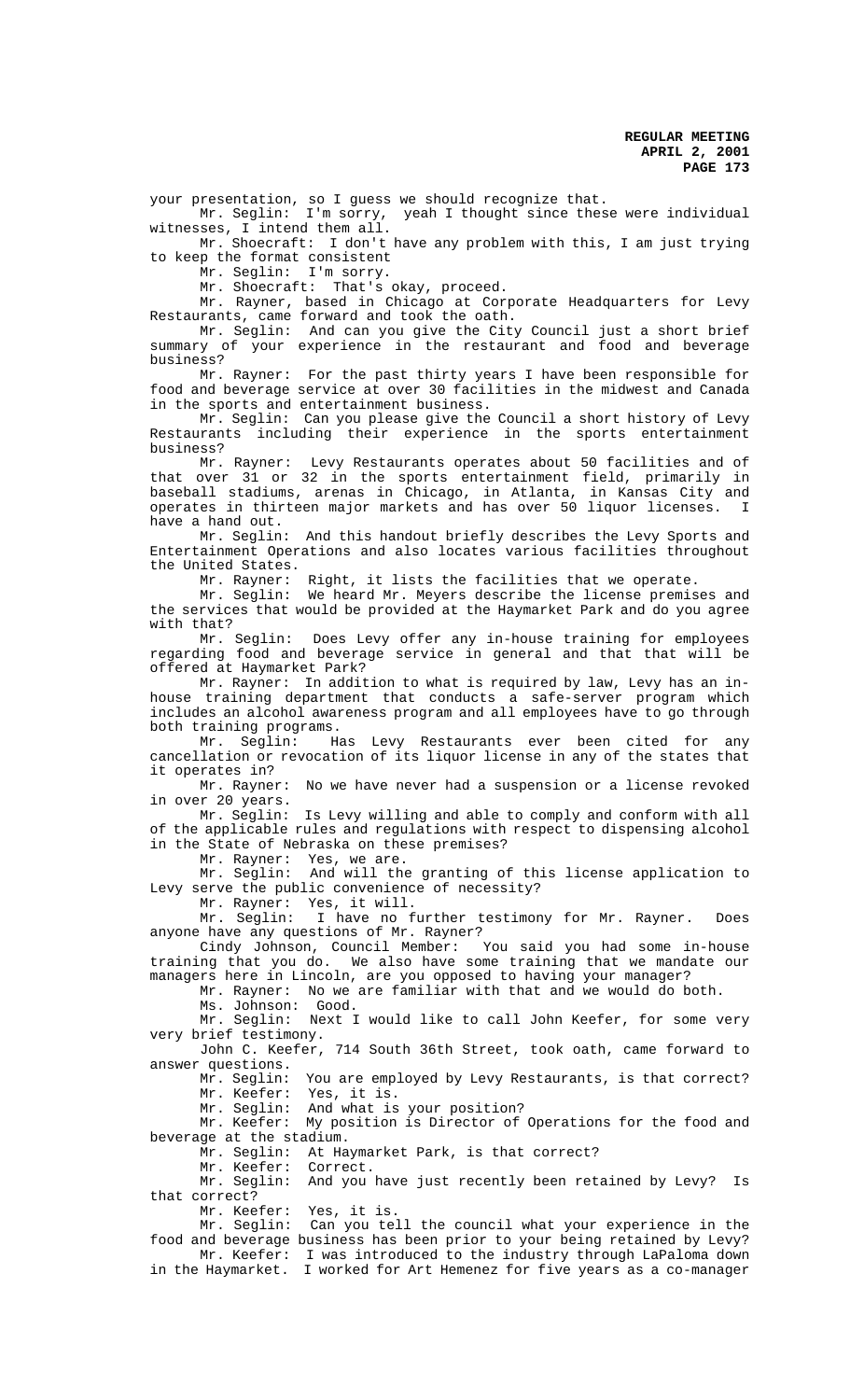for the facility and my primary focus in the beginning was in charge of the bartending services and helped Art develop a little bit of the franchise manual in regards to that. Then I worked retail for Hy-Vee here in town for five years and for the past five years I have owned my own coffee house and tea shop in South Lincoln, MK's Coffee and Tea.

Mr. Seglin: What will be your duties and responsibilities at Haymarket Park?

Mr. Keefer: I will mandate and implement all procedures according to Levy Restaurants and to the owners of the facilities of Lincoln Saltdogs, via Charlie Meyer and my boss, Scott Nyget, who is the regional Director, located in Denver.

Mr. Seglin: Do you also insure that Levy complies with all the rules and regulations regarding the dispensing of alcoholic beverages on the premises?

Mr. Keefer: I do.

Mr. Seglin: Any questions for Mr. Keefer?

Mr. Shoecraft: Thank you very much.

Mr. Seglin: Just one short.

Mr. Shoecraft: You have to stop. You guys have got a wonderful organization, we don't see any problems. Seriously. Because I have to be consistent and respectful for everybody that is in the room, and you guys have presented yourself well and have all the information. We think it is going to be a huge success down there from the economic development of business standpoint and I am looking forward to eating a hotdog.

Mr. Seglin: I just want you to know that the Corporate Manager is here also and his application is before the council. If anyone has any questions of Mr. Rossman, he is available to answer questions. I have some exhibits that we have to present to the council.

Mr. Shoecraft: Thank you very much sir. We appreciate it.

Rich Wiese, Chair of West "O" Business Association: And we are in support of the activities being requested here. As you know we supported the baseball diamond from the beginning on and we are trying our best to make that all become a good reality there.

Danny Walker, 427 "E" Street: I do have one question that could be answered later as far as that goes. I am wondering if the North Bottom Neighborhood was consulted at all on this matter? I would like to know what type of security is going to be available, as all of you know, that it is very close to a neighborhood. I would hate to see drunks wondering out of that ballpark and getting run over by somebody, you know what I mean? Number three, that ballpark is in a flood plain area, it might be wise to put some life preservers in the bar so if some of the drunks, you know, I am serious about this stuff, some of these drunks could wander out of that bar and drop off into Salt Creek accidentally and drown. Who is liable for that?

Mr. Shoecraft: Danny you make my life interesting.

Mr. Walker: Hey, Field of Dreams, I can dream too Jerry, just as much as they can. Any questions? I didn't think so.

Mr. Shoecraft: Thanks, Danny.

This matter was taken under advisement.

DECLARING APPROXIMATELY .91 ACRES OF PROPERTY GENERALLY LOCATED IN LOT 2, FAIRVIEW CEMETERY 1ST ADDITION, GENERALLY LOCATED NEAR N. 84TH STREET AND ADAMS STREET, AS SURPLUS AND AUTHORIZING THE SALE THEREOF - Lynn Johnson, Parks and Recreation: I would like to provide the Council just a little bit of brief history of this site and some background. This is Adams Street, 84th Street, North is up on this map. This is the existing Fairview Cemetery site in this location and I think as you know Fairview Cemetery was city owned and operated in the past. A few years back the Cemetery and a portion of property in this area was transferred to Wyuka Cemetery for future operation. Since that time, Wyuka has completed a master plan for the site and what they envision doing is taking a maintenance building that is located at about this position, relocating it to an area clear at the north end of the site and then extending a loop road through this portion of the site that would allow approximately sixty additional years of burials. And what that does essentially for the cemetery, there was not a perpetual care fund established for the cemetery, and what this does is allows them to generate revenue over about a sixty year period and establish a perpetual care fund. This is the access point off of 84th Street. There is a driveway there, there is also a trail that crosses. What we envision is that the City would share that access drive and I guess with Fairview, and that this would become the access to future activity areas in the northern portion of this site and would also become access to the maintenance facility in Fairview Cemetery. The Parks and Recreation Advisory Board has reviewed this and they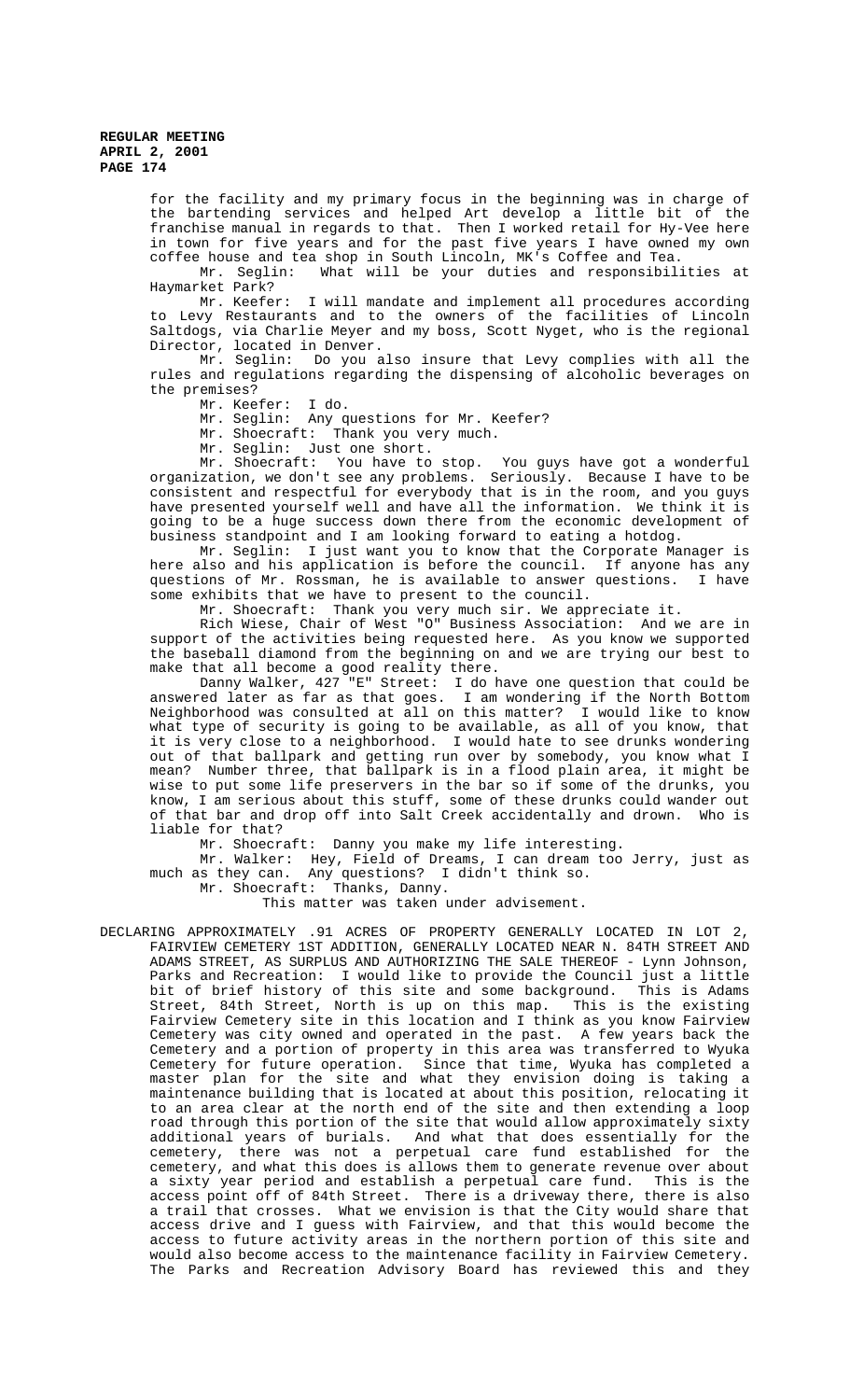recommended that the site be declared a surplus and I am certainly available for questions.

Coleen Seng, Council Member: I am very much in favor of this as long as it is written in that this cannot be sold out to someone else, since it is city property.

Mr. Johnson: Thank you Coleen, that was one of the other things that the Parks and Rec. Advisory Board recommended that there be a deed restriction placed on this that it could never be used for commercial purposes, that it essentially had to become part of this cemetery and remain so.

Jonathan Cook, Council Member: This isn't park land now, I mean it isn't being used as part of Mahoney Park?

Mr. Johnson: That's correct.

Mr. Cook: And it is unlikely to ever be used that way because of the circumstances with the road and so. I want to make sure that this is clear that this was not part of the park that was being used as the park and therefore it is not something being taken away.

Mr. Johnson: That is true.

Mike Hutchinson, CEO Wyuka Cemetery and Fairview Cemeteries: I just want to ask again for your support of this. We actually acquired Fairview Cemetery on June 26th of 1996 from the City, as the city was not in the cemetery industry. If you have noticed since you have been around there, we have done a lot of maintenance, some by donations from other people within the community, out in the Havelock area, \$150,000.00 worth of paving, which was all just gravel streets before. The addition here will actually extend it sixty to eighty years. We also, in the master plan, will put in some mausoleum out there for future use in one of the sections in which will give it a buffer and then by having this addition that you graciously, hopefully will allow us to have, what we will do then, is put in a perpetual care fund so someday when that cemetery is full then, we will not have to rely on the County or City taxes to take care of it. It will be there and it will perpetuate itself. And I am here for any questions.

# This matter was taken under advisement.

- CHANGE OF ZONE 3263 APPLICATION OF PIONEER WOODS, L.L.C. FOR A CHANGE OF ZONE FROM B-1 LOCAL BUSINESS AND R-3 RESIDENTIAL TO B-2 PLANNED NEIGHBORHOOD BUSINESS ON PROPERTY GENERALLY LOCATED AT THE NORTHEAST CORNER OF 70TH AND PIONEERS BLVD.;
- ACCEPTING AND APPROVING THE PRELIMINARY PLAT OF PIONEER WOODS FOR 8 COMMERCIAL LOTS AND 2 OUTLOTS, AND WAIVERS OF THE REQUIRED STORMWATER DETENTION, AN INCREASE IN THE 15' DEPTH OF SANITARY SEWER, AND AN INCREASE OF THE STREET APPROACH PLATFORMS TO 3%, ON PROPERTY GENERALLY LOCATED AT THE NORTHEAST CORNER OF 70TH AND PIONEERS BLVD.;
- USE PERMIT 130 APPLICATION OF PIONEER WOODS, L.L.C. TO DEVELOP 142,000 SQ. FT. OF COMMERCIAL/RETAIL/RESTAURANT SPACE AND TO WAIVE THE STANDARD 50' FRONT YARD TO ALLOW FREE-STANDING PAD SITE GROUND SIGNS IN THE FRONT YARD ON PROPERTY GENERALLY LOCATED AT THE NORTHEAST CORNER OF 70TH AND PIONEERS BLVD.- Michael Rierden, appearing on behalf of the applicant, Pioneer Woods, L.L.C.: First of all, thank you for letting us appear at this portion of the agenda. I will be brief. Just a couple of remarks. As you know the planning staff is recommending conditional approval. We have agreed to all of the site specific conditions and there are a couple of changes that the planning commission approved that being basically the reduction in the front yard requirement from 50' to 42' and we are still requesting that. We also limited ourselves in site specific conditions to the requirement as far as 30,000 square feet of total restaurant space. The Planning Commission did give us unanimous approval. This request is for 142,000 square feet of commercial/retail type of space. Again, we agree to all of the conditions. We did meet with the three home owner associations in the area and to the best of our knowledge, there was no opposition at the meeting and to the best of our knowledge, if no one opposes this particular project, we met with the people at Hyde Observatory and had a good meeting with them and will continue discourse with them as far as the lighting is concerned. We will of course, all of our lighting will be in conformance with design standards and then we met with a group that I was not aware of, entitled "Friends of the Dog Run", and we've continued working with them and have had good discourse with them. We have agreed verbally at this point and time to a off-site improvement agreement. There is just one minor item that needs to be worked out as far as language. We have agreed to put in the stop lights or signalization of Stacy Lane and 70th, and Stacy Lane and Pioneers, and we would like to initiate the installation of that at, at least the underground portion of it immediately and then the poles and lines and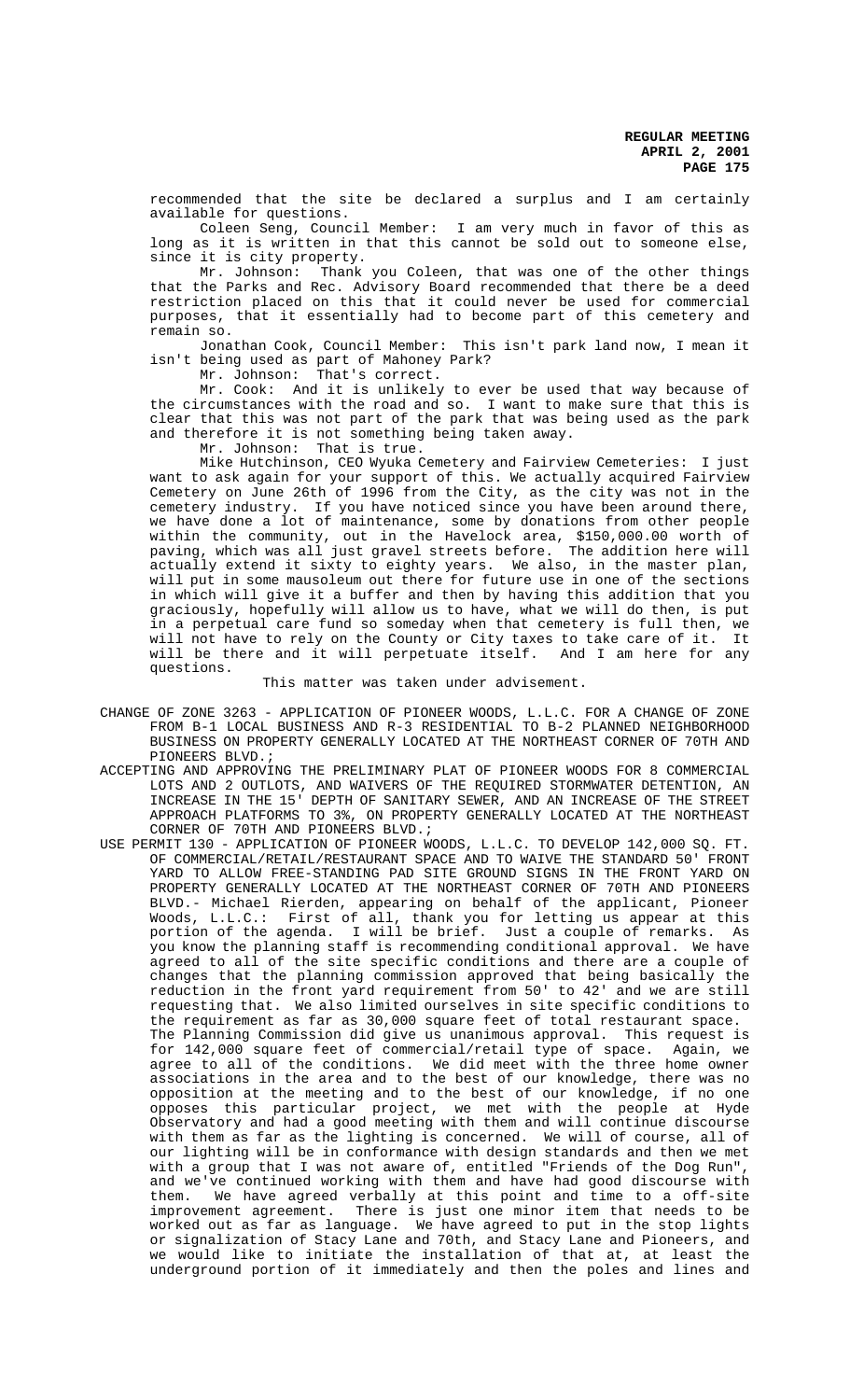> everything during the construction phase. And so we are working on that. The difference between our position and the city's is basically that of timing. We want to do it as quickly as possible and I think the City Transportation Dept. does too. We've also agreed to an architectural scheme that should be part of your packet, just as Lenox Village agreed to one across the street, and it will be very tasteful. The only other item I would point out to you is the fact that we are basically at the bottom of the hill for purposes of surface water drainage and the City, or Public Works has agreed to waive the detention requirements that you normally would because we are right at the base of the drainage basin and right at Holmes Lake. With that, I'd attempt to answer any questions Council members may have. The engineers from Olson Associates are here and the developers are also here in case you have questions of them.<br>Jon Camp, Council Member: The one concern I would have is

> The one concern I would have is the addition of the traffic lights. I know this is going to be a busy area, as always with arterials like 70th and Pioneers, to the extent we can keep traffic flowing, I would like to see that. Was there reasonable consideration that went into the planning of that in the process?

> Mr. Rierden: I'm glad you mentioned that Jon. The developers of this project have agreed to go ahead and accelerate the improvements that will be done on Pioneers, in other words, they'll do the widening and install all the improvements from Pioneers and 70th east, to basically where the bridge is on Pioneers and we are coordinating everything with the City of Lincoln, including the installation of the lights. So we think that there will be as little disruption of traffic flow and traffic patterns as possible.

> Mr. Camp: And part of my question went to just the addition of lights along a major arterial, like Pioneers, just the more traffic lights we get, I know we have found in other situations, it tends to impede those traffic flows. I guess at this point is it a mute issue, as to including those?

> Mr. Rierden: Well, they were required as part of our discussions as offsite improvements that were required and seen as necessary by the city. We as developers also think that they are needed at these two locations.

> Jeff Fortenberry, Council Member: Mr. Rierden, you had mentioned that there is a rendering in our packet of materials. I don't have that, I don't see that.<br>Mr. Rierden:

I'll try to get the rendering to you.

Jonathan Cook, Council Member: The same developer owns the area that is cater-cornered to this across 70th and Pioneers?

Mr. Rierden: One of the principals in Pioneers Woods, is a principal in Elizabeth Plaza.

Mr. Cook: And there will be a change in architecture to match the two sites?

Mr. Rierden: They are not identical, and I will get you that rendering to help you out.

Don Lindscott, 5101 Central Park Drive: And Jonathan, yes, we are going to try to match some of the architecture on the two sides. We are going to try to come in with a name change, even on the South side to match that so that we will have mutual advertising. Some of the same match that so that we will have mutual advertising. signage will be on both of the two corners and right now will have to go through the planning process to make that a name change and we are looking at right near Pioneer Place for the South side and the North side would be Pioneer Woods, to try and combine those and give them some identification from a signage standpoint, even at a design standpoint. I would like to also address the question that Jon brought up. One of the things that we have done for a very long time is work with Hy-Vee and working with the intersection of Stacy and South 70th, cause it is a major intersection that you can never get across and in working with the Slosburg people in Omaha, this is one of their major concerns and Hy-Vee in allowing us to do that is that intersection. So when we were negotiating with the City and looking at all of the transportation issues, that we worked on 70th and Pioneers, we worked on Stacy and 70th, we worked on Stacy and Pioneers and also the major intersection that we had to work on the north side that we had to move our intersection a little bit further north in order to meet the criteria of the 2% slope with Public Works and we have been able to accomplish that. And one of the things that I think I will compliment both the City Planning Dept. and the Public Works. This one was really a joint effort because we came in once and had it approved through the Planning Commission, the Public Works found out at that time there was a problem with the 2% slope, we had to go back and redesign all of our center and working with both Planning and Public Works it worked out very well, everyone cooperated in trying to make it work right and that has been done. So I would like to compliment both Public Works and Planning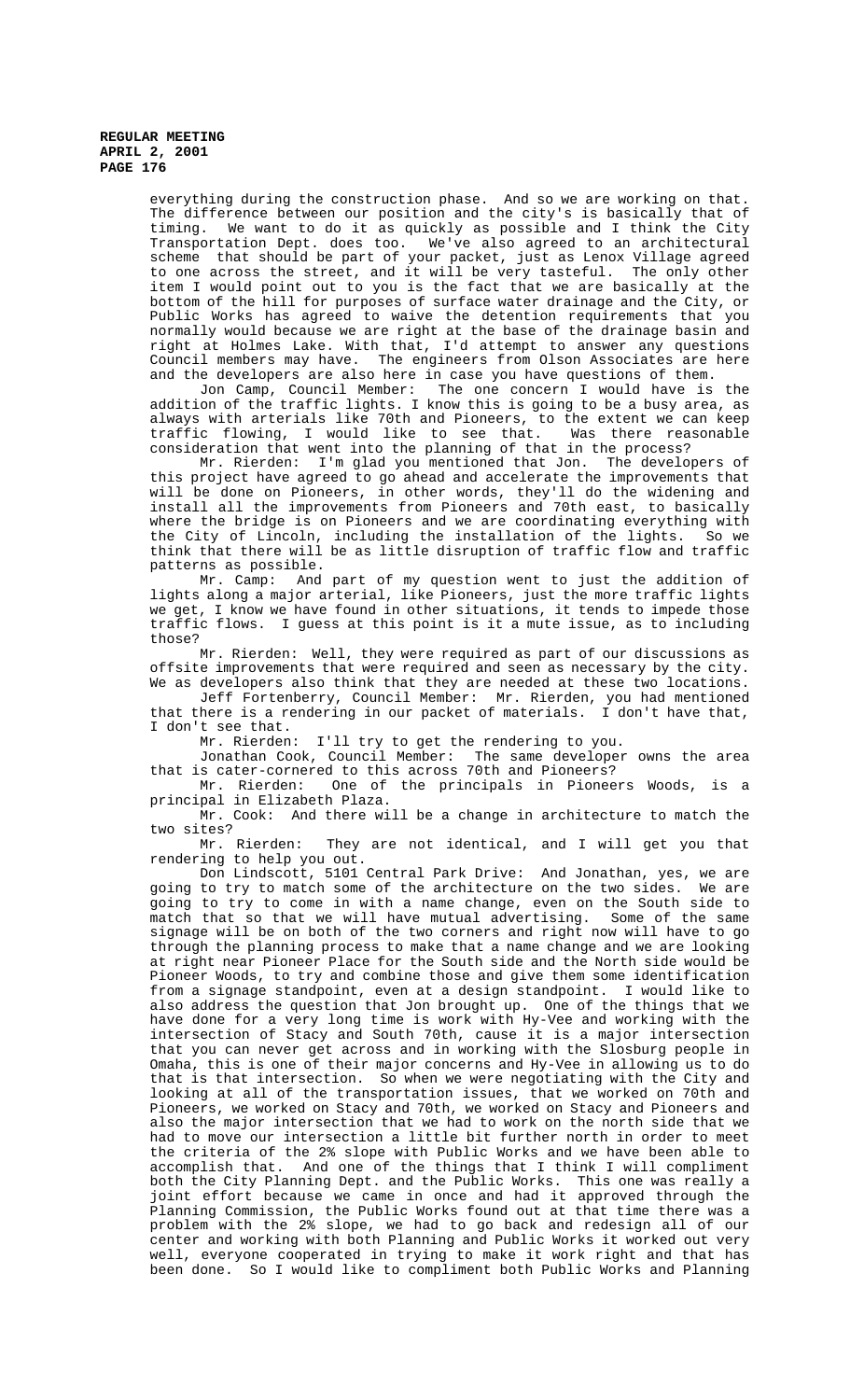on this process, because it was a very good working relationship together. We've done as Jon or Jonathan mentioned, coming up with the design criteria, I think, would be very good for the area and I think you'll look at this and say, this is a good development for the City of Lincoln. Any other questions I might be willing to answer?

Danny Walker, 427 "E" Street: I find it somewhat amusing that we are waiving storm water detention, when Holmes Lake can't handle what the run off it has got now. Secondly, I have got a newspaper article out of the Lincoln Journal Star, which specifically states that within the last several years, the developers and Public Works have required detention ponds within the City of Lincoln. Well if that is actual fact and not a lie, I don't know why it is that within the last month and a half, I have several agenda items that state that detention ponds are being waived. Something doesn't really make sense and like I say, Holmes Lake is filling in, it wasn't doing anything there. It is silting in, poor planning has made Holmes Lake very weak in regards to the detention purpose that it was first conceived for. And yet, here we go, we are going to dump more run off into it. That really doesn't make much sense to me. Any questions?

Cindy Johnson, Council Member: I think that is worthy of an answer. Let's talk about what's going to happen there.

Nicole Fleck-Tooze, Public Works, Dept.: The Holmes Lake storage was actually designed at a much higher standard so that it was designed for the projects storm was envisioning two 100 year storm events immediately back to back. So there is actually additional storage that is reserved in that storage easement and that will accommodate any additional flow from this site. All the houses in Fox Hollow are already well above the full elevation, so there is sufficient design within the Holmes Lake storage easement to accommodate for that.

Jonathan Cook, Council Member: Just to follow up on that, the issue of waiving the detention. It is normal practice to waive detention in locations that are right next to, right at the bottom of the flood plain, not flood plain, but bottom of the basin?

Ms. Fleck-Tooze: Yes, in the majority of cases where the detention is immediately adjacent to the stream channel in the bottom of the basin, it makes sense to waive the detention so that that water gets moved more quickly out of the area before the peak flows arrive on that channel. So that is part of the circumstance here, is that they are adjacent to the bottom part of the Antelope Creek basin.

This matter was taken under advisement.

APPROVING A REDEVELOPMENT AGREEMENT BETWEEN THE CITY & TJK INVESTMENTS, INC. FOR THE REDEVELOPMENT OF THE WEST SIDE OF N. 27TH ST. BETWEEN S & T STS. TO BE KNOWN AS "STERLING VILLAGE" OFFICE/RETAIL SITE - Marc Wullschleger, Urban Development: With me today is Kris Sonderup. He is the K in TJK Investments, Inc. and Kris has some items here he is going to pass around. Basically, we are here to answer any questions that you might have. If you recall this is the land immediately South of Midas Muffler, 27th S to T and it was put out for RFP and Kris and his family did get this awarded to him and they are going to build Sterling Village there. Questions?<br>Annette McRoy, Council Member: First do you have any anchor

Annette McRoy, Council Member: businesses already slated for here?

Mr. Sonderup: At this point we do not. We are in negotiation with several different ones, but we do not at this point.

Ms. McRoy: Explain to public, what kind of mix that you kind of see being there, the mix that we talked about when you did your proposal.

Mr. Sonderup: Ideally, we would like to get some services and retail in the area that we could use. My family has had Cycle Works Bike Shop at the corner of 27th and Vine for 20 years, so we are rooted in the area and we want to see it furthered. The City has done a wonderful job in expanding and helping with North 27th, make it nicer, they start work again today. But we would like to get some services, possible some professional services if possible that would take some office space in there and at this point we will see what comes up.

Jon Camp, Council Member: Kris any thoughts of moving your present operation, or do you plan to keep that at 27th?

Mr. Sonderup: No, we love our corner.

This matter was taken under advisement.

APPROVING AN AGREEMENT BETWEEN THE CITY AND THE STATE DEPT. OF ROADS FOR THE FUNDING OF A PROJECT TO RECONSTRUCT THE INTERSECTION OF 33RD AND SHERIDAN BOULEVARD AS A "ROUNDABOUT" - Virendra Singh, Public Works Utilities Dept.: I just basically wanted to give you a real quick overview of this particular project. A lot of you have already heard about this and it has been going on now for quite some time. We have been working with the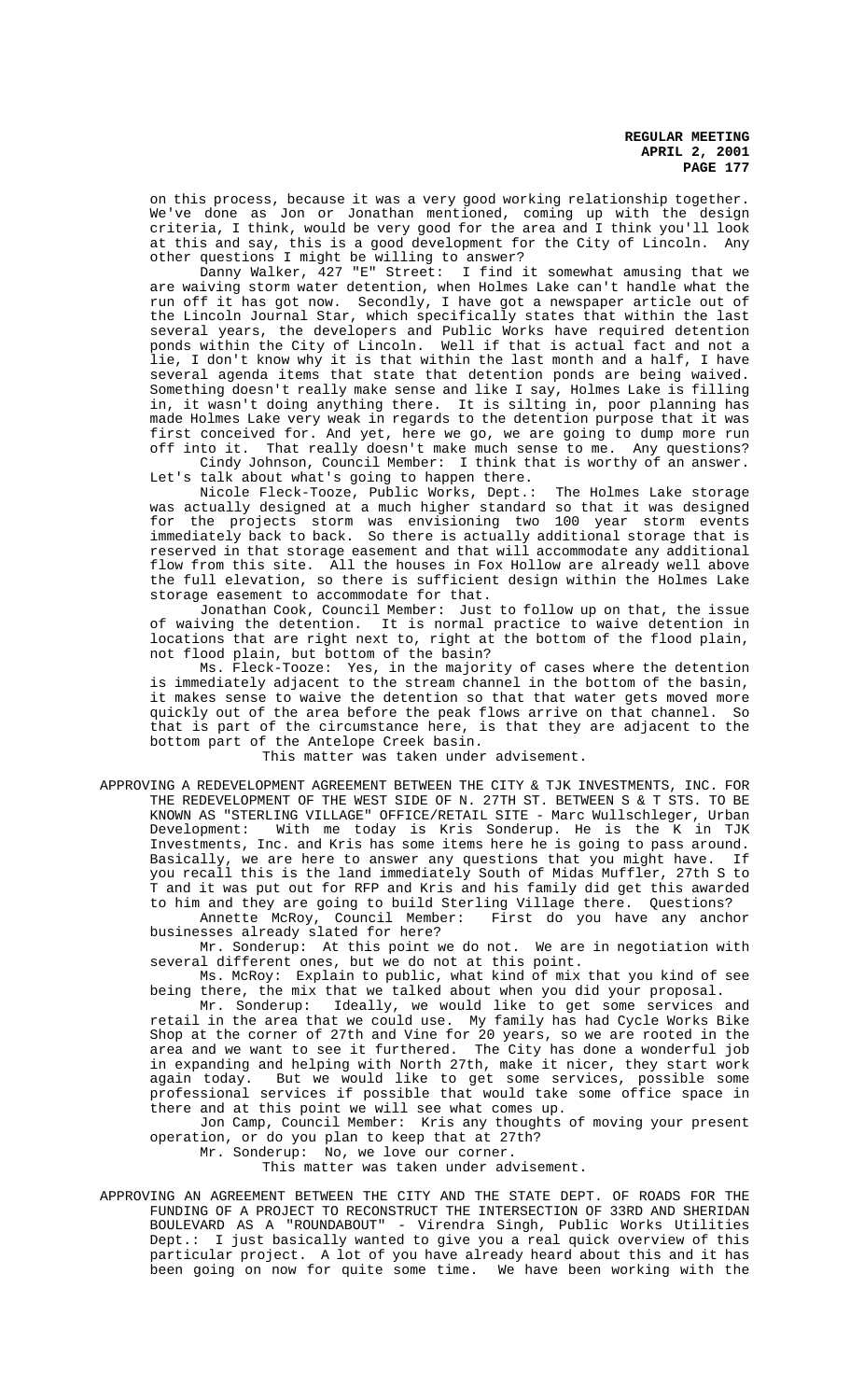neighborhood in this area, we have a design team that has been with us continuously, as a matter of fact we have the President of the design team this afternoon, who would also like to come up and testify regarding this project, Cindy Keester. Thirty-third and Sheridan actually started out as a safety improvement project. This project was taken forward to the State and Federal Highway administration and we were able to get \$200,000. in federal safety funds to actually construct this project. This resolution before you is to basically allow us to encumber Federal highway safety funds to begin the reconstruction process. We have pretty much completed the final design and the 90% plan stage, and our goal is to do this project this coming summer, so it does not hamper the school children in this general facility. With that, if you have any questions, I'll attempt

to answer those.<br>Jon Camp, Council Member: You were saying that about 90% of the costs would be covered by federal funds?

Mr. Singh: No the final plans are at the 90% stage, actually we are almost completed. The federal funding split is 80/20.

Mr. Camp: So the City will be picking up the 20 out of . . ?

Mr. Singh: And during the process toward the preliminary design and the final design elements and basically the constructions dollars are coming from the federal highways.<br>Mr. Camp: So what would

So what would be the anticipated city cost for the roundabout?

Mr. Singh: It was range from \$40,000 - \$50,000.

Jeff Fortenberry, Council Member: Mr. Singh, can you review for the public, who may be watching how you are going to handle pedestrian movement across the intersection?

 Mr. Singh: Sure. The Council plan that I have put forth here shows what the project will actually look like once it is constructed. As you will recall under the existing conditions, we have fairly length crosswalks that are currently being used by pedestrians, both on the North side, as well as South, East and West. In this particular design that actual roadway width in the crossing area is actually reduced to about 13' at a time. So assuming that a person is going on the East leg of the intersection, that they are going to go from South curb to the North curb, they will basically cross in about 13' at a time. So the travel distance is very short at 4' per second. You are looking a little over 3 seconds to cross this distance. Then you have a median which is another pedestrian refuge and then you have approximately another 13' before you get to the North curb. So overall exposure is really reduced compared to what they have out there today. Similarly, we have the situation, for example on 33rd Street, if we look at the North crosswalk, a pedestrian basically can cross this roadway one-half at a time, again 13'at a time. And you have a raised median there which is actually going to be providing this refuge for the pedestrian or bicycles.

Mr. Fortenberry: What is going to be planted in that raised median? Mr. Singh: The ones that we currently show on 33rd street will not be planted basically because of the size of the medians. The extensive plantings will take place naturally in the existing areas, the existing medians, as well as the central island. That is the primary focus of attention as far as overall landscaping. We are working with our neighborhood people to try to maintain the same type of aesthetics that currently exist on Sheridan Blvd. today.

Mr. Fortenberry: So the concrete medians will be cut for the passage of the walkway through it?

Mr. Singh: Absolutely. The darkened area that you see for example on 33rd street, we will use a different type of a pavement and a different texture and color in that area to help delineate from the vehicle travel area.

Mr. Fortenberry: So as the sidewalk or the passageway across the street goes across the street, it will be a different material, than on the street? And how far back on the North/South crosswalks, how far is that distance from the traffic that will be coming out of the circle?

Mr. Singh: We have tried to provide at least a one vehicle stacking between basically from the median to the crosswalk area. So if you do have a vehicle that has to yield to a pedestrian or a bicyclist for example in the North crosswalk, at least they have got an area where they can actually stop and they are not going to be blocking traffic.

Jeff Fortenberry, Council Member: Virendra, I would like to follow up again on some of the economics and I have to go back to my Econ 101 because an old Econ professor called me on this roundabout and I promised him I would ask the question, that is, we have got \$200,000 in the federal funding, if Lincoln had to pay for this roundabout out of it's own, well let me back up, what would a four-way intersection cost, compared to a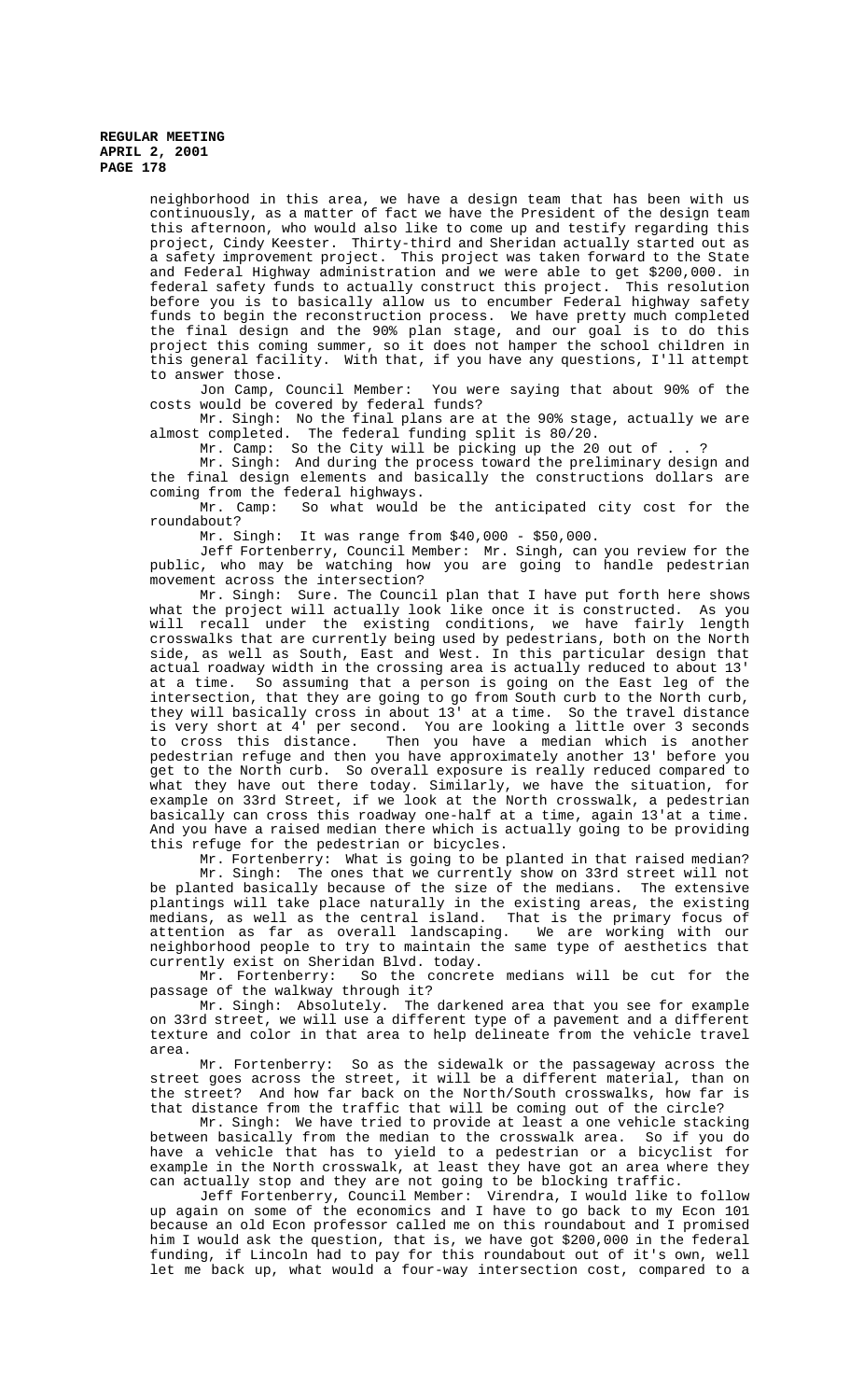roundabout roughly?

Mr. Singh: We had done some cost estimates assuming that we did a standard intersection which would provide separate left turn lanes all the way around. That cost for that location was \$480,000 to do a complete channelization project.

Mr. Camp: So the roundabout is actually less expensive? If there were not federal funding involved with this, what would the City be doing if we had to pay for it ourselves?

Mr. Singh: I think we would still would want to pursue this regular project. I think it is a safety improvement definitely in terms of the number of accidents that can be prevented. Nationally we have seen anywhere from 60 - 70% reduction in accidents. And this location over a 3 year time frame had 54 accidents, which resulted in about \$983,000 in accident costs. So I think we have an opportunity here to really reduce the number of accidents and overall savings for the general public. So I think the benefit cost is very high.

Mr. Camp: So its about half the cost, then on ongoing maintenance, I guess you don't have the lights, so what lights are expensive, so what is the ongoing maintenance of a roundabout vs. a conventional?

Mr. Singh: \$2,000 per year roughly for maintenance of a traffic signal, here you are eliminating all of that.

Mr. Camp: What about snow removal or other maintenance, a little

bit more on a roundabout?<br>Mr. Singh: We d We don't anticipate anything additional at this location.

Mr. Camp: Do you see if this works at 33rd and Sheridan that we will start using more roundabouts in Lincoln?

Mr. Singh: I hope so. I think it is a good method of attempting to address these type of accident locations and I think it definitely shows that you have a reduction in overall delay from a signal. Again signal provides you a fixed delay. Here the only delay would be based upon the drivers ability to judge a gap in the traffic stream as they enter the

traffic stream.<br>Mr. Camp: My final question is what are the negatives to doing, what are the disadvantages to having a roundabout over a conventional four-way intersection?

Mr. Singh: Really hard to say what exactly would be a negative element here. Because I think we are trying to address overall safety. I think that is the big issues. Aesthetics is a positive element. I honestly cannot say that there is a true negative element. Again, maybe once we try this out we will find out for ourselves what are some of the things that do not work.

Mr. Camp: I lied, I have another question. Then why haven't we done this before? I mean I know Europe, England has had them around the world.

Mr. Singh: I think it just takes time to bring them to the forefront.

Jonathan Cook, Council Member: I have one other quick question for you. What would be the speed limit in the roundabout?

Mr. Singh: Design speed is right about 18 mph through this area. So today we are dealing with a approach traffic of 35 mph, now we will be dealing with approach traffic of about 18 mph. So I think it is a significant drop. Again that adds to the overall safety of the motoring public, as well as the pedestrians and bicyclists.

Mr. Cook: Would you consider moving, particularly on the northwest or the North/South corridor, moving the pedestrian sidewalk further back from the intersection? Both on the North and South?

Mr. Singh: From the crosswalk location, further back you are saying? I'm sorry I am not understanding your question.

Mr. Cook: Right.

Mr. Singh: We feel that we want to keep those crosswalks at those points because of the existing sidewalk facilities. Today those are the points that people are using to cross. And I think that it is important that we try to maintain the crossing areas, generally in the same proximity of where they are actually crossing today.

Mr. Cook: Without the light and the ability to cross with the light, obviously the speed is reduced as you said, so the trade off with the speed being reduced bur having no light, is actually safer for pedestrian movement?

Mr. Singh: Actually, it is because if you look at the conventional signal location, generally people assume that if they have, say for example, a walk light, that they are safe. Unfortunately, the time that that signal comes on, you also have the vehicles moving on the same phase, which means you've got to have left turning vehicles, right turning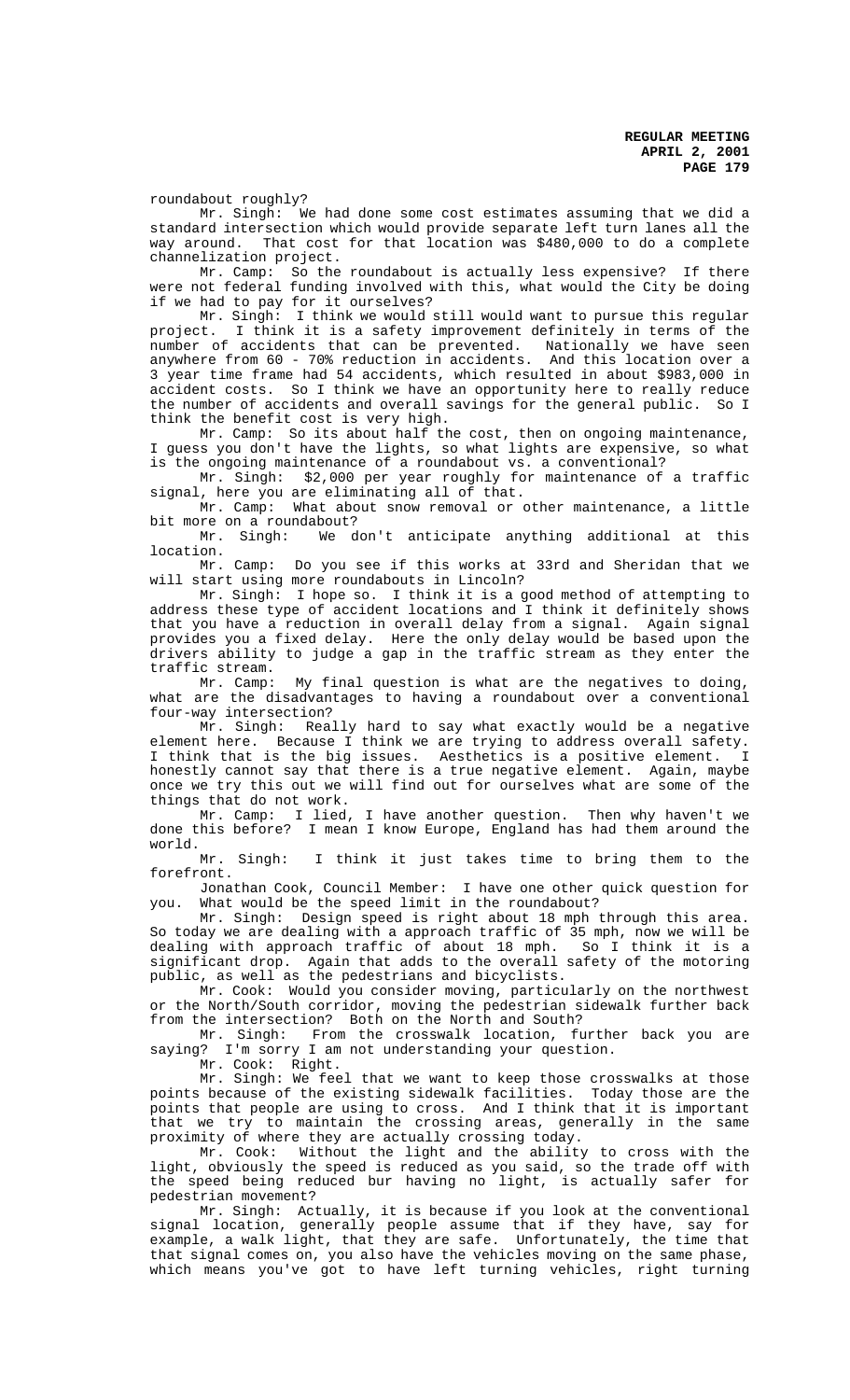vehicles into the crosswalk, which a pedestrian has to look for. So it is not a totally safe condition. Here the person, it is up to the pedestrian to judge where the vehicle is and is there adequate gap for them to enter the roadway. And hopefully the vehicle, the motorists, are going to be able to see that a little easier.

Mr. Cook: And I share Council Member Fortenberry's concerns about the pedestrian safety. I think that has really been the big bugaboo in this all along. Because this is something new, even if the sidewalks are back further than they normally are, and even if you can say that currently it isn't ideal, because people are used to the current situation in every intersection in town, traffic moves in a similar fashion, you have to watch for cars from certain directions and here, obviously here, the fear is that people go around the circle, you don't when they are coming out of the circle if you are pedestrian, so you see them coming around, do you start across the street, or do you wait? And when the roundabout is busy, how difficult will it be for pedestrians to decide when to step off the curb? I think some of this we will learn as we go, but that is my biggest concern here as well.

Mr. Singh: I think all the records that we have so far seen, the states that have utilized roundabouts have found that it is really a safe pedestrian situation for them and we have looked at developments in the Kansas area and so on that are using this adjacent to schools and it is a safe environment. And again there is going to be an educational element that has to take place because people first of all need to learn how to drive this area, we understand when they are crossing the roadway, what does it take and so there is definitely going have to be an educational process.

Mr. Cook: We will be flyering the neighborhood I assume. One last question. The timeline on this once we grant approval. When do you see construction starting and finishing?

Mr. Singh: Our goal is to shoot for around the middle of June, that is after the public schools are all out and then basically to leave us about a month and a half to get the work done. We believe we can accomplish that assuming that the weather conditions hold for us. Our goal is to get it done before school starts. It's ambitious but I think

we can accomplish it.<br>Mr. Cook: I I just want to thank you for working with the neighborhood as you had. I think it has made it a much better project and having a lot more people on board has really been good.

Mr. Singh: Their help has been greatly appreciated and I think we have learned a lot of things from their involvement.

Cindy Johnson, Council Member: It is kind of a question and a statement. You answered most of it, because what I was going to do was kind of remind you about three or four years ago the Council directed Public Works to take a look at roundabouts as a method in which to go in and correct some of these problems without changing the character of the neighborhoods and watch over those pedestrians and you had stated then that you had some data that shows that pedestrians were safe and that some of those, can you get some of that to the Council if they have any questions about that? I mean you showed that test three or four years ago and we have some new council members that do not have the opportunity to see some of those stats.

Mr. Singh: Thanks for bringing that up but this is really a very important traffic counting device and it is used in that format as well. Mr. Fortenberry: One other quick question for you. You are

changing the concrete or the pavement texture at the crosswalks. Will there also be markings there, white lines?

Mr. Singh: We are definitely going to look at all of those options. We have got the signage plans. Everything . .<br>Mr. Fortenberry: Signage including warn.

Signage including warning pedestrians?

Mr. Singh: Definitely, it will be the best that we can provide.

Mr. Fortenberry: Thank you again for your hard work on this. I know it has been a long process. It is a different concept for our community and we will all have to be educated on how to use it best. But we appreciate your creative thinking and willingness and work out a variety of issues of concerns, particularly to those who live right there in the neighborhood.

Mr. Camp: I've got a quicky. As we look at other areas like we have just had the 70th and Pioneer intersection, would that ever be an application for a roundabout? And I am thinking again traffic congestion keeps coming up as the number one concern of our community and is this something that is more economical, that's safer and that will also expedite traffic flow?

Mr. Singh: Yes, definitely it is. One of the things that we have to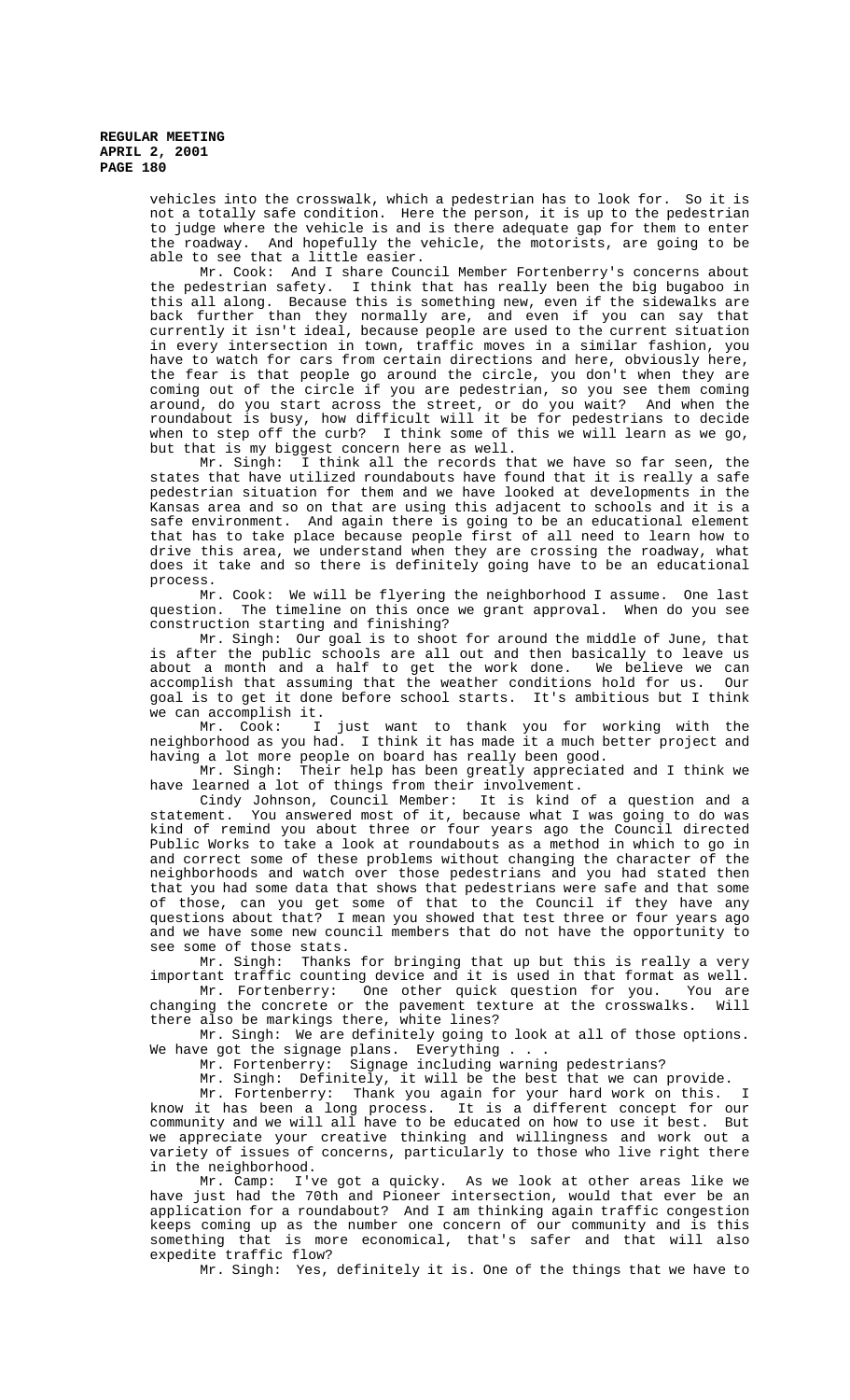move from this roundabout is basically just going to be one single lane and when you start getting into some of the major roadways, like 70th Street or Pioneers Blvd. where you have four lane facilities, again you start getting into a multilane facility in roundabouts. They are being used nationally as well as international scenes. There should, and I hope there will be a day when Lincoln will get to that point.

Mr. Camp: Will there be a natural evaluation of the 33rd and Pioneers so that we can say in a year, come back and statistically analyze how it has worked and if so, if we want to make some changes in our future roads development?

Mr. Singh: Absolutely. As part of the federal funds that we are receiving, we have to do a complete before and after analysis and see how well we rate.

Cindy Peester, 3158 Sheridan Blvd.: And I simply want to state as Chairman of the Roundabout Study Committee connected with the Country Club neighborhood organization, that the committee members, a half a dozen or so of us have worked for months and months studying, bringing it to the neighborhood, and continuing to work along with the City to protect our interests, and the committee continues to be unanimously supportive of this project.

# This matter was taken under advisement.

APPROVING AN AGREEMENT BETWEEN THE CITY AND THE STATE DEPT. OF ROADS FOR THE FUNDING OF A PROJECT TO ANALYZE THE ALIGNMENT OF HIGHWAY U.S. 6 (SUN VALLEY BOULEVARD) FROM WEST "O" STREET NORTH TO CORNHUSKER HIGHWAY - Vierenda Singh, Public Works & Utilities Dept.: Generally, the resolution that is before you is to allow us to enter into an agreement with the Dept. of Roads. To actually do a feasability and concept study for the Sun Valley Blvd. project between West "O" and Cornhusker Hwy. Basically, there are two alternatives that we are looking at, one is the current existing alignment which on the overhead is identified by a dark line and it basically follows the existing conditions to all the way to 11th and Cornhusker. The other option is to look at Sun Valley Blvd. and shift it to the west and then connect it to 1st street. The general cost is estimated at \$150,000 of which 20% would be the City's involvement. This project is also identified on our conference plan, the long range transportation plan for the next 25 years. So this would be in keeping with what we have already received approval for. Any questions, I would be happy to answer those?

Jonathan Cook, Council Member: If you choose the alignment to the West you will be removing the bridge then, that goes over the interstate, that will just go away?

Mr. Singh: We haven't made that decision as yet. That will be part of the overall study that will be conducted. You are talking about the one that . ..

Mr. Cook: The existing Sun Valley Blvd. bridge. So it could remain for some other purpose you are saying?

Mr. Singh: It can remain and again those are some of the issues<br>we have to evaluate as part of this overall analysis. Maybe it that we have to evaluate as part of this overall analysis. becomes just a local access into the park area.

Mr. Cook: Is it in okay shape? Or is it that it would continue to function without major work for many years if it had low traffic volumes but it isn't suitable for high traffic volumes?

Mr. Singh: That information I don't have with me. The actual rating of the bridge. I can provide that at a time for you.

Mr. Cook: How long will it be before a decision is made on the alignment do you think?

Mr. Singh: We are in the process of negotiating at the present time with the consultants. Our hope is that we can have a final report by the end of this year and a lot of the traffic studies and so on, will start with this month.<br> $Mr. Cook:$ 

I don't suppose you have any position on a salvage yard next to it?

Jeff Fortenberry, Council Member: Could you get us a copy of that map there?

Mr. Cook: If you choose the alignment to the west, that would then connect up with the existing four lane 1st Street correct? Would the traffic volumes be enough higher from that connection that it would necessitate changes in the intersection of Cornhusker and 1st, or do you suspect that might happen?

Mr. Singh: That could potentially happen. We anticipate, based on the last model run that was done for the 20/25 year projections, that area will carry approximately 28,500 trips. So a lot of things can occur. We have to look at this study will actually some of those questions as to the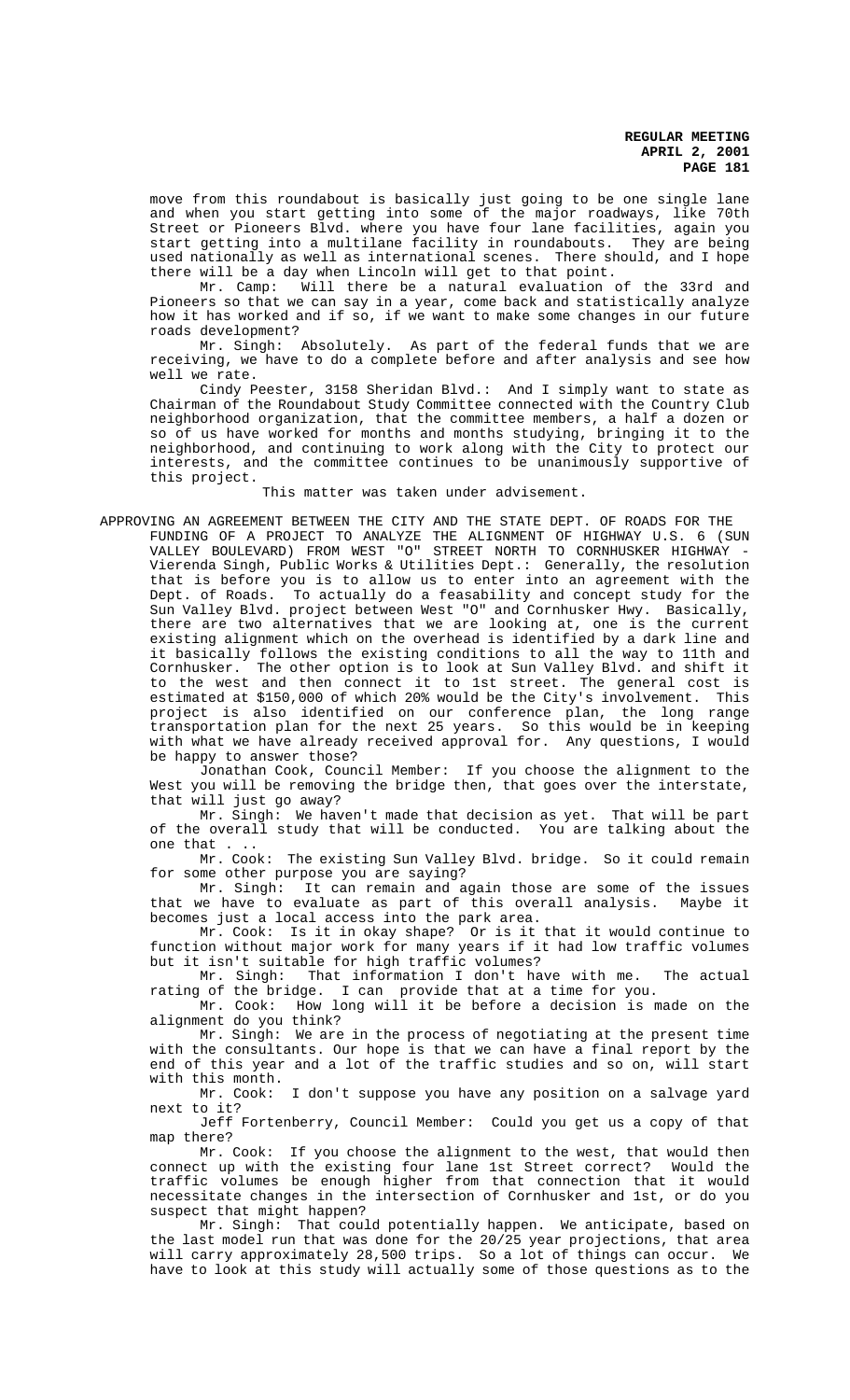number of lanes, what we need to do with the intersection of 1st and Cornhusker, all of that has to fit in.

Mr. Cook: Do we have any turns along that four lane stretch, because it doesn't have a turn lane in it and if we are going to add lots of traffic we might see a need of improving the four-lane stretch that exists today? That could be expensive.

Mr. Singh: Again the land uses in that area are rather constrained, so I'm not quite sure if we will be needing any additional access points, especially in that stretch that is immediately south of Cornhusker Hwy. I envision that the majority of the work will take place at the intersection of 1st and Cornhusker, at West "O" and Sun Valley intersection, some of those.

Mr. Fortenberry: Review again the time line for the project.

Mr. Singh: The studies for the actual traffic counts, they are pretty much started. There will be an O and D Study that will be done as a part of this regular project as well. If everything can come together, we are still hoping that we can have a final report by the end of this year, and again like I mentioned, we are in the process of negotiating those details with the consultant and we have not as yet finalized that specific date.

Mr. Fortenberry: I'm having a bit of a hard time reading this. Perhaps Nicole, you could run and get a copy of this right now. But if you could trace it Singh, if you could just follow the diagram up and point to the landmarks unless you have one copy? We are constrained here. Maybe you could zoom it in. Trace the western, potential realignment of the road. That helps.

Mr. Singh: Generally Sun Valley north of West "O" will stay on pretty much the same alignment and we envision that somewhere where the existing bridge is, on Sun Valley Blvd. over the railroad tracks there, that is where the transition would begin to the west and there should be . . .

Mr. Fortenberry: So it would follow those railroad tracks as you curve to the west, it would follow the railroad tracks?

Mr. Singh: Basically use the existing alignment of Charleston that exists there today, somewhere in the general area and then curving back onto 1st Street and intersecting Cornhusker Hwy.

Mr. Fortenberry: Will the current tow yard location, it would go through a portion of that, correct?

Mr. Singh: It is hard for me to say if it definitely will go through it. There is a possibility.

Ted Vrana, 3260 Van Dorn, representing Ace Financial Services: We are interested in this study. We are principally concerned that we be advised as the study progresses to see what is happening. We would like to know a little more specifically and perhaps I could find out from this gentlemen, where it will be with respect to the existing roadway now and how it will effect the land to the east and to the west. So if you would be kind enough to put my name and address.

Joan Ross, City Clerk: What is your address please?

Mr. Vrana: 3260 Van Dorn, close to the roundabout, 68502. We would merely like to be advised and be kept apprized of the developments and timetables and how it will effect the other land in the area.

Mr. Camp: Mr. Chairman I think we ought to swap him information on the roundabout, for what he is going to get.

Mr. Vrana: What did he say?

Mr. Camp: You provide us information on the roundabout.

Mr. Vrana: That's an interesting concept, I would like to know a little bit more about that too. I've been in roundabouts in other areas too and have gotten lost a few times.

Rich Wiese, 730 Pier 3: I come to you now as a private citizen. use Sun Valley Blvd. quite a bit and the area down by Cornhusker Bank is dangerous as the traffic wants to merge. We have worked with the City quite a bit on the traffic problems down there and they said it is almost impossible to do much more correction down there if any. So we would support this new highway proposal that is before you.

This matter was taken under advisement.

APPROVING AN AGREEMENT BETWEEN BIG RED KENO AND GJR, L.L.C. DBA "RANDY'S GRILL & CHILL" FOR THE OPERATION OF A KENO SATELLITE AT 4947 HOLDREGE ST. - John Hewitt with Big Red Keno. Just here to answer any questions if you have any.

#### This matter was taken under advisement.

ACCEPTING THE REPORT OF NEW AND PENDING CLAIMS AGAINST THE CITY AND APPROVING DISPOSITION OF CLAIMS SET FORTH THEREIN FOR THE PERIOD OF MARCH 1-15,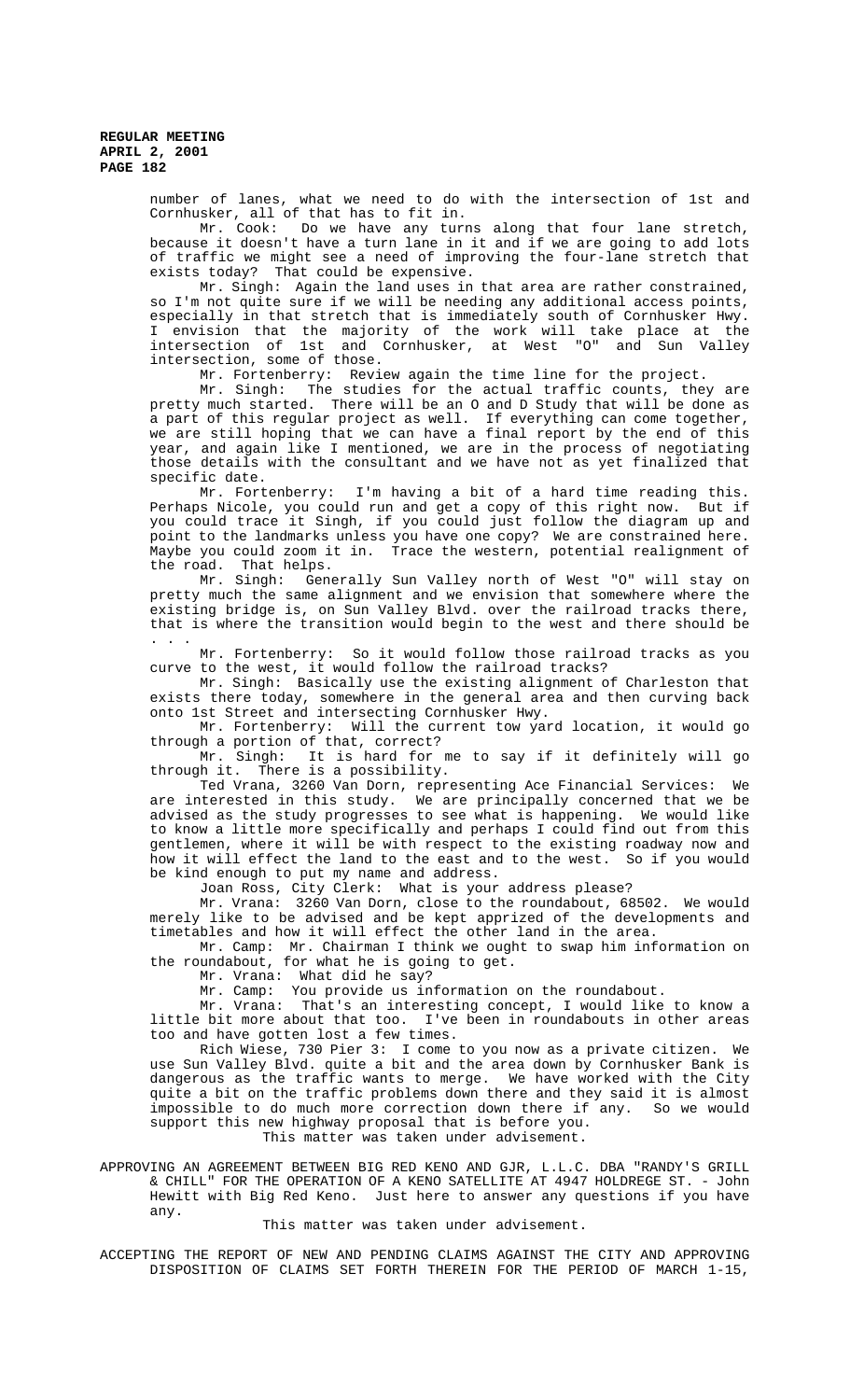2001. - Doug Peterson, representing LeRoy and Delores Milbourn: They have a claim presently before the City of Lincoln. A little history of that claim, back in January 23rd of this year, LeRoy Milbourn was being transported by HandiVan from the Manor here in Lincoln. When he was transported he was brought to his home and Delores was there waiting as the van took him out, put him on the ramp and the van driver tipped it up the wheelchair. And it is important to know that Mr. Milbourn suffers from Lou Gehrig's Disease and his hands sit in his lap. The driver was aware that he certainly couldn't manipulate the wheel or really do anything to assist himself because of his disease. As the van driver took him to the ramp he apparently was dealing with some obstruction on the ramp and lifted up the back of the wheelchair which caused Mr. Milbourn to fall out and land on his head. So Mr. Milbourn wasn't able in any way to try to catch his fall and he was just physically incapable of doing that. As a result, he suffered a gash on the forehead and the van driver did call 911. The medical attention that he received included the emergency treatment at St. E's, also the transport by the Lincoln Fire Dept., and<br>treatment at St. E's, also the transport by the Lincoln Fire Dept., and his doctor also in February, February 15th, wanted to have Mr. Milbourn scanned, catscanned to see if there had been any permanent damage caused by the fall. The Milbourns aren't attempting to seek any pain and suffering damages. I've talked to them about this, they simply want to have the medical expenses paid for. The total comes to \$2,292.00 and at this time I will go ahead and submit those bills. Delores Milbourn is<br>here too, if you have any questions. She has also provided a one page here too, if you have any questions.<br>statement explaining this. I thir I think the Milbourns are being very reasonable in trying to get this matter resolved. I think it comes down to the act of the HandiVan driver , when he did tip up that chair. I know Mr. Faimon responded on behalf of the City, and he noted that there wasn't a strap keeping Mr. Milbourn in the wheelchair. When he was brought home from the Manor, Mrs. Milborn has been told in the past, that they don't, that it is illegal for them to put those type of strappings on the wheelchair. That is the way he left the manor, when he got on to the HandiVan and when he was brought home, so they weren't in a position to restrain him with some type of belt. The wheelchair itself was provided by the Manor also. So therefore, we would ask the City Council to give serious consideration to this. I think it is a very reasonable way to resolve the matter and not force it into any further litigation. If you have any questions for Mrs. Milbourn she would be able to explain the details of how the accident occurred other than the written statement.

Don Bowman, 1045 Lincoln Mall: I am appearing on behalf of Fleming Flower Fields. Now Flemings has filed a claim with the City and we have the letter from the Law Dept. that recommended denial. Now I am not here to argue the merits of the case, as a matter of fact, I appreciate the fact that it is being disposed of in a timely manner that allows us to file a lawsuit. There are a couple of things I would like to address and maybe get a little bit of help on. One is Fleming Flower Fields is located out south of Lincoln on South 14th St., where all the new construction is going on and across the road is Krueger Construction, which is being annexed in the City. Everything out there is being annexed except Flemings and Alan Schroeder, who is right next door. Flemings has been attempting to get annexed into the City since 1999 and they are left out of the process. Some of the damage that was done by the City, was to their lagoon. They are actually on a lagoon and we are still having They are actually on a lagoon and we are still having difficulty with the City; particularly the Public Works Dept. coming up with a calculation with respect to the amount of charge for hooking up to the sewer line that is now on the back of their property. The other thing that I need, one of the basis for the denial of this claim is that there is a contract between the City and Dobson Brothers, who actually did the damage out there, acting on behalf of the City. And I have requested a copy of that contract from the Law Dept., and although they have not refused to give it to me, they haven't given it to me and maybe the Council could use their, and maybe Dana could speak could that, that we could get a copy of that contract, because if that is the basis of the City's denial, at least we ought to have a copy of what that basis is and we can take our claim from there. And I would answer any questions.

Cindy Johnson, Council Member: Is there a possibility you could get that contract?

Mr. Dana Roper, City Attorney: I think it is on record at the City Clerk's office, public record.

Mr. Bowman: Well, see I was told by the Law Dept. that I had to go to J. C. Bragger Company for some reason to get it and if it is on file. Mr. Roper: I think the City Clerk has those as public documents.

Mr. Bowman: Okay ,then I can get it there.

Ms. Johnson: Joan you can make sure you have that contract for him.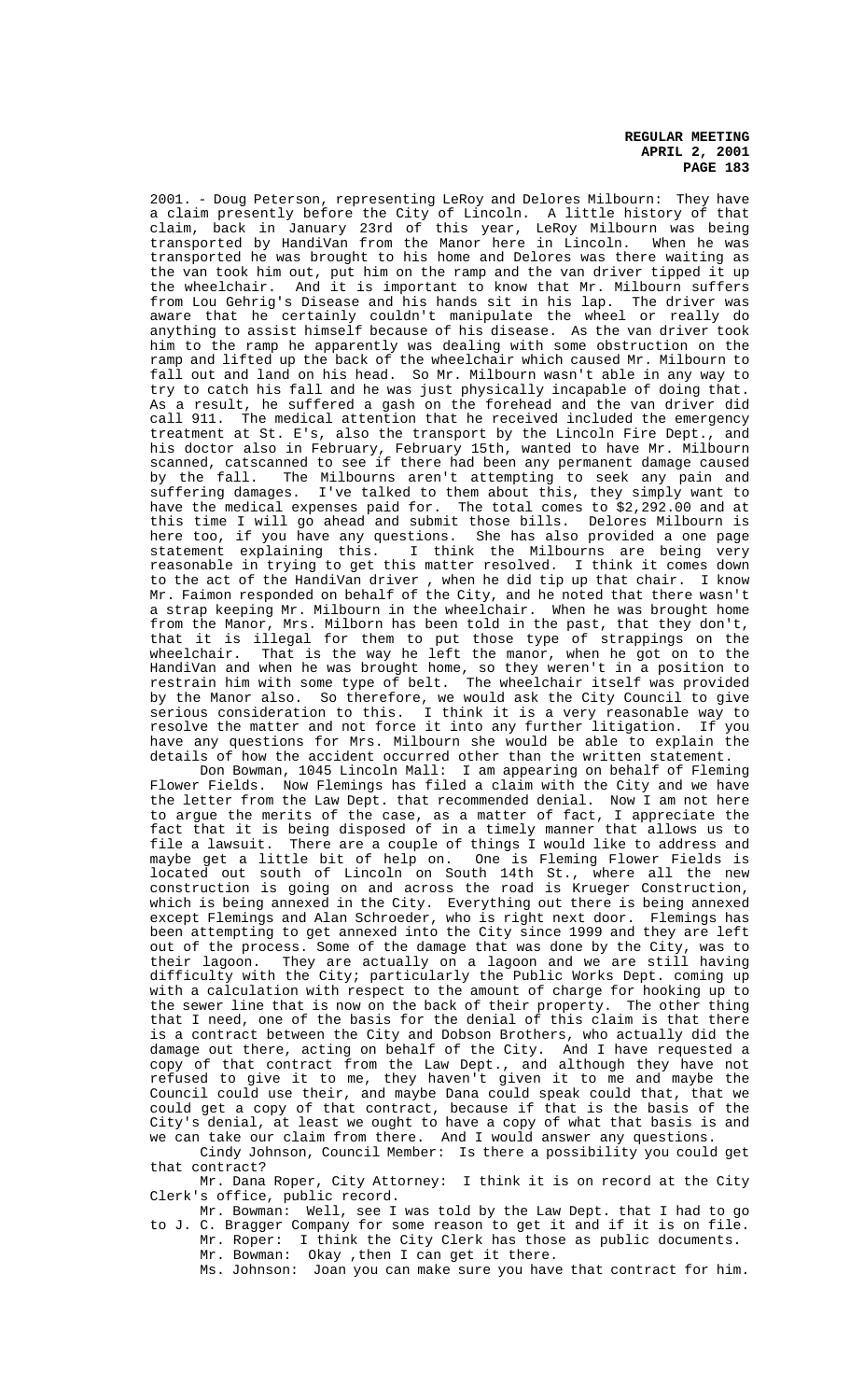Joan Ross, City Clerk: Dobson?

Mr. Bowman: That's what I am told by the Law Dept., but the Law Dept. knows more about it than I do.

Ms. Ross: By Executive Order or any Council legislation, then we have it.

Mr. Bowman: Okay, then I will check there.

Ms. Johnson: I have a question for Planning. I am interested in the annexation, I think that is an interesting question that he talks about; that that little piece of land isn't being looked at for annexation. Is there a process?

Mr. Bowman: I can say this with direct planning and I have just started representing Fleming Flower Fields and I have talked with Mike DeKalb and he is very helpful, but for some reason since 1999, they have been waiting on Public Works to give them a number. Well, Alan Schroeder, who has a claim also against the City for damaging his laterals, and we will be here two weeks on that one, and they are saying we can't give you annexation because we don't have a number to hook up to the sewer. Now there is something wrong about that.

Ms. Johnson: Can we talk about that, this is kind of goofy?

Ray Hill, Planning Dept.: I'm sorry I have no idea where this location is and I'm not familiar with any annexation we have that deals with this.

Mr. Bowman: And I apologize anyway. I think we are getting off where we should be, but I appreciate the fact that, and in fairness, Mike DeKalb is working with us on that, but a nudge at Public Works might help. Ms. Johnson: If you could just follow up on that Ray and just find

out what is going on, in case there is something there we need to know. Mr. Hill: Will do.

Allen Green, Executive Director of Daywatch: I am here in a position of support with Marlene Perez, who put in a claim for some damages that were done to her apartment the 1st of March, as a result of the completion of a Police seizure of a suspect. And I guess I am here mostly just to talk again about where she has been and what she has gone through to get into this apartment and then how she has suffered afterwards.

Marlene Perez, 1315 "D" Street, Apt. 2: On March 1st, a gentlemen came into my apartment with a gun and I got out. Hee didn't do anything to me and the SWAT team was called and the police were already there and this went on from 8:15 in the evening until 4:45 in the morning. They broke all my windows out. The SWAT Team threw 9 canisters of tear gas in my apartment and now they are telling me that they don't have to pay for any of this, all my damages, and I am not rich.

Mr. Green: I think it is important to note that Ms. Perez was a homeless individual, who a little over a year ago, was placed in this apartment after going through Daywatch's housing placement services. Prior to that she homeless for a year after the death of her husband. She spent the allowable time at the People's City Mission, and then lived over the course of a winter in her car. Now this to a lot of us, a VCR or just an inconvenience of a couple nights in a motel room, may not seem like a big deal, but to somebody that has worked so hard to become self sufficient, this can be quite devastating. I guess in fact, what happened was, that as a result of this activity, she was homeless again. She would of had to go to the Mission if she hadn't had some of her savings that she used to stay in a motel. So I guess we are just visiting the fact that the decision by the City Attorney, that is what we are questioning. I understand too, that all claims, you don't want to open the flood gates, but I think it is important to note her particular situation and basically the value of a dollar and in her case the value is extreme. She also, one thing she didn't say, she suffered damage to her automobile because it was parked next to the window and in the course of them getting into the place, they did some damage to the outside of her vehicle. So . . .

Ms. Perez: You know they, Mr. Faimon, told me that I was an innocent bystander and I don't believe that. I was doing my civic duty to go outside and tell the police that the man was in the apartment with a gun.

 Jeff Fortenberry, Council Member: The \$2,400.00 is that the cost of what has already been repaired?

Ms. Perez: Well no it is not for what my landlord Mr. Richard Molton has fixed, it is just for my damages to my clothing, personal belongings in my car, that is it.

Mr. Fortenberry: I assume you submitted a list of those to Mr. Faimon?

Ms. Perez: Yes I did.

Cindy Johnson, Council Member: I think for the record we received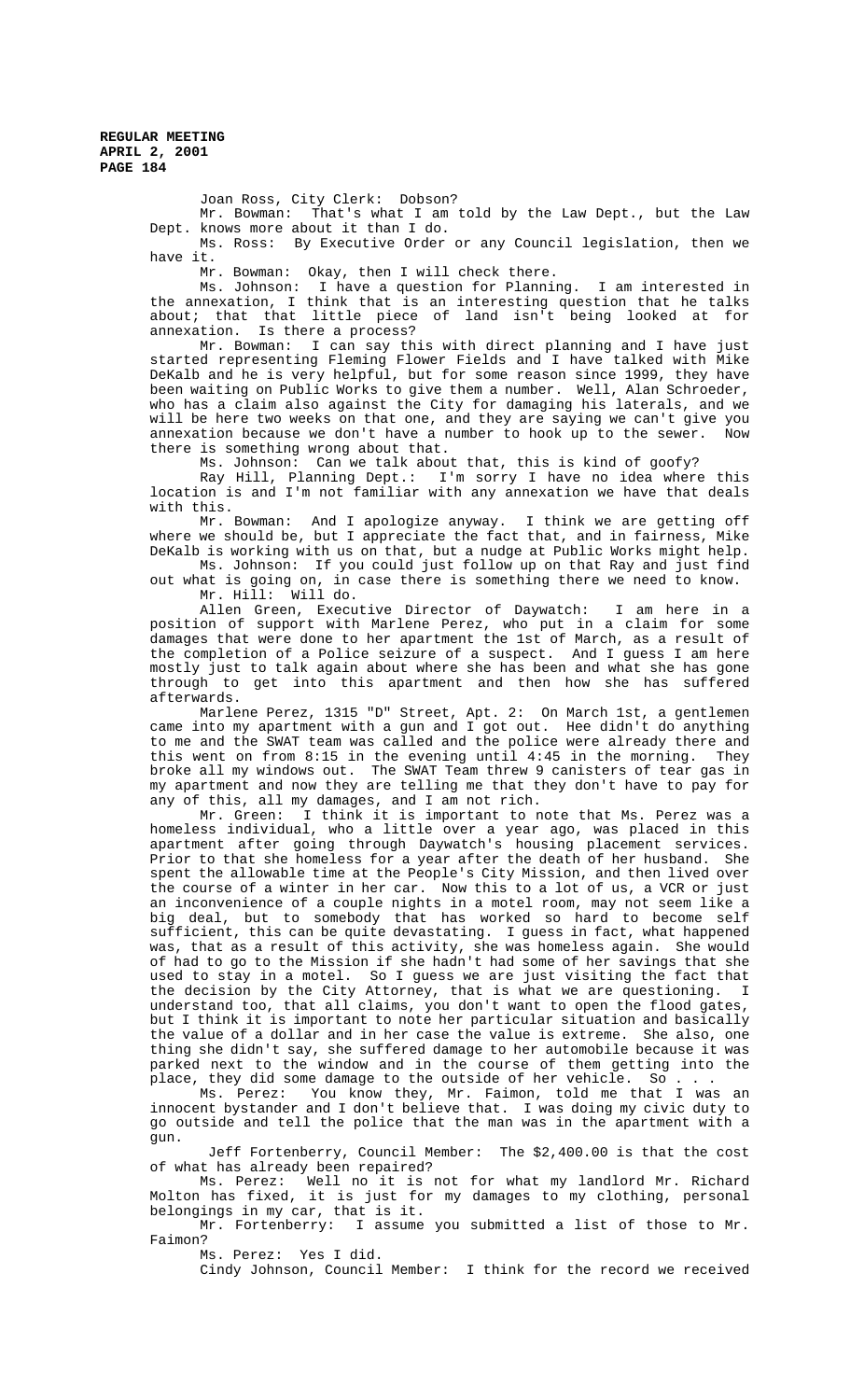a letter from Wayne Hahn, with the same type of concern, damages from a bust by the police. So for the record I would like to have that noted.

Annette McRoy, Council Member: I would like to make a motion that we pull items 10, 11, 13, and 18 off of the resolution for further discussion. Seconded by Johnson.

Coleen Seng, Council Member: Say it again?

Ms. McRoy: 10, 11, 13 and 18 for discussion within the next week. Mr. Fortenberry: We should move and second that those items be delayed for one week.

Ms. Seng: I would like to ask that the City Attorney's office take another look at those items and we need to have some report back.

Mr. Fortenberry: I think if I could direct City Attorney, as well to the conversation that we had during the directors meeting with the Police Chief, getting some more detailed information as to the exact nature of the problem that occurred in two of those claims probably would be helpful to us.

Jonathan Cook, Council Member: And have we received any claim from the landlord of this particular property? Is there anything being processed, any requests made at all?

Joan Ross: The motion is to move items 10, 11, 13, and 18 delay for one week.<br>AYES:

Cook, Fortenberry, Johnson, McRoy, Seng, Camp, NAYS: None. ABSENT: Shoecraft.

These matters were taken under advisement.

APPEAL OF ARLON E. & CORRINE D. BARTELS, DALE & JENINE M. MEINER, DEANNA MUMGAARD, MARY MUMGAARD, DAVID WATTS, DRENNEN WATTS, M. LAIMONS IESALNIEKS, & LARRY & DENISE MAACK, FROM THE PLANNING COMMISSION APPROVAL OF SPECIAL PERMIT 1892 AUTHORIZING QWEST WIRELESS L.L.C. TO CONSTRUCT A 123' TALL PERSONAL WIRELESS FACILITY WITH ASSOCIATED GROUND EQUIPMENT & A WAIVER OF THE FALL ZONE REQUIREMENT ON PROPERTY GENERALLY LOCATED AT N. 7TH ST. & FLETCHER AVE. - Jennifer Dam, Planning Staff: We have received some additional information and you will be receiving a memo from me. I'll summarize the memo right now. Based on the supplementary information that Qwest provided us and the review of the information by Joseph Marzin of Comsearch, the project with conditions, generally meets most of the standards of Section 27.68.100 of the Zoning Ordinance. The evaluation was conducted by Comsearch at the request of the City and it confirmed that the proposed location provides the best coverage for the interstate I-180 corridor, while co-locating on the Western Wireless Tower would provide some coverage of the corridor, full coverage of the corridor would necessitate an additional tower in the vicinity of the I-180 corridor. The I-180 corridor is an entryway to the city and it has been designed with park land can green space to enhance that entryway. The corridor is also specifically defined as a Capitol View Corridor on Figure 62 of the comprehensive plan. Additionally, the comprehensive plans states on Pages 178 and 179, that a unique urban design asset of Lincoln and Lancaster County and a special resource for providing orientation and connections throughout the community is our remarkable State Capitol. The 400' tower was planned and executed as the key historic, architectural and geographic landmark of the city and surrounding countryside. Protection and utilization of Capitol vistas are policies of this plan. Protection of view corridors should be among the powers assigned to the Nebraska's Capitol Environs Commission within the zoning code. Identifying and protecting view corridors should also be a key future of sub-area plans appended to this comprehensive plan. Structural information indicates that the Western Wireless tower will meet the TIA-EIA 222-F Standards for structural integrity, however it is still unclear to us whether those standards will be met with the existing brackets and additional brackets. Specific information on the mounting brackets was not readily available from Western Wireless. Significant components of the December 28th staff analysis were based on the lack of technical information and evidence demonstrating why the Western Wireless site was not technologically feasible. New information has been provided and substantiates that the Western Wireless site does not provide ideal coverage. The comprehensive plan is a broad policy guide that does not specifically address the conflicts that we see in this particular application. The implications of co-location appear to be in greater conflict with the comprehensive plan policies, specifically the Capitol View Corridors and the preservation of I-180 entry way, more so than the proposed site conflicts with the goal of preserving neighborhood character. Additionally, I'm not sure if you received a motion to amend yet or not, regarding the landscaping. We have talked with the neighborhoods and I understand Qwest is in concurrence with this motion to amend which would revise the landscapes green to show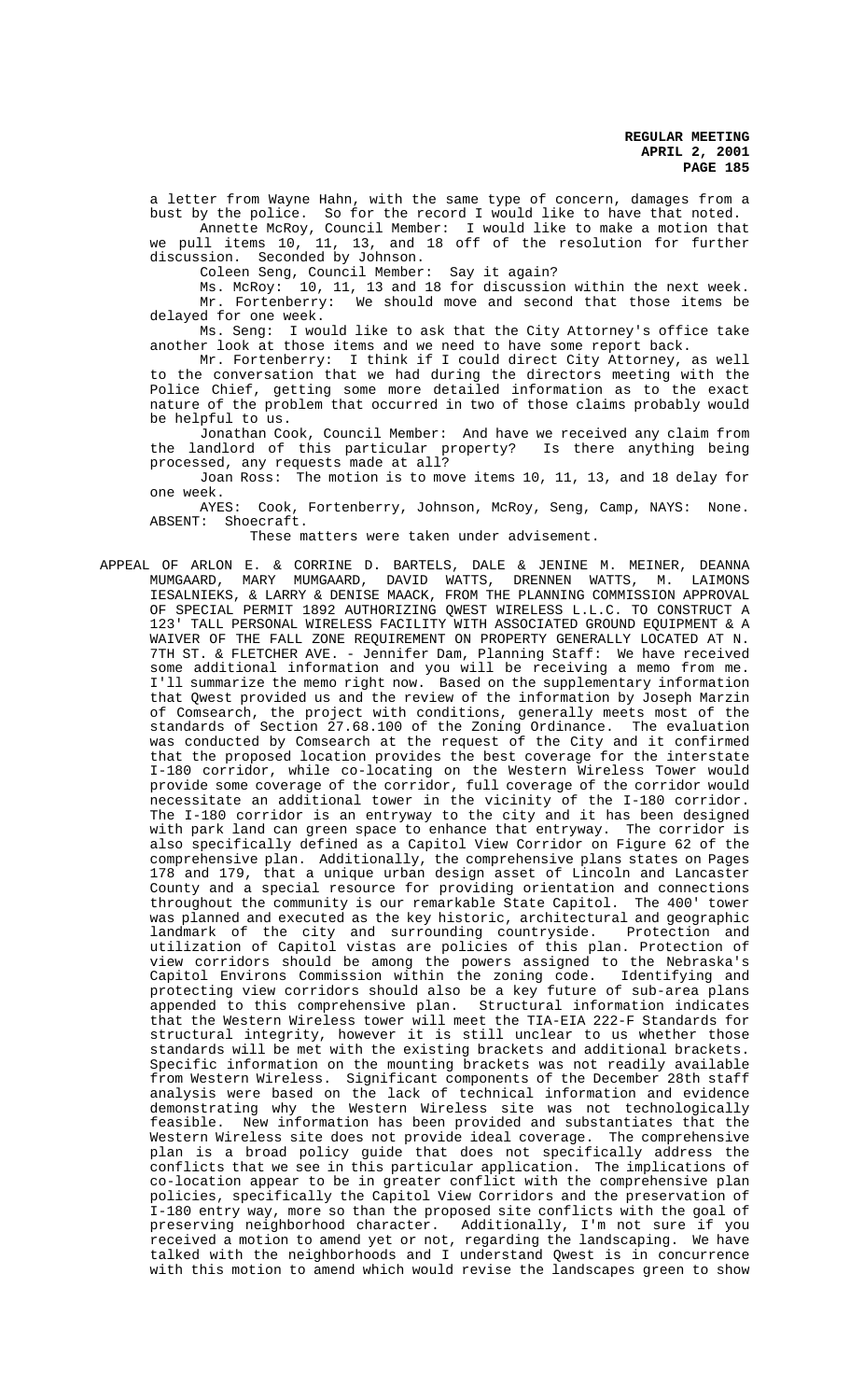6-8' tall ball and burlap conifer trees, that is larger than is typically planted to screen the base of the tower and would provide more of the screen immediately.

Jeff Fortenberry, Council Member: Why don't we entertain a motion for the amendment. Seconded by Seng and carried by the following vote: AYES: Cook, Fortenberry, Johnson, McRoy, Seng, Camp; NAYS: None. ABSENT: Shoecraft.

Jonathan Cook, Council Member: This does not address the Alltel tower issue whether or not that tower is structurally sound enough to hold an antenna?<br>Ms. Dam:

The Alltel tower is not structurally sound enough.

Mr. Cook: It's not.

Ms. Dam: A structural analysis was conducted and confirmed by the structural engineer that the City of Lincoln uses and it showed that the tower was not strong enough to support additional equipment.

Mr. Cook: That is the standard, the 80 mph standard or.

Ms. Dam: That's correct.

Jon Camp, Council Member: Jennifer, on this last paragraph you read, for some reason I am having a hard time deciphering it. Are you basically saying that in this particular case that co-location is overruled?

Ms. Dam: Right, what I am suggesting is that we have a goal for colocation and a goal to protect residential urban and rural neighborhoods. However there are specific policies in the comprehensive plan that are spelled out that pertain to entry ways and capitol view corridors and that the policies are stronger than a goal. These policies have very specific implementation guidelines and maps associated with them. The goal is very general in its nature. There appears to be a conflict with the two right now and our comprehensive plan currently does not address the conflict between the two.

Mr. Fortenberry: Jon, if I could try to reinterpret that, what you are suggesting is that even if co-location is a problem, particular sites in which to be co-located on, actually pose more of a problem in terms of view corridors, than the additional burden of one extra facility in that vicinity, since it is located farther to the north. Is that correct?

Ms. Dam: That's correct. In this particular instance, co-location ultimately would create more problems with the need for additional towers in the entry ways and capitol view corridors than a new tower in the north of the interstate would.

Mr. Fortenberry: So, your recommendation is now in simple terms? Ms. Dam: Conditional approval as amended.

Coleen Seng, Council Member: Have her say that again, conditional? Ms. Dam: Conditional approval as amended.

Ms. Seng: That's a different recommendation than you started with? Ms. Dam: That's correct.

Ms. Seng: It was in denial originally?<br>Ms. Dam: That's correct and as I in That's correct and as I indicated initially in this memorandum, much of that was based on requesting additional technical information that is required in our ordinance that had not previously been provided. That information has been provided now and has been analyzed.

Mr. Fortenberry: There is a certain irony here to though, because if co-location would have been possible, you would have suggested it not occur.

Ms. Dam: In this particular instance, yes.

Jonathan Cook, Council Member: This just relates to the existing towers. How many of them were built before the new ordinance, the current ordinance?

Ms. Dam: All three were built prior to the current ordinance. believe two of the three were prior to the Telecommunications Act of 1996. The comprehensive plan was written prior to the Telecommunications Act of 1996 and obviously a situation like this had not been anticipated when the comprehensive plan was written.

Mr. Cook: And as far as co-location on this new tower?<br>Ms. Dam: It will be designed to accommodate two It will be designed to accommodate two additional providers, as is required under the base ordinance.

Mr. Cook: So we are hoping that four is it?

Ms. Seng: So have you heard that anyone else wants to come in and put another tower in?

Ms. Dam: We know that there are other providers looking in this area for sites. My understanding is that Qwest is working with Cricket Communications so that they could co-locate on their tower. Qwest might have some additional information specifically in that regard. No one has applied for any additional towers in this area. Cricket is the only other company that I am aware of currently looking for a site in this general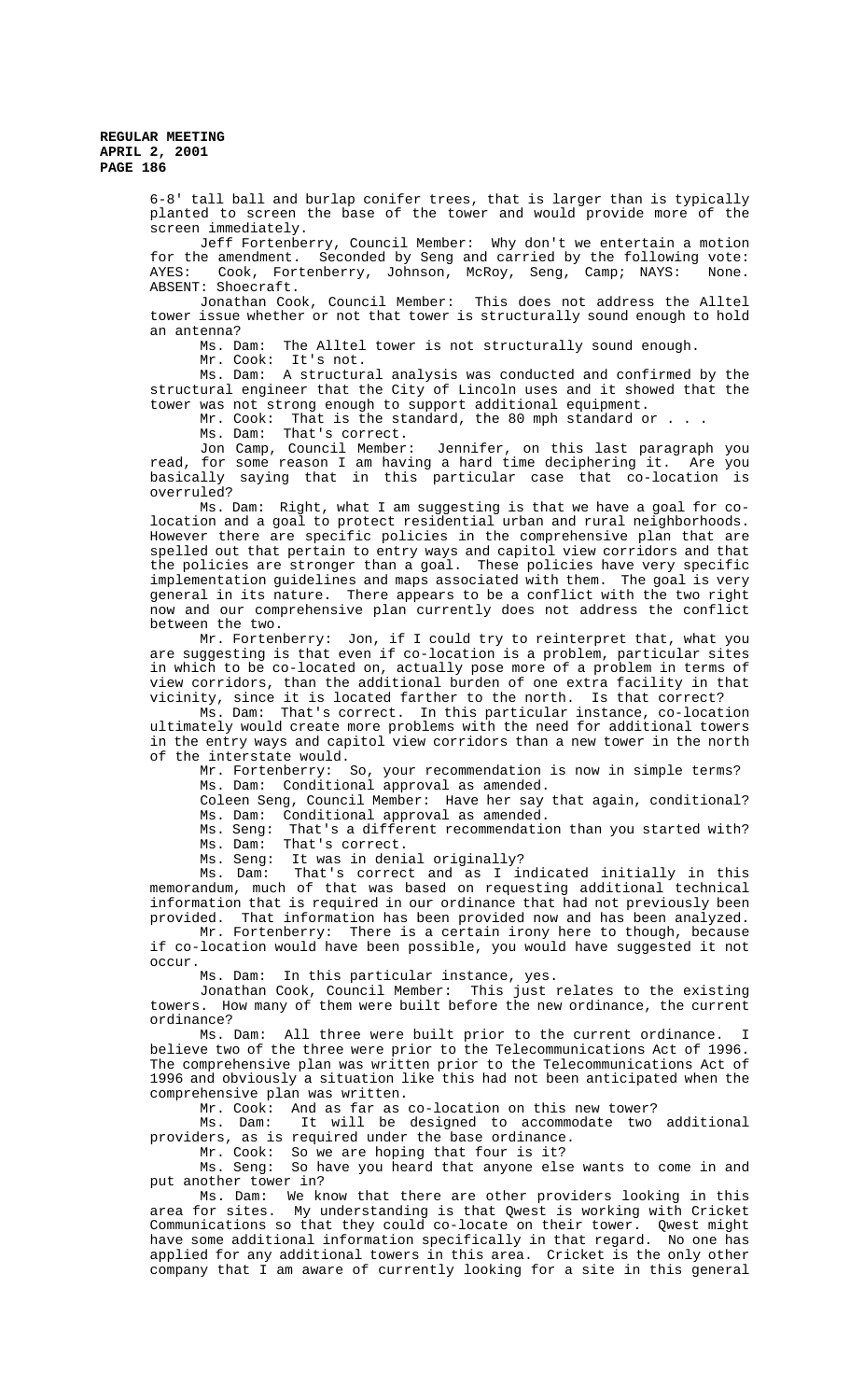vicinity.<br>Jon Camp, Council Member: Jennifer, in talking about the whole cellular tower issue, I know when I have traveled around, I think we all have seen multiple larger towers and one that comes to mind is over in Poland that I saw a couple years ago and it was actually memorial towered to a whole reform movement in that country. Has there ever been consideration that perhaps in the future where we have goals of memorials and so forth, that maybe we construct something of a memorial that can hold eight or more providers and it is a super structure, but it also basically camouflages the utility purpose of it? And we do have organizations that are looking for memorials from time to time. I can think of another one I saw in Finland and that was communications again and they disguised it and it served duality and it actually enhanced the area and created a nice landscaping feature.

Ms. Dam: We certainly encourage camouflaged facilities. There are several examples of camouflaged facilities throughout the city and I think we would be happy to look at any ideas for camouflaged facilities in the future.

Mr. Camp: I am encouraging a step further that we look at if there are groups that are interested in some type of memorial or something that maybe this is something that is designed and built with the idea that it is not just a memorial but it is going to house or contain facilities like this for communications or some other need.

Ms. Dam: I'm sure everybody would be happy to look at a concept like that. The question would be the ideal place to locate it and suiting the needs of all providers as you suggest, but I think we would certainly be happy to entertain such a motion.

Annette McRoy, Council Member: You said that in your second paragraph, this is a conflict with the conference plan. It says we are updating a conference plan in the next few months are we going to add a section that will talk about technology in the corridors and how we like the particular application of towers?

Ms. Dam: I would have to . . .Yes. We will certainly take a look to make sure that we incorporate technological change and it's impact on the community.

Ms. McRoy: That would be important, I think this has been a good case study and we would need to include that in future comp plans.

Mr. Fortenberry: The existing towers exempt from the provisions of the current ordinance, which was imposed after the telecommunications act so that as they transition out of their useful life and they are reconstructed, that they would be forced to co-locate on other towers that may have come in the area. In other words, is there a possibility when these existing structures, current strictures, in their useful life, and they are to be replaced, that they are mandated to co-locate?

Ms. Dam: I would defer to the Law Dept. on that question.

Steve Huggenberger, Law Dept.: Read the permit that most of these towers are given are fifteen year permits, so at the expiration of that permit, we could require all the new ordinance requirements on that.

Mr. Cook: I had asked you to review the age of the existing towers. Ms. Dam: The old permits didn't have a specific lifetime on them. My understanding if there is a pre-existing use that is not standard when it goes away, then it has to be made standard, but I would ask the Law to clarify that.

Mr. Cook: The permit as they now exist is perpetual?

Ms. Dam: Yes. On the existing ones, under the new ordinance there is a fifteen year life term on the permit.

Mr. Cook: Does that apply to an upgrade to an existing; what happens in an upgrade to an existing tower that has a perpetual permit; does it fall under the new ordinance?

Ms. Dam: I don't have the answer for that.

Mr. Huggenberger: I don't know that we have specifically addressed that in the ordinance, but it would certainly be our contemplation that for a complete rebuild or a major modification that it would come under the ordinance?

Mr. Fortenberry: I think we need to take a look at that because we have an opportunity here to further the goals of the ordinance without any additional cost to industry, but nonetheless mandating that they do it in a different fashion.

Mr. Cook: What relates to that is that Alltel is applying to make changes to their antennas on the tower that they are currently on. Do you think that change is sufficient to kick in our new provisions about time limits or anything like that?

Mr. Huggenberger: I haven't seen the application, but I would not envision that a change of antennas is a major modification, just off the top of my head.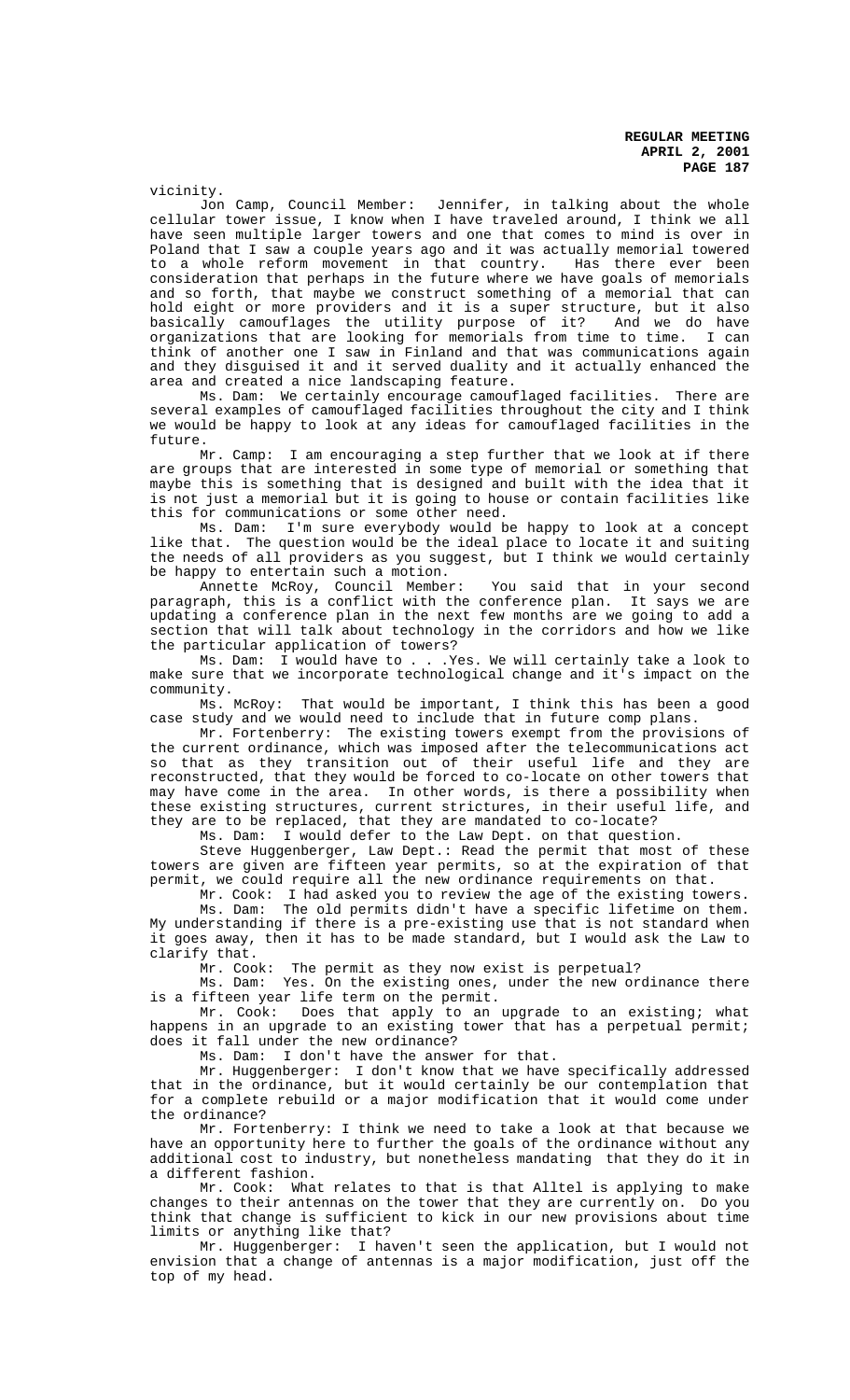> Mr. Cook: That's in the Planning Dept. right now isn't it? Ms. Dam: Yes.

Mr. Fortenberry: How are you going to define modification?

Mr. Huggenberger: We are in the process of the one year violation on the wireless ordinance now and a number of these kinds of issues are popping up. So we will add that to the list and come up with an answer for you.

Mr. Fortenberry: Any other questions from Council? Now we did reopen public hearing is that correct Joan?

Joan Ross, City Clerk: Would anyone else like to come forward?

Denise Maack, 535 Pennsylvania Ave.: I appreciate you thinking this whole objective over a little bit harder than you did originally. We still would prefer that you co-locate and I know that's really hard to do at this point. If that can't be done we hope that there will not be more cell towers in the area. We also were wishing that there is a tree line on the north, excuse me on the west side of where the tower will be located and we are and several other members of the community located on the northwest corner and we can visualize that tower very easily. Now they have tree lines in between the home of the person that they are locating on. And also which would be the south side, also tree lines on the east side and a partial tree line on the north side. We are in that corner that doesn't have the tree line. There are several neighbors that can see through that area and I was wondering if there is anyway that if you are going to okay this, if they can continue the tree line towards the northwest corner and this would be the treeline on the west side and also up from the northwest corner to connect to the other tree line on the north side so it is just basically that northwest corner and then additionally put some trees on the side of the cellular tower itself. We are located were there is a low gully and so we are going to get the majority of the cell tower in length, the entire length, so that would probably help, at least visually help us out a little bit. If there is any way in the future that you can address some of these situations, we would appreciate it because we don't really need any more cell towers out there. Either that or structurally make them sound enough so that they can co-locate on the existing ones. I appreciate that.

Mr. Fortenberry: I would like to ask a question of Planning. If we revise the landscape screen with this amendment to show 6-8' trees does that, what is the configuration, how many trees per foot are required by the ordinance and is there an ability to configure them a bit differently so that the same objective is achieved in terms of screening, but utilizing the natural elements that are already there, vs. what is not, vs. what is more wide open? I've seen the area. I think there is a tree

line to the east. I'm not familiar with the one you said to the north.<br>Mrs. Maack: Yeah, there is a neighbor right there and they have Yeah, there is a neighbor right there and they have some trees located along side their house, but then there is an open space to the west of that and also there is a treeline on the west side. . .

Mr. Fortenberry: Is there an ability for us to recommend that the gap be closed in terms of the tree plantings, that they be configured that that gap would be closed?

Ms. Dam: The design standards require that 70% of the base of the tower be effectively screened from you and that half of the material has to grow to a mature height of 35' or taller. We could certainly move some of the plant material over toward corner and move it a little further away from the base, but if that is satisfactory with Qwest and with the underlying property owner, if we move it over toward that corner, that would be satisfactory. There is always a possibility of adding additional screening up toward that corner to effectively view more.

Tim Sanders, Vice President for Qwest, here in Nebraska: I want to thank you for your consideration and all the diligent work that staff has done on this particular issue. I would really like to start out by saying our goals are really quite similar. We wish to co-locate whenever it is possible and had actually tried to do that as early as August 9th of last .<br>year on the Alltel tower and unfortunately for structural reasons we were not able to do that. We believe that this site does meet the ideals and the goals that have been presented in your comprehensive plan. To the two points that were raised for the speaker before me, as far as Qwest is concerned we would more than happy to work with the neighbors to design trees that would provide the kind of coverage that you are looking for. The only caveats that we would have is that we would have to be able to do that on the property that we already have rights to. We cannot go on a property that we don't currently have them with, but I don't think that that is going to be a problem as we see it at this point. So we will be happy to work with that. Secondly, as I said before it is out intention to co-locate whenever we can. For us, it simply means that it is a lower cost for us to come into a market. And of the 21 sites that we have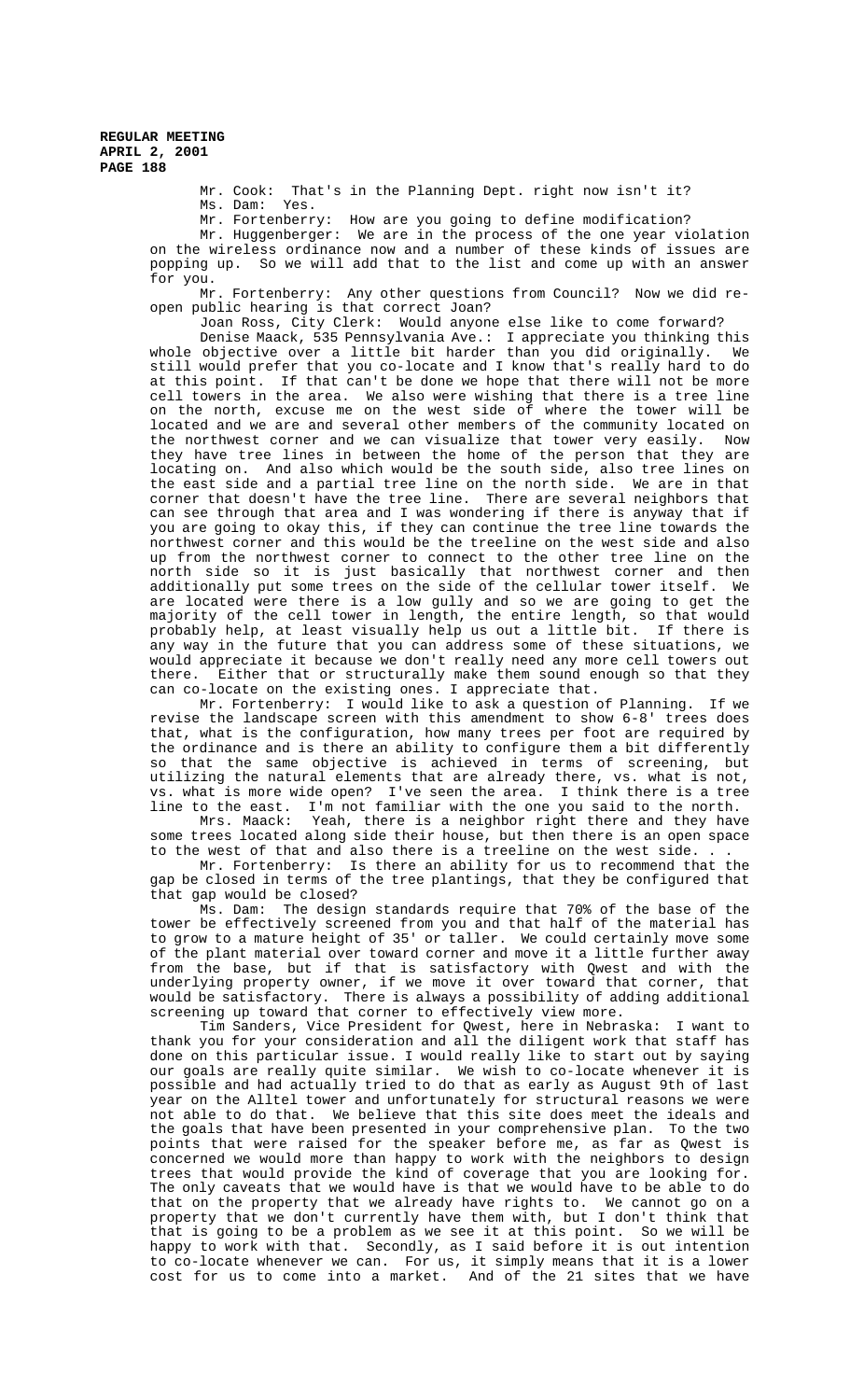located here in Lincoln, the vast majority of those have been co-locations or sites on private property, so then very few that we have come before you with, or similar to the one we have come before you with today. We do want to work with the neighbors. We have been very sympathetic to their concerns really from the start. After we received approval from the planning board we began meeting with the neighbors. Had a neighborhood meeting, but frankly wasn't as successful as we would have liked. I think that we can be better at how we do our outreach and we will continue to do that in the future. Beyond on that, we went an extra step and called the neighbors, knocked on doors so that we would have an opportunity to talk with them and discuss their concerns. And some of these landscaping concerns by example were raised, and we committed to the neighbors that we would be willing to do those things. We hope to continue to work with the neighbors, including those that spoke today and any time in the future, because we want to be a good corporate citizen. This is our first entrance into the market here in Lincoln and it is very important to me entrance med one market and to Qwest that when we enter the market, that we work cooperatively with neighbors because we are going to be part of the fabric of the community and we very much want them to be comfortable with us being here and we too want to be comfortable with being here and being a good neighbor and being a good partner to the City. Truly, where we hope to go with the select concerns that we have here, as for the future we will continue to work with neighbors and staff. I think we have been able to identify some areas of concern in the existing comprehensive plan and in your ordinance that perhaps in clarifying with our situation will help the Council and will help staff with other providers who come behind us. Now in terms of other providers who are coming behind us, we are aware of two who have approached us about co-locating on the tower that we would put in should it be approved and one of those we are in negotiations with pending your approval and have committed to them and to the City that we will work with others to co-locate on our tower so that there is not a need to build additional towers on that particular site. Because we are newer into the market, our towers do have a greater strength and I think a greater capability than some of the others that were there and that will allow the flexibility of the co-locations on our parts. Again, we are anxious to<br>bring new products and services to the community. We want to be a good bring new products and services to the community. community partner, that's why I as the state Vice President am here today to make that commitment to you to let you know that I am willing to help in any way that we can, work with this site, other sites that we propose in the future and then any help that we might be able to offer in terms of changes to the comprehensive plan of the ordinance, will gladly volunteer our services. And with that, I'll be happy to answer any questions or I do have two of my engineers, our RF Engineer, Corby Dill and our structural engineer, Alvin Kraft from Tower Craft Engineers, who can answer any technical questions you would have.

Mr. Camp: Tim, I had one a couple of weeks ago, there was testimony and all. We visited just off the record about the Alltel tower and the fact that it has been there for awhile and I think you were going to do if that was due for replacement to see if there could be any coordination and I'm not trying to throw any wrenches into it, but were you able to find anything out about that?

Mr. Sanders: Yes we were. Thank you for asking. We had a chance to look at the changes that they are going to make at their proposing and then the equipment that they would have on the tower as it exists, ran another structural under the new terms and found that it would not support our equipment as well, even after the changes that they are going to make. As I understand it, they plan to keep much of the existing equipment that they have now and provide for additional growth for other providers that come in behind them. So that site was not feasible as a result of that. Mr. Camp: Well thank you for checking.

This matter was taken under advisement.

### **3:30 P.M. TOOK BREAK 3:38 P.M. RECONVENED**

- AMENDING CHAPTER 6.04 OF THE LINCOLN MUNICIPAL CODE RELATING TO ANIMAL CONTROL REGULATIONS GENERALLY TO AMEND DEFINITIONS; TO INCREASE IMPOUNDMENT FEES; TO MAKE IT UNLAWFUL TO OWN ANIMAL HYBRIDS; TO PROVIDE RESTRICTIONS RELATING TO ACTIVITIES OF PET SHOPS; AMENDING CRUELTY TO ANIMALS TO PROVIDE A SEPARATE SECTION RELATING TO ANIMAL NEGLECT; TO PROVIDE EXCEPTIONS TO VIOLATIONS; AMENDING PROVISIONS REGARDING SELLING OR GIVING AWAY ANIMALS; AND TO PROVIDE ADDITIONAL PENALTIES FOR VIOLATIONS;
- AMENDING CHAPTER 6.04 OF THE LINCOLN MUNICIPAL CODE RELATING TO ANIMAL CONTROL REGULATIONS GENERALLY TO ALLOW THE DIRECTOR OF THE HEALTH DEPARTMENT TO IMPOUND UNUSUAL ANIMALS; TO PROVIDE PERMIT PROVISIONS FOR ANIMAL EXHIBITS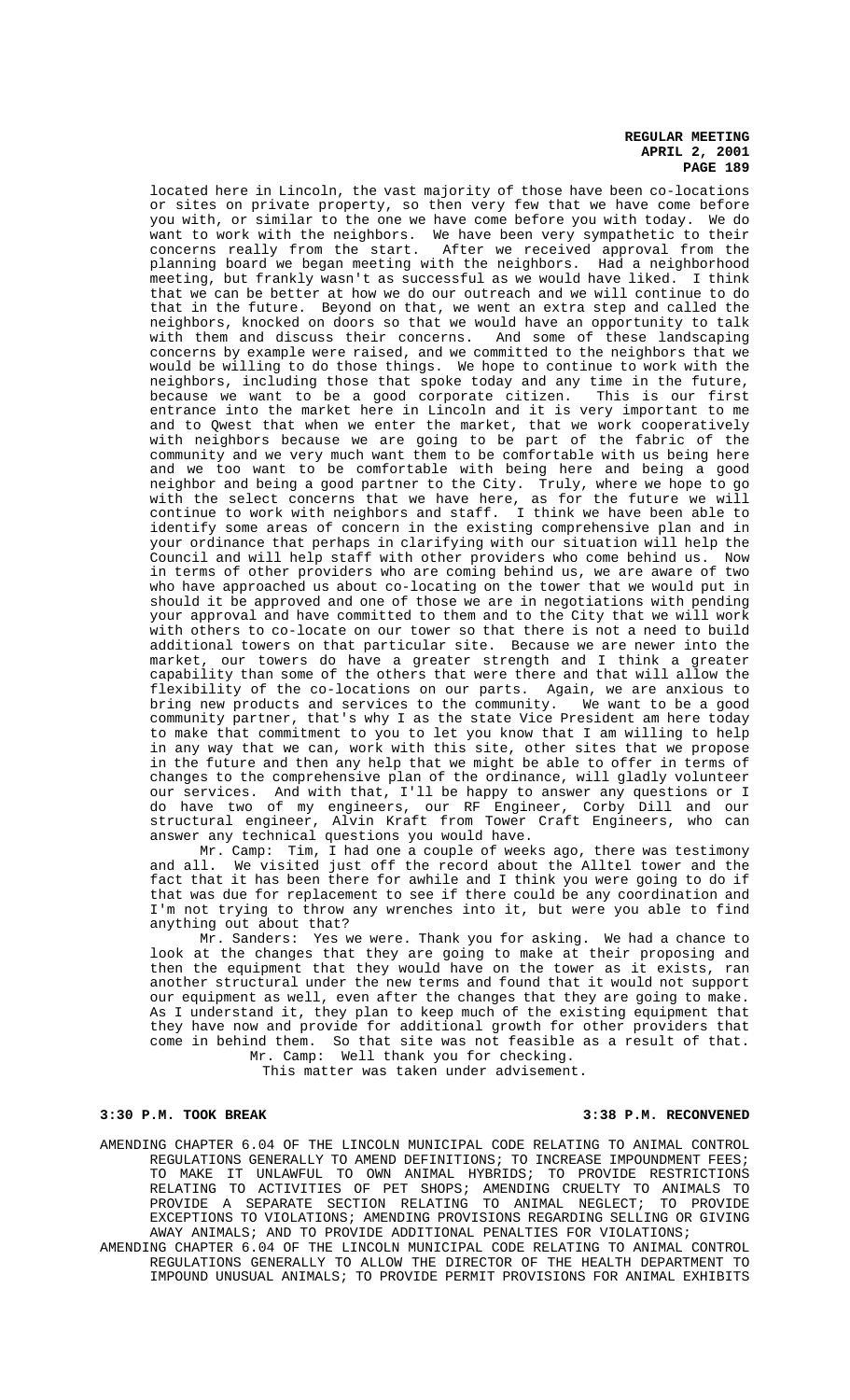OR RIDES; TO MAKE IT UNLAWFUL TO PROVIDE FOR UNUSUAL CARNIVOROUS MAMMALS TO BE RESTRAINED BY THE PUBLIC FOR ENTERTAINMENT PURPOSES; AND TO PROVIDE AN APPEAL PROCESS FOR DENIED, NON-RENEWED AND REVOKED ANIMAL EXHIBIT OR RIDE PERMITS;

- AMENDING CHAPTER 6.12 OF THE LINCOLN MUNICIPAL CODE RELATING TO CATS TO ADD A DEFINITION FOR "CAT HOBBY KENNEL" AND AMENDING THE DEFINITION OF "KENNEL; TO PROVIDE THE WORD "LINCOLN" BE ENGRAVED ON ALL CAT TAGS; TO PROVIDE THAT ALL MONEY RECEIVED BY THE DIRECTOR UNDER CHAPTER 6.12 SHALL BE CREDITED TO THE ANIMAL CONTROL FUND; TO MAKE IT UNLAWFUL FOR CATS THAT ARE NOT SPAYED OR NEUTERED TO RUN AT LARGE; TO REPEAL THE CURRENT PROVISIONS RELATING TO CATS RUNNING AT LARGE WHILE IN HEAT; TO DELETE REFERENCES TO SECTIONS BEING REPEALED; TO MAKE IT UNLAWFUL TO MAINTAIN A CAT KENNEL; TO PROVIDE EXCEPTIONS TO HAVING A CAT KENNEL; TO CREATE A PERMIT PROCESS TO OBTAIN A CAT HOBBY KENNEL; TO PROVIDE RESTRICTIONS RELATING TO A CAT HOBBY KENNEL; TO REPEAL THE CURRENT PROVISIONS RELATING TO HOBBY KENNEL OR CATTERY PERMITS; AND TO INCREASE THE MINIMUM FINE FOR FIRST OFFENSE VIOLATIONS OF CHAPTER 6.12 FROM \$25 TO \$35;
- AMENDING CHAPTER 6.08 OF THE LINCOLN MUNICIPAL CODE RELATING TO DOGS TO ADD A DEFINITION FOR "DOG HOBBY KENNEL" AND TO AMEND THE DEFINITION OF "KENNEL"; TO PROVIDE THE WORD "LINCOLN" BE DIE-STAMPED ON DOG TAGS; TO PROVIDE THAT OWNERS OF DOGS SHALL DISPOSE OF WASTE MATERIAL ACCUMULATING FROM THEIR DOGS AT LEAST ONCE EVERY FIVE DAYS; TO INCLUDE DOG HOBBY KENNEL PERMIT HOLDERS AS EXCEPTIONS TO DOG KENNEL PROHIBITION; TO CREATE AN EXCEPTION TO HAVING A DOG KENNEL FOR PERSONS ON LAND THAT IS ANNEXED BY THE CITY; TO REQUIRE PERMITS FOR DOG HOBBY KENNELS; TO PROVIDE RESTRICTIONS RELATING TO DOG HOBBY KENNELS; TO PROVIDE THAT MONEY RECEIVED PURSUANT TO CHAPTER 6.08 SHALL BE CREDITED TO THE ANIMAL CONTROL FUND; AND TO INCREASE THE MINIMUM FINE FOR FIRST OFFENSE VIOLATIONS OF CHAPTER 6.08 FROM \$25.00 TO \$35.00. -

# **Tape not working . . .**

The following people came forward during the time that the tape was not properly working: Conner Reuter, City Attorney's Office; Leon Vinci, Director of Health Dept.; Dr. Ed Schneider, President of the Board of Health; Mr. Jim Weverka, Animal Control; Mr. Gary Foster, 7118 Phoenix Dr., President of Animal Control Advisory Board; Mr. David Cygan, 2830 S. 44th St., Vice President of Animal Control Advisory Board; Beth Boal, 1824 "C" St., and a statement read by Beth Boal, from Dr. Rebecca Arnold of Adams, NE.

#### **tape resumed**

John Beck, NASDN, 10100 Holdrege St.: The North American Search Dog Network is an organization of law enforcement and civilian canine handlers. Our primary goal is to provide resources when they are needed by communities throughout North America and to have our members able to provide as high a quality of those resources as possible. I am also here representing myself. My wife and I live in Lancaster County outside of Lincoln. We have pet dogs in addition to my working search dog and by the way I have had the pleasure of, and I do mean pleasure of conducting searches with your Lincoln Police Dept. and it has been a fine experience. NASDN has two issues with these proposed ordinances, I have two, NASDN's two are on the first page of what you were handed, mine are the second page. 604.317 deals with exceptions to the proposed cruelty ordinance. Part 8 which I am somewhat unclear as to what it is actually trying to do, but it appears to draw a distinction between police animals and other working dogs. We feel that the similarities between the training and working of civilian search dogs and police working dogs are very high. The primary difference is that civilian dogs are generally not trained to bite but we do not feel that working dogs outside of police dogs should be singled out for any exemption. Further we would support, either in this ordinance or some other ordinance, language that would make assault on any legitimate working search dog a separate offense. That type of legislation is in place in a number of states in the United States and I assume some city ordinances. Nebraska does not have that at this time. The second place is 604.010 which is the definition of run at large. It may be appropriate to address this here, it may be appropriate in some other part of the code, but it is often very difficult or impossible to conduct a search on a six foot lead. Frequently it has to be on a long tracking line or off lead totally. The way your law is drafted right now there is no exception for that; that's fine I don't really care personally. I've conducted searches off lead and nobody has bothered me about it. It is the way it has to be done, but I do see at some point you are going to have a citizen observe this, possibly someone who has just got popped for having their dog off lead and they are not going to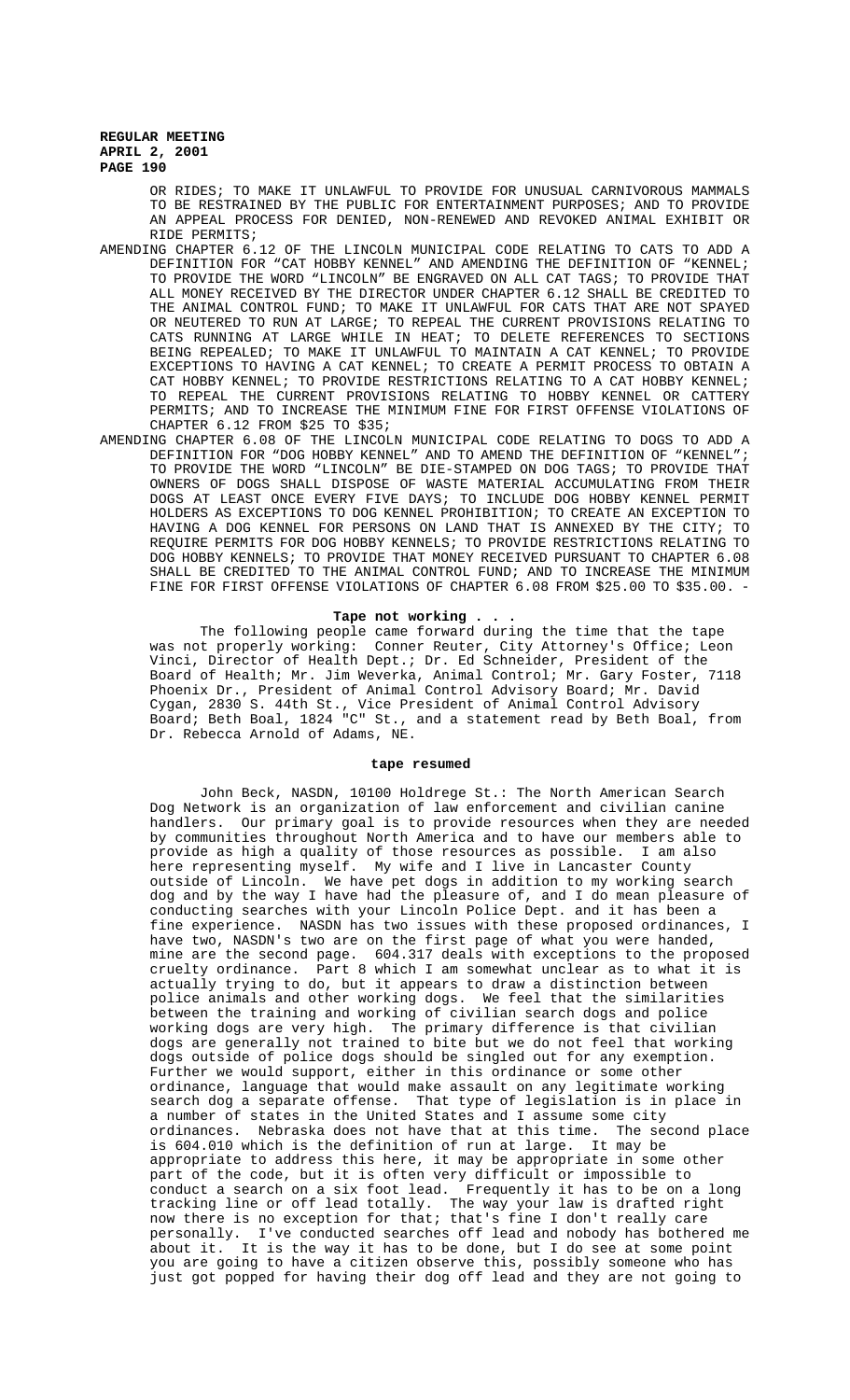see the distinction and just think that would be a way for Lincoln to avoid that situation with a couple of lines in your code. My concerns about the ordinance, my biggest one deals with the annexation and grandfathering issue. Other people have spoken to that, I won't add anything except to say that I think in looking at that you really need to look at the type of people that you want in your community. I think folks that would willingly give up their pets, have them put down, give them away, dispose of them in some other way without any objection, may not really be the kind of folks you want in Lincoln. People who have a commitment to their life, their family are the people you are hurting here, and I think those are the citizens that really are of value to your community and at the rate Lincoln is going, I will be part of you down the road sometime, well not that soon Coleen. The last issue I will bring up, I would just personally like to see you look into the possibility of an exemption for legitimate working search dogs from the number of dogs allowed on a premise. Dogs retire, they need to be replaced, we want this to continue to be available to the community. It is a valuable service, it is something that people really want, one of a member of their families missing, we want to provide it, sometimes you just need to get another dog, when you need to get another dog. So we would like you to think about possibly an exemption there. If you have any questions, I would be very happy to try to answer. (Hand out presented to Council)

Don Alvord, 1301 Lincoln Mall: I oppose the amendment 01-43 primarily because it wants to amend the definition of the cat/hobby kennel 6.12.010. The previous wording defined where these cats were expected to be used for shows, exhibition and breeding that has all been stricken out now, is totally vague, it says, as I am paraphrasing, "where more than six cats are kept". I would like to see it defined or described as a hobby where 7 to 15 cats are kept for shows, exhibition or breeding purposes. This would allow you then to license it and have the inspections that it calls for in the amendments. As is, if you have more than six cats, you would have to get a permit to be in compliance with the law which would allow inspections without cause or complaints. I am suspicious, I don't understand with the legal ease here, they don't explain the purpose or is there a hidden agenda for limiting the number of cats. It just sounds, I don't understand why this reasonable notice of premises inspections could have any other possible purpose than to assure someone about sanitary facilities. Now if that's the case, Code 6.12.170 are the sanitary regulations that say, and I am paraphrasing, "the owner of any cat shall keep any area/dwelling sanitary." It looks like we have lots of laws in place why are we nitpicking here, if we want to have a hobby kennel, which is less than a full blown professional kennel, let's describe it specifically as that. Beth asked me to see how far I can get in finishing her statement. Finally the area of community impact Lincoln is a progressive community in so many ways, but in dealing with animal issues and animal welfare, they are sadly behind the times. Nationwide trends focus on building community coalitions comprised of animal control, traditional shelters, no=kill shelters, general and breed specific rescue group, stray, ferrol, cat, trap, vaccinate, alter, release programs, foster-care networks, large dollar grants such as Maddy's funds are available to communities only if all these parties work together. There is wide spread recognition that pet over population and killing animals because of lack of space or lack of resources can only be stopped with a comprehensive program involving a broad range of community and government entities. The initial draft of the ordinances, regardless of intent, at least recognize the existence of the vast network of community groups dedicated to helping animals. The version that came out of the City Attorney's office struck all language pertaining to such groups, denying their legitimacy and effectively attempting to put them out of business. This mind set benefits no one. Each year, far too many animals are killed because of lack of shelter space, not enough homes etc. In 1997, 12% of the cats brought in were reclaimed. This is in contrast to the 65% for dogs the same year. Almost two-thirds of the cats were killed. Only about onethird found homes. Obviously our community has a huge need that is not being effectively met. In the past year and a half the Cat House has<br>found homes for over 250 cats. We have received many more calls than We have received many more calls than that. Thank you.

Alma Vlasak, 1219 S. 26th Street: I'd like to thank the Council for this opportunity to be heard. I might add it is my first experience in front of the Council, so I am going to go with the notes I prepared prior to anyone speaking this afternoon. My comments are directed to the proposed ordinance 01-43. I don't know the history of this ordinance, but I do see what the future of Lincoln will be should this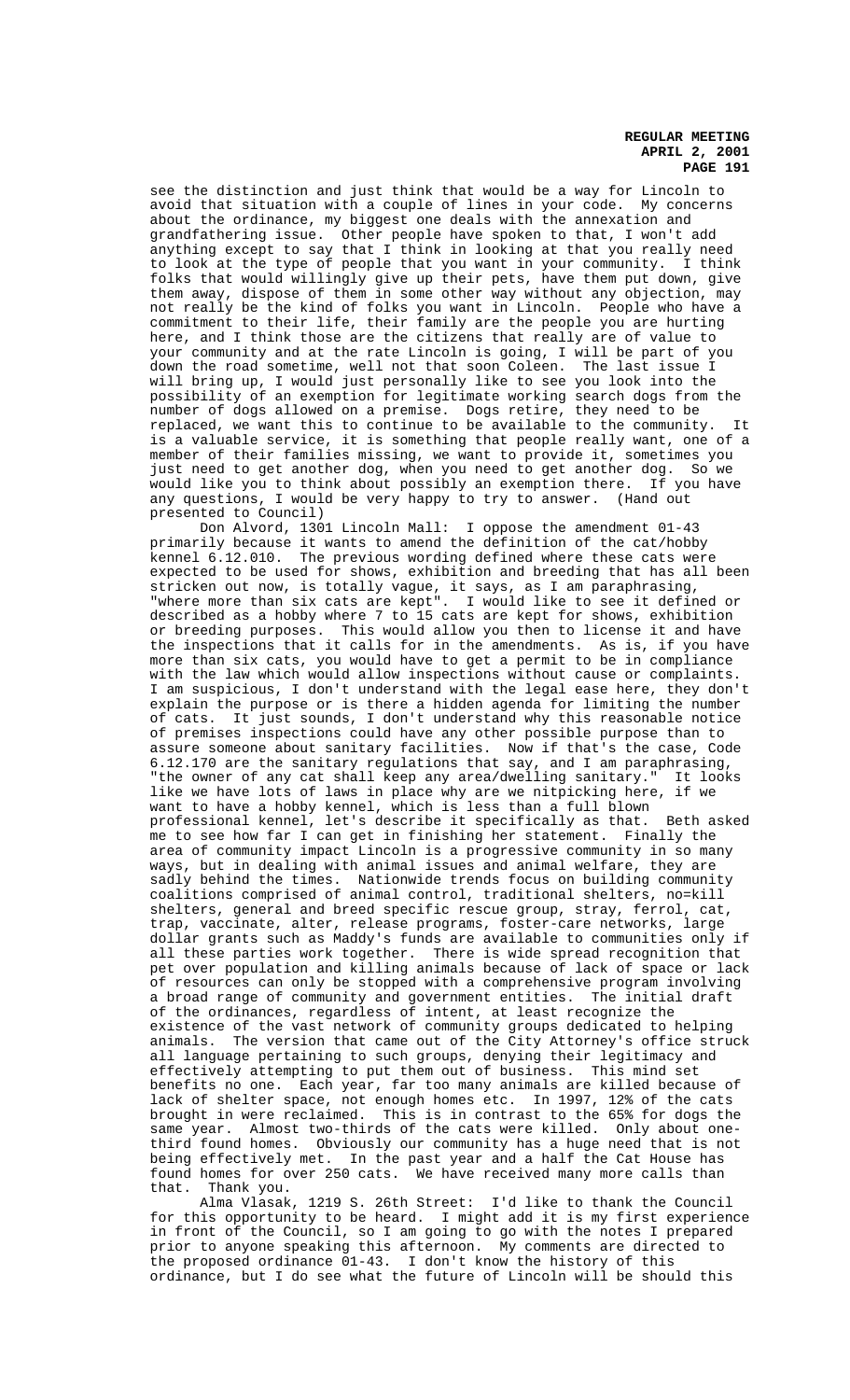be passed. I do thank the people here today for providing a little bit of background regarding how this ordinance evolved. The limitation and language of this proposed ordinance is designed to intentionally or unintentionally limit our individual lifestyle rights as well as characterizing cats as a public nuisance. I do acknowledge that there are people who through malice or mental defect abuse animals, or in the case of cats, harbor more than they do have resources to maintain. However, I am repulsed by the notion that the City would attempt to take away or limit the rights of those people who choose a lifestyle dedicated to preserving or enhancing the lives of cats, either in or out of their homes. No one has the right to limit this lifestyle choice, provided the basic care of the cat is ensured to include food, shelter, veterinary care, emotional and social well-being. Those who dedicate their time, energy, money and love to their companion animals, should not be the subject of criticism or regulation. Those who suggest that there is anything but contempt and malice in the proposal to force a strict limit within a year of the passage of this ordinance are mistaken. It is at it's best, meanspirited, punitive and an abomination to all animal lovers. This ordinance would also effectively hamstring cat rescue operations in the City. The concept of no-kill shelters is at hand. Utah is currently working to become the first no-kill state. Lincoln, to my shame, is proposing to turn it's back on the humane efforts being undertaken by various individuals and groups within the community. There are other shortcomings in the ordinance to include the failure to include language requiring spaying or neutering of household pets. Six unaltered cats in a household will procreate. It would be ill advised to not address this unless the intent is to overwhelm existing facilities and resources with unwanted cats. The Lincoln I envision, includes a responsible spay and neuter plan for household pets and ferrol cats. If money is an issue the cost of licenses needs to be reviewed and guidelines need to be written and published for guarding standards of care. Multiple cat homes with licensed and altered cats should be allowed providing the cats are cared for in a reasonable and sane manner to ensure their well being. Rescue groups should be allowed again, providing reasonable standards of care are maintained. I am here to ask you to vote against the passage of this ordinance in its current form. I thank you.

Barbara Ravnan, 4000 Cherry Ln: I have a little testimony, but you don't get it until I have spoken and my husband has put the cat on, so you will understand what that bill is about. In listening to people speak I want you to know that I was on this task force committee and that goes back at least five years. We met very regularly and it was a cross section of the community. We had two veterinarians, I'm not sure that would set, and I represented the Coalition for Pet Protection. Now I received a call today, and it was a woman who said, that I have a friend whose Dad is having surgery for cancer and the doctor has said he cannot keep his cat. His cat is eleven years old. Everything is well, the cat has been neutered, the shots are up to date, but the cat is blind. Now if the cat were to go to the Humane Society, the cat would be killed and I'm not saying that the Humane Society is bad, they have choices, old cats or young cats, so obviously Tabby would be euthanized. Fortunately the Coalition for Pet Protection, my President said to me, if we can find a foster home for Tabby, then I will do everything possible to find Tabby a home. When the coalition was formed, our first task was to work with The People's City Mission and we received grants from the Sower's Club and from the Rogers Foundation. We built kennels out there, which a lot of people have no idea. We worked with the homeless people, we offered them shots, neuter/spay, food. The homeless people, we offered them shots, neuter/spay, food. Coalition brings in over a thousand pounds of food from IAMS every month. We have been doing his for many years. They no longer go to The People's City Mission, the food, but it now goes to the Salvation Army. We can hardly keep up with the demands for the food. Now we are a 501- 3C volunteer group that has been obliterated from the ordinances that were recently submitted. I would submit that those of us who have taken time to become 501-3C's, who have really worked very hard, we always can use support groups, supporters and helpers, that we be put back in there and given recognition for what we do. Here is my brief sentence. I live in Jonathan Cook's third district and I am speaking for my husband, Audun Ravnan and myself. We want to object in the strongest terms the language of Ordinance 01-43 amending Chapter 6.12 of the Lincoln Municipal Code related to cats. Both of us are long time supporters of animal welfare and charter members of the coalition for pet protection. In addition, we were members of the task force which formulated the original ordinances in the late 90's. To our great disappointment, we find the current document an entirely new creation with little or no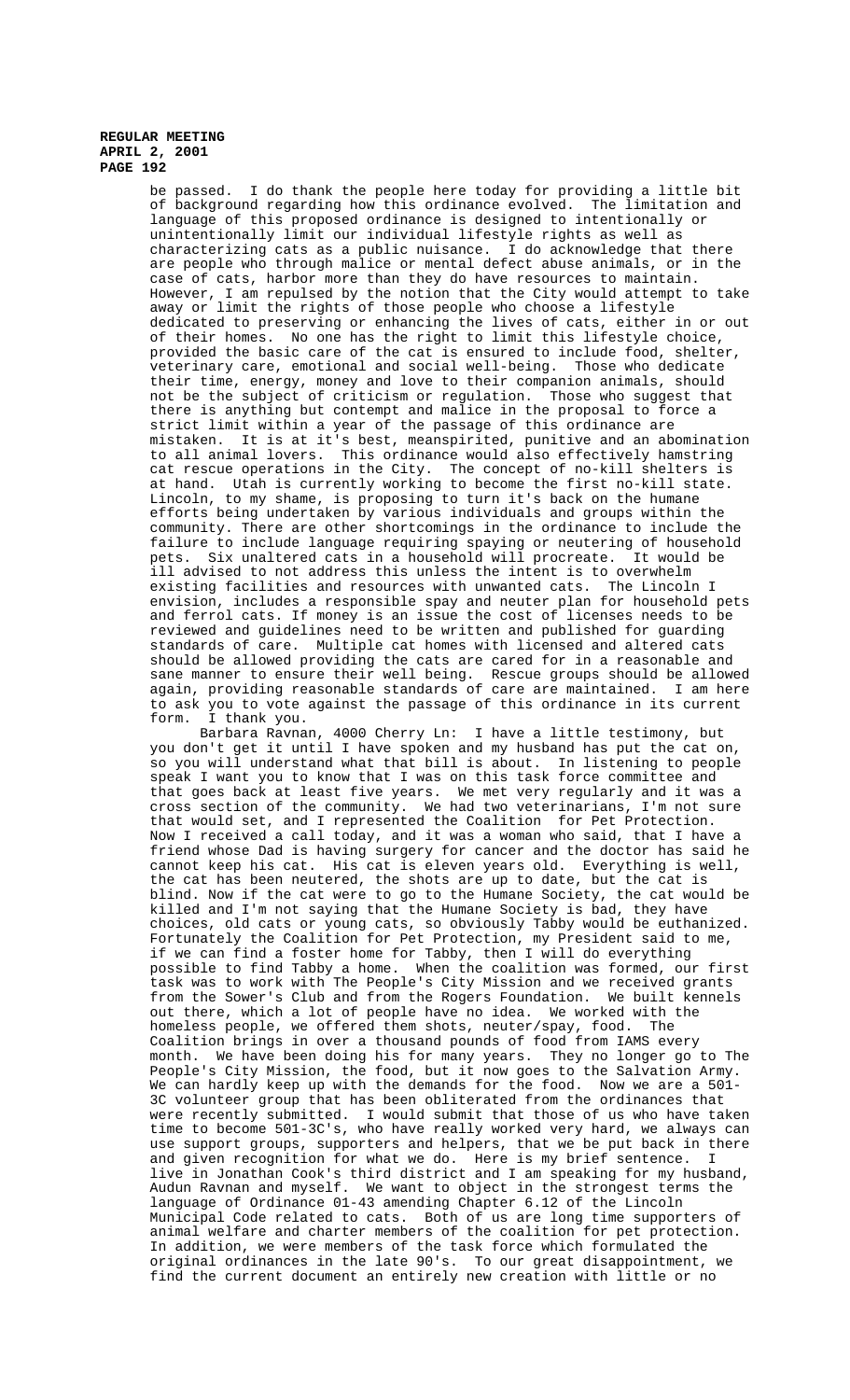relation to the original ordinances that we took great pains to protect the legal concerns of the citizens, along with the welfare of their animals. We note that in their current form the ordinances are not representative of the wishes or the Animal Control Advisory Committee. Likewise, we are not convinced that they do not reflect the desire of the majority of Lincoln's animal welfare organizations or your taxpaying constituency. Enactment of these ordinances will create enormous problems for Animal Control and Shelter workers, boost overpopulation of cats, and increase the incidence of euthanasia among our pets. I will add about the Humane Society. They take in  $6,000$  a goodly number and it has been consistent and I have watched it. Six thousand animals a year. Of that 6,000 25 % are reclaimed, 25% are adopted out and 50% are killed. Now I'm not saying the humane society is wrong. I'm saying that those of us in the Animal Welfare Groups, we are essential to help the humane society and that's my intent, that's our intent to work with the Humane Society, to work with the City and to be a cooperative organization.

Mark Clinton: 3300 S. 27th St.: I thank you for the opportunity to share my thoughts with the council today. I come to you as a concerned private citizen, a board member of the Cat House, and most importantly a member of the animal control advisory committee. First of all let me say that I wholeheartedly support those portions of the ordinances which deal with animal cruelty. We all can agree on those. However I think it is my obligation to point out that some of the specific cat ordinances relating to number limits, cat hobby kennels, grandfather clauses, all of these things you have heard about already have been significantly changed in the revised ordinances. In these areas, the revised ordinances do not, in my opinion, represent the original intent of the animal control advisory committee. Let me give you my perspective on the ACAC's history with the ordinances. I think that what the advisory committee put forward represented a compromise for all of it's members. We were told that these types of ordinances were coming down the pike regardless and that it was in our best interest to come up with something we could all live with. And in that spirit, we worked very hard to come up with a document that we believed represented the wishes of a cross section of the concerned citizens of Lincoln. I believe that we did accomplish that. Today the issue focuses on the changes offered by the City Attorney's office and for some reason they seem to be unable or unwilling to find a way to translate the intent of certain of these ordinances into laws that they consider defensible. For me the biggest issues are the grandfather clause, which stipulates that anyone who exceeds the limits must and I use the words of Attorney Reuter, "get rid of" the excess animals within a year. Aside from portraying animals as a disposable commodity. It think this puts a huge strain on the shelters in Lincoln one year down the road and I think it is wrong and feel that the original grandfather intent of the ACAC should be kept. This basically allows the numbers to come down by attrition, thus relieving, what I believe is the burden on shelters and not forcing pet owners to make that kind of decision, which you have already heard about. The second huge omission in the revised ordinances is where it says that citizens are allowed to have six cats, but the reference to required spay/neuter has been taken out. Spay neuter is mentioned elsewhere in the ordinances and I believe it is 6.12.070 concerning cats running outside. This to means assumes that everyone lets their cats roam at large. I think it is a very dangerous assumption given the fact that you have heard already six unaltered indoor cats still create kittens. I think it is a loophole that can once again create tremendous burden on animal control and shelters around Lincoln. I also have a problem with the circular logic that is inherent in these ordinances, you know they say if you want to have over six cats, then you have to obtain a cat hobby kennel permit or else you will be in violation. So you are forced to do that, which again in turn coerces you into forfeiting what I think is your constitutional right, Animal Control is allowed to come into your house and inspect it any time they deem reasonable. The Police can't do this without reasonable cause, without a warrant, why should animal control be able to do that? I'm sure that the Law Dept. can find an argument that says this is defensible, but I would say to you that that does not make it right or in the best interest of the citizens of Lincoln. I felt during the entire process of these ordinances in some ways we are attempting to over-legislate. The laws presently on the books allow animal control to deal with extreme situations, animals collectors, inhumane treatment, health hazards, etc. The community health nuisance issues related to cats could easily be addressed if someone would take the lead in passing a cat leash law in Lincoln. This is a political hot button I realize.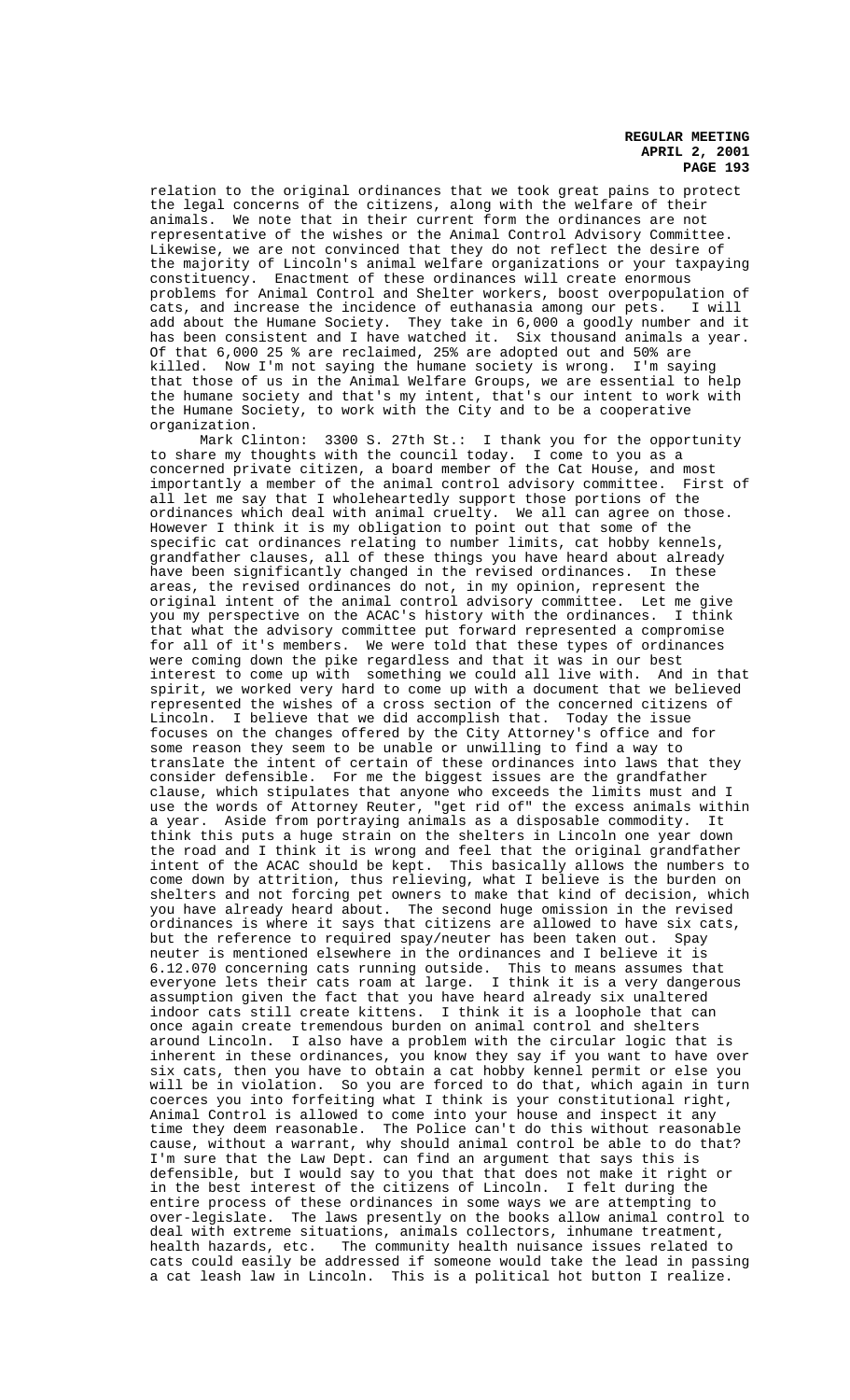It would require the most heroic leadership from the City Council and the Mayor. It is the simplest and most straight forward way to deal with the basic common cat issues, rather than going around with the convoluted way that these ordinances seem to do. Creating kennel and number limit ordinances, such as these so that animal control will have something on the books to deal with extreme cases, to me seems down right silly. Historically speaking animal control has had difficulty with regard also to securing funding for enough officers to handle the duties and responsibilities of the agencies. With the laws on the books as they are today that is. I sincerely believe that these ordinances, specifically speaking to the cat ordinances 6.12.13 through .130 will be impossible for animal control to enforce effectively giving their staffing and I think that it will, due to the law of unintended consequences, create more problems than they solve. Given all these issues I would urge the Council to remove the cat ordinances from consideration at this time. The will of the people would seem to dictate that we go back to the drawing board in order to decide whether these portions are truly needed and if they are, to allow the animal control advisory committee to work directly with the City Attorneys to craft legislation that represents the best interest of the citizens of Lincoln and their pets. Thank you.

Jon Camp, Council Member: Mark, I had a question. I intend to make a proposal later to delete some of these provisions as was said earlier. What suggestions might you have as solutions rather than just the one year arbitrary.

Mr. Clinton: I think the cat lease addresses the nuisance issues that people are always concerned about cats running at large, using gardens as litter boxes, walking across their clean cars, whatever. Those issues are taken care of with a leash law, pretty clearly to me. As far as the grandfathering goes, we worked quite a bit on the ACAC to talk about how that would work and I think the issue is that if someone currently is told that it's legal for them to have "x" number of cats, then all of a sudden you say, okay you have to get rid of them. That's the issue. So my point is, why can they not keep those cats, not acquire new cats, they cannot be replaced, natural attrition, bring the numbers down and they could be grandfathered in that way. I just don't see why that is not possible to craft legally. It just makes too much common sense.

Mr. Camp: The law doesn't always follow common sense. Being a lawyer myself, I can appreciate where the legal dept. might want some fixed period, then it takes out some of the discretion if somebody did try to sneak a new cat in or what have you.

Mr. Clinton: Well, again, should we try to legislate for the possibility that people are going to do things like that. That seems a bit again stretching the point to legislate in case somebody tries to slip in a car or whatever. I mean with cats they can live upwards of 20 years. I think any kind of limit you would have to look at something in a ten year ballpark to prevent this kind of situation from happening. I think you would at least have to go out that far.

Mr. Camp: So would ten years be something?

Mr. Clinton: It is something I would like to discuss. I don't think I'm ready at this point to say that that's the end all deal. I think we need to come up with a consensus and talk with the citizens who are on the animal control advisory board, who take great care and concern in these issues.

Mr. Camp: And that is basically what I was looking for, was some ideas.

Annette McRoy, Council Member: I have one question for you sir. Our first speaker read from a statement that people wouldn't come in if they had more than fifteen cats because they wouldn't want anyone to know how many cats they had because they wouldn't get the medical care. Mr. Clinton: Right, that was Dr. Arnold's statements.

Ms. McRoy: Okay, and then you said that you propose we allow the number of cats to come down by natural attrition then I guess I am wondering if the same people who wouldn't bring their cats in to get the necessary rabies shot, would they really keep their cats to a certain number of one of them passed away or several of them passed away, they wouldn't replace them with however many they want, so I am trying to think you know really

Mr. Clinton: Well, if cat is licensed and the cat is put to sleep or dies, whatever, we have a record of that. I don't see how that's . .. My concern is that I think that the legislation as it stands now winds up penalizing the law abiding citizens for the extreme cases where you have a large number of cats that are not being cared for properly. To me you have the ordinances on the books, you have the cruelty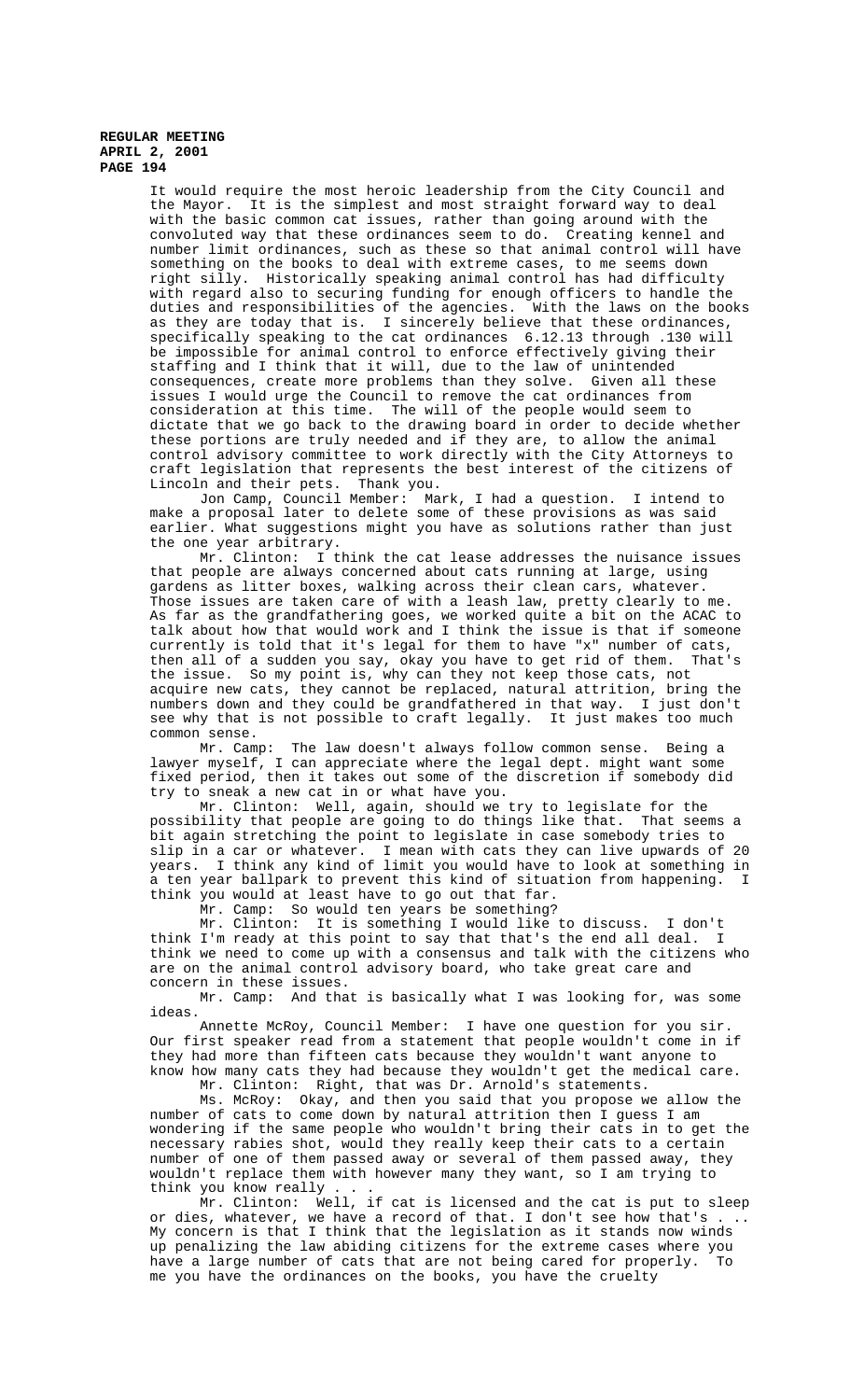ordinances, you have those things that have been used in the past and can continue to be used in problem situations like that. So I don't understand, quite frankly, in many ways why the rush to, well of course it has been several years, so there is no rush, but I don't understand what the big deal is in doing this. As Beth mentioned, to me it seems like a bit of a hidden agenda somewhere to try and get legislation on the books in order to handle certain cases and the rest of us wind up paying the price. I don't think that's fair.

Florafae Shane, 815 W. Stockwell: I was a member of the original taskforce to study the animal cruelty ordinances and neglect and I am currently a member of the animal control advisory committee, the local Cornhusker Kennel Club, our regional and national dog breed clubs and my husband and I are also members of the Lincoln Pet Partners, an affiliate of the Delta Society and we have done pet therapy at Lincoln General for almost five years. We and three of our dogs were commissioned on December 7th into the Angel Dog Program at MaDonna Rehabilitation Hospital. This is the first program of its kinds in the nation to combine the benefits of spiritual care and pet therapy. I am here today because of my concern about the dog kennel ordinances you have received and the impact they will have on the community. These ordinances have been altered and re-written and are not representative of the ordinances that have been drafted with the approval of animal control over the last four or five years. Unfortunately ordinances are written for the irresponsible owners. Limit laws target all owners regardless of their actions or the behavior of their animals. A limit on the number of dogs that one can own, restrict many responsible breeders, who breed and raise purebred dogs for the purpose of showing. These breeders make a serious commitment to their animals, not to make a profit, but with the intention of promoting the sport of purebred dogs and improving the individual breeds. Limit laws also impact the many responsible fanciers who rescue unwanted dogs and either personally adopt them as pets, or find them permanent homes, thus keeping them out of the Humane Society Shelter. All ordinances pertaining to rescue have been deleted. I have been puzzled as to why current ordinances define hobby kennels 6.04.010 and the kennels 6.08.010 when kennels are prohibited by ordinance 6.08.310. The class "A" hobby kennel of the proposed ordinances has been re-written into ordinances 6.08.313 and 6.08.315 and language regarding dogs a) to be neutered or spayed, or b) kept for organized shows has been deleted. Allowing both responsible and irresponsible dog owners to purchase a permit allowing more dogs than the current three dog limit. It was not the intention that the ordinance be available for irresponsible owners and possibly adding to the work load of animal control. Lincoln is growing rapidly and people who bought acreages outside the city limits so they could have their dogs and other animals are now being annexed into the city with no provision for their dogs. People are allowed to grandfather in all types of livestock, horses, cows, etc., rabbits and other small animals and fowl. The city also has permits available for purchase to allow livestock and other animals as well as cats. Dogs, however are not covered with either a grandfather clause or a permit. The proposed ordinance, Class B hobby kennel has been re-written into ordinance 6.08.311 which allows for only a one year limited grandfather clause for annexed property. If any of you have ever been fortunate to love a pet and be loved by that pet, perhaps you can understand why eliminating several pets in a years time would be so very difficult. They annexed property owners should be able to retain their dogs for the dogs life time. The director of animal control would have the authority to enforce the three dog limit if the property owner would ever be convicted of violating any animal or dog ordinance. At this time I respectfully recommend that the dog ordinances you have received be referred back to animal control for further study and/or revision. Thank you. I would also like to ask that animal control be allowed to go on to private property to rescue a dog without having to give a warrant if they are choking by their collar and you don't get a warrant for 4 to 8 hours, the dog or the cat, or any animal will be dead in that time. Do you have any questions?

Mr. Camp: My question is do you want the whole 1-44 thrown out on the dogs, or parts of it, if we deem it?

Mrs. Shane: I would recommend all the dog ordinances be referred back to animal control.

Dorothy E. Bush, 631 Glenhaven Drive: I represent myself. I am not representing anybody. I whole heartedly support 100% the testimony that you just heard from Florafae Shane. Florafae and her husband are highly respected and well known breeders. They are very knowledgeable highly respected and well known breeders. They are very knowledgeab<br>of animal needs. They provide a wonderful service to this community with their therapy dogs. They are very involved with the Angel Dog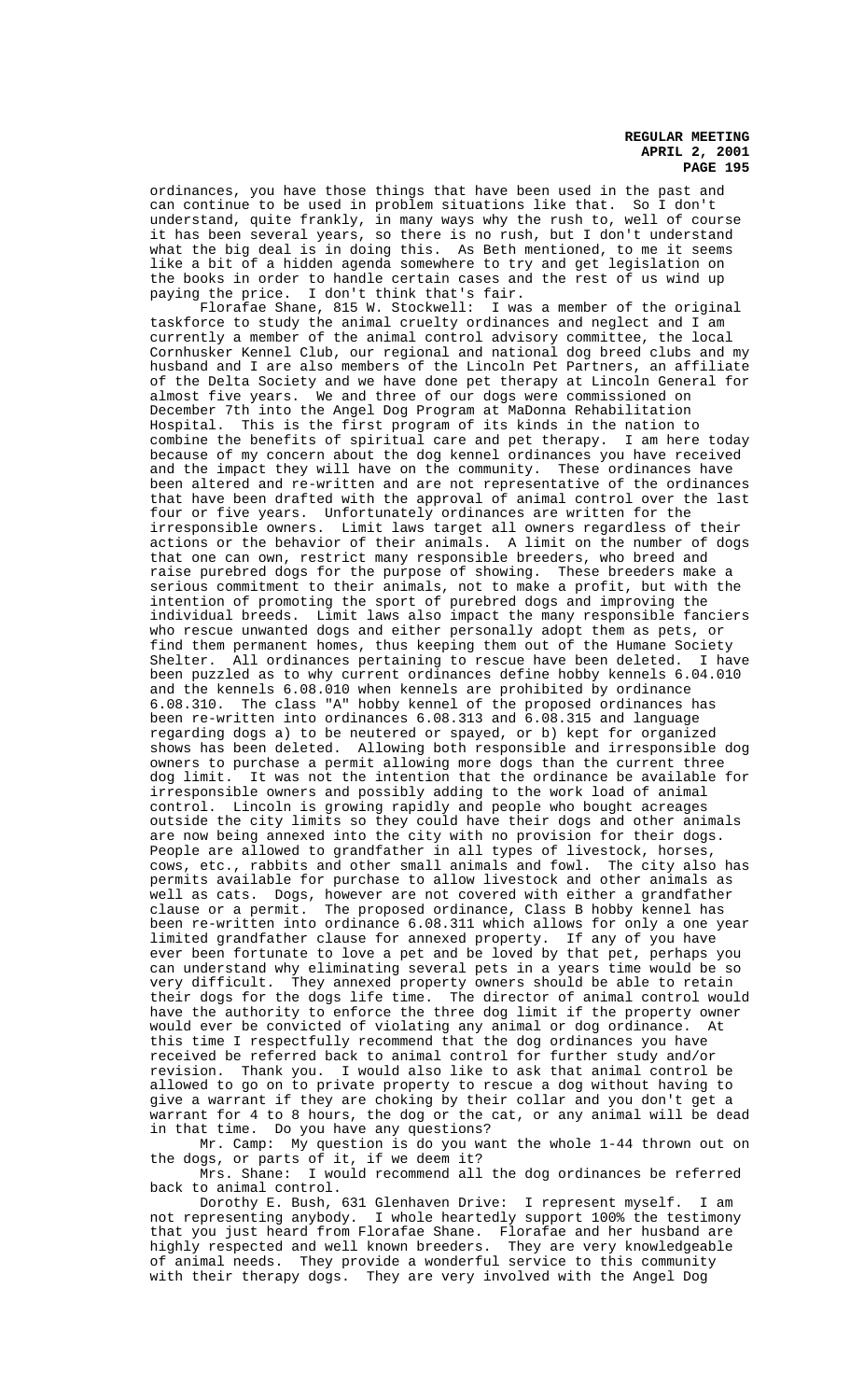Program, working with Judge Endacott and Vicky O'Hara at the MaDonna Rehabilitation Center. Their involvement shows their concern for animal needs. The animal control committee has worked diligently for five years. In five years is really too entirely too long to not have something solved. It was composed of good knowledgeable people. The ordinances have gone from committee to the Health Dept. and to the City Attorney. It has gone around and around and around for revisions for a number of times. Again I say, five years is entirely too long. It appears that the committee and the Health Dept. do very well, and as things do appear, it looks like it is the City Attorney's office that does the job of deleting and it appears that there are no suggested ideas how to help with the deleted. So I would respectfully, the recommendations that an animal friendly person, in the City Attorney's office, or two attorneys if you need two attorneys, would be appointed and have different ones to do this and refer things back to the animal control. So I think this is really about the whole thing and if a person did something like, two or three meetings with new city attorneys certainly could solve a lot of problems and if they didn't, a third could take care of it and we wouldn't have to wait another five years. Thank you.

Wilma L. White, 5715 Lenox Ave.: It's a long day. I come to you as a citizen. I want to tell you you can put away your calculators and<br>your law books. I want to present to you how a citizen moving into our I want to present to you how a citizen moving into our fair city faces bringing in his animals and his property. I moved here in 1982 with a large mountain type Airedale, 90 pounds of dog and two Yorkies, which gave us a "Mutt and Jeff" family. First thing I heard within two weeks while I was here, a neighbor came up to me, who is very responsible and he said, watch those animals, well I had had the yard fenced, the sub-yard fenced and everything to protect the animals. And I said what do you mean? He said they will come into your yard and they use the Yorkies and kittens for training for dog fights in Nebraska. They throw them in a bag and throw them into a pit for the animals to work themselves up. The Airedale will be used in contention in a contest against their fighting dogs. I stood there and I thought, my God, I left Missouri, which I thought was tough and I moved to Nebraska. Then I came out with the comment and when will the cattle drive stampede down "O" Street, are we that primitive here? You know through the democratic process we listen and study and take very seriously in electing you as our officials. We highly respect you, we certainly know that you are not here to get wealthy and we admire you because we know you want to serve us and we are grateful for this. However, since I have been a citizen, I am concerned by the rather cavalier attitude towards your citizen's living property. What we want and expect from our leaders, we want the courage to stand strong and be leaders, not followers. This state should be leading everything forward with such mundane things as we consider animal control. Regardless of our heritage, position in society, protection of our family and property we hope that we get this from you people. You are our leaders. We want laws that bite and reinforcement to state you will not harm our children or our living property. We will not put up with this nonsense. We want you to give authority and support to the animal control division and let them do their work. They are trained people. They are authority in the animal welfare. They know what they are doing, whether we like it or not, they are professionals in this field. I want to explain to you something about animal cruelty. I witnessed this on South Cotner and "L" Street. I was taking a nice walk and this car verged across the street, shot up on the property to kill this small animal. I was facing this driver. I saw the look on his face. He had done this before, he just now done this in front of witnesses and he is going to do it again and my prayer and fear is, let's hope that this man isn't turned loose. Take this from a slap on the wrist to felony position and really nail these people. This driver was not a kid. You say oh the teenagers and they are trying their oats, this driver was not a kid, he was a middleaged man. We called the police, there were witnesses and the thing when we called the police, they came and we had the license number, we had the man's visual description and we had everything and what I got from this was "Lady, I'm so sorry", it was just a dog. We can't do anything. And that officer is right, because our laws say hey its okay, sorry lady, it's just a dog. And when I hear the rumbling thunder, I hope it is a sound that brings spring showers and life to our city. We have a lovely city, not the sound of a stampeding cattle drive down "O" Street. I thank you very much for your patience.

Linda Lyman, 2331 N. Main Street: I don't represent anything but myself and my family, which at the moment consists of 20 cats. We all live together in a small apartment. Animal control has been to my door,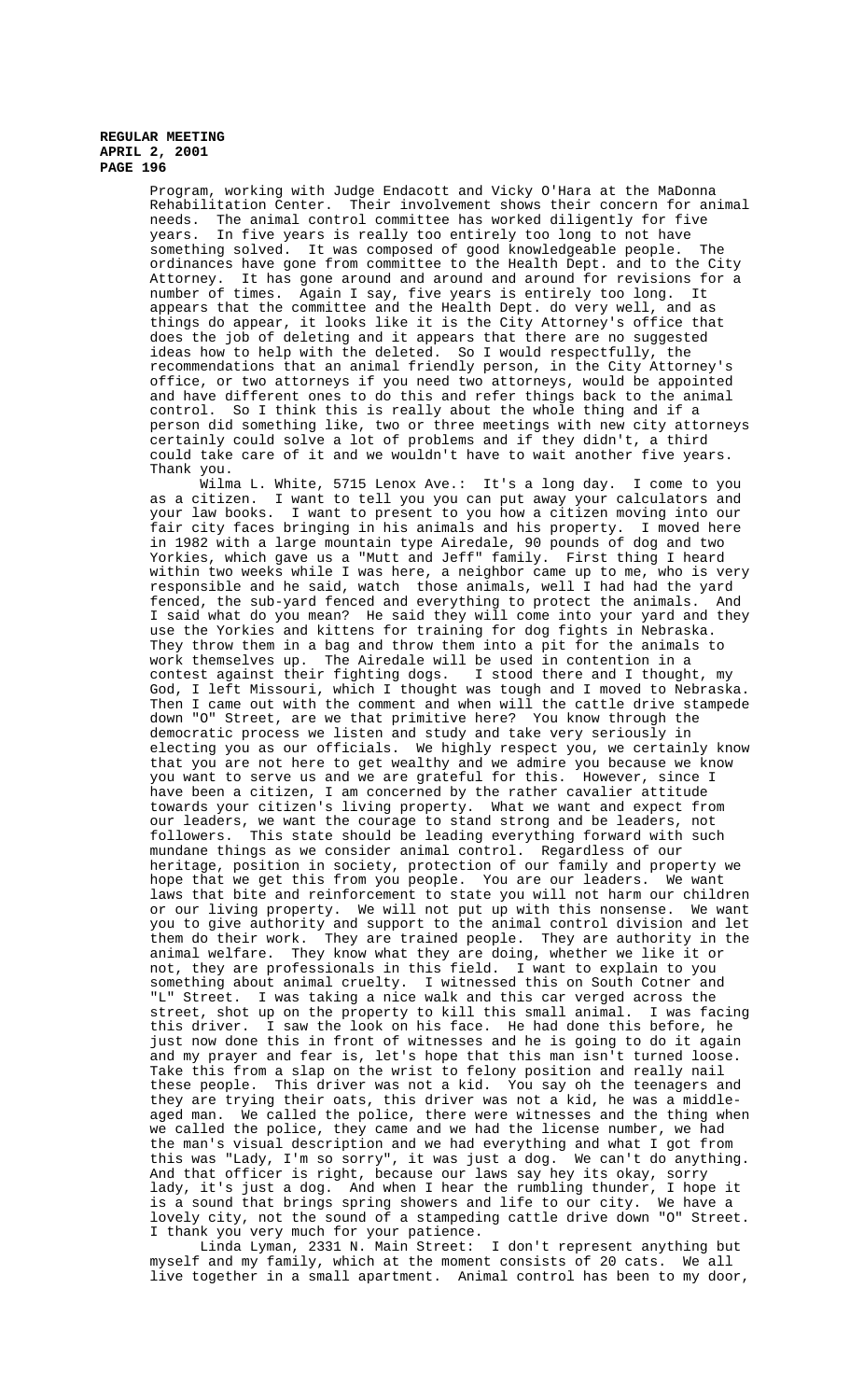several of the animal control officers know me and in the past I have had a license for cats. At the present moment, as I have told Mr. Weverka, I cannot afford the present license. My cats are well fed. As soon as I get in or am brought a cat, I see to it's spaying or neutering and I try to locate homes for some of these. I am an individual rescue person. I would like to tell you about a couple of the cats that are at my home. Two of them, a brother and sister, were brought in and it has taken me two years to be able to touch them without losing blood, they were so abused and so mistreated. There was another one, it took us three months to catch him. His owners just went off and left him. When we finally got him he had broken leg, his face and his ears were practically shredded. He has almost lost an eye. People bring me cats, I rescue cats, as I have told Mr. Weverka, I can no more stop rescuing animals or children, than I can stop breathing consciously. I will continue to do this. I would like to have a license to be able to do it. I live on a Social Security income of \$550.00 a month. Out of that, I pay my rent, the utilities and I take care of my animals. Only with cats, if you know cats, you don't own a cat, it owns you. I have twenty owners who tell me every day they love me and they also tell me what they want. The number raises and falls. There are times when I have had almost 50 there. In the spring time I will have pregnant females that people have tossed out because they couldn't take the time to get them spayed or they have kittens and they don't want them. So I take them and raise the kittens and when the kittens are weaned, I get the mothers spayed and then I try to find homes for them. Some of the cats in my care will never be able to find a home for. I have one who was found pinned between an engine and a transmission. Her eardrums were ruptured and infected, she was starving to death and they didn't think she was going to live. That was two years ago. She has nerve problems. She has difficulty walking, she can't jump and I provide a safe place for her. She would take a very special kind of person, besides myself to take care of her. There are others like me who without any money or any help from anybody, take care of the animals. With the animal act that you are asked to pass, I would be illegal and so would these people and the animals would be destroyed. I ask that you please send this back and go over it again and give myself and my owners a chance for their life. Thank you very much.

Danny Walker, 427 E St.: The portion that I have an objection to is the five days before waste is cleaned up. Now this might seem fine for people that have a conscious and are really serious about taking care of their kennels, but when you live across an alley from the mess I live across from, it's not good. Those dogs are under chains. They will probably be on chains I would imagine the rest of their living lives, which is not good. It is totally ridiculous. If you don't have fenced yard, you shouldn't have a dog as far as I am concerned, but that is a fact, that is how those dogs live and you know we have have a bitter, bitter winter. I have watched and those dogs were out in that all winter long. The dogs have been repeatedly turned for noise, special forms have been filled out by the neighborhood in regard to the unnecessary barking and the pests and the disturbing of the peace of the barking and nothing has been done. You walk down the alley next to that property and you smell it. Keep in mind this isn't in 90/100 degree weather. It is a year round problem. In the summer forget it. The house is located on "D" Street, I live on "E" Street, you can smell the stench clear over on "E" Street. Now where is animal control on a situation like this. People on "E" Street can't even walk out their back doors, those dogs start barking. This can be at 12 Noon or it can be 3:00 a.m. Peat and repeat, constant, constant. I think this five day deal, there should be some kind of a stipulation, especially in the summer time, when you start talking 90/100 degrees. It's just totally ridiculous. I think as far as I can gather, I haven't read any of the fine print on this, but it seems to me at one time you had to have a concrete wash down area and etc., etc. in a lot of areas. I don't see nothing like that over there. All I see is bare dirt. There is nothing can grow in that backyard because of the dogs and their restricted area and that's not good. An animal shouldn't be treated that way and shouldn't have to live that way. My last dog, I have a young dog now that I inherited through a will, seven years olds. My last dog, by the way, lived to be nineteen years of age, which I think is tremendous, and I am definitely a pet lover. As a matter of fact to let you know that at one time my mother used to be known as a "Cat Woman" in the city of Lincoln. She had 34 cats. Of course, good old Helen Boosalis drug her into court about once a week, but fortunately we had a good public defender then and every time Helen drug her into court, guess what, dear old Helen got beat. And what stopped, now here's something that should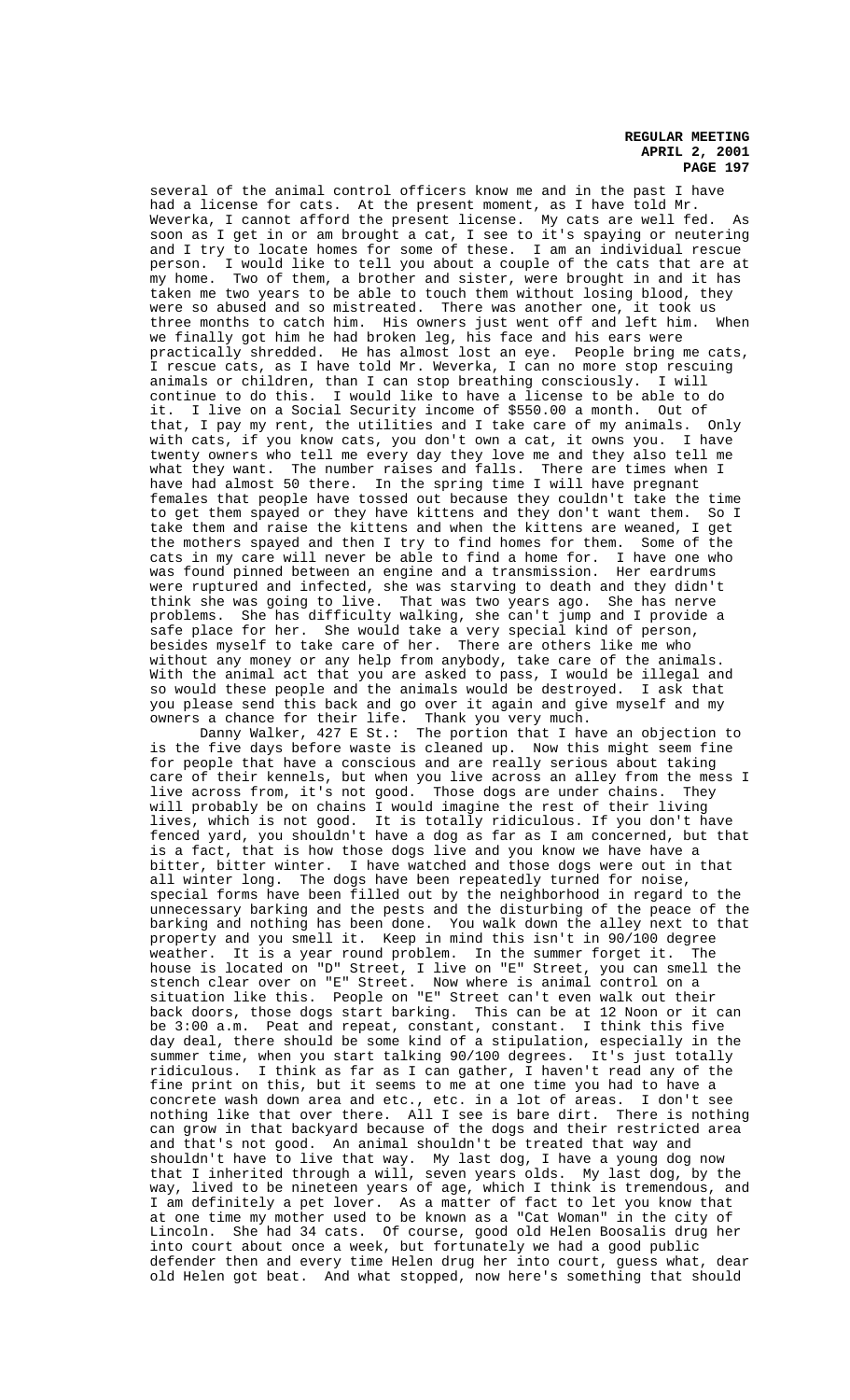be considered, I've heard a lot of testimony today and a lot of it's right and some of it's wrong. My mom thought she was doing these cats a favor. People would come by, well we will take a cat from you. Well how much have you spent on food? Well a little of this and a little of that. Well okay, here is a little bit. You know what my mom found out in a round about way? You know where those cats were going? Laboratory for experiments. Now I am not saying to this day that that still goes on, but this is to give you an example of what can happen and what does happen in the city and I think there are probably cases of it still going on. But like I say, I'm sorry but I don't go along with this five day business. Believe me I live across the alley from the situation and I will guarantee you people, it is not pleasant. Thank you. Any questions?

Deanna Southland, 2704 "P" Street: I'm here to tell you I love my cats, because I am scared to death to talk in front of believe, so. I have a lot of cats, I have more than the 15, I have less than 20, but I do have more than the 15 and everyone of them I didn't start out wanting to have 15 to 20 cats. It has been 15 years I have had cats coming into my life and I have probably spayed, neutered and found homes for 50 of them. I just love them. They are great. I hope that this 01-43 effects people like me and the gal that was in the wheelchair, well everybody, I hope that you consider us because I mean we are not out there to  $. . .$ I'd probably have a hell of a 401K right now if I wasn't spending so much money on my cats, I can tell you that right now. But they are worth it and it makes my life more enriched at the end of the day and I guess I just want you to kind of consider people like me, just the average people that want to make a better life for themselves and animals. I mean that is what we are here for, so, that's all I want to say. It's about dinner time.

Leon Vinci: Members of the Council we just wanted to return to see if there are any questions you may have on any of the issues that were raised?

Jerry Shoecraft, Council Chair: I think the process after public hearing, Conner is going to react to some of the comments or proposed deletions and then take questions from council and that will wrap up the public hearing on this, along if there are any other questions that we may have of staff. So I think we are done with the public comment, unless I missed somebody. There is still one more gentleman.

Mark Welch, 7040 Starr St.: This is my first time in front of Council, so I will try to be straight away. First off I would like to address 01-44 I believe it is with the dogs, in correcting the provisions in 6.08. In the definitions there is the hobby kennel and the kennel, and I think it is very interesting that it says three or more or four or more. There is no cap. Now you are putting a cap on the cats. But according to the way it is written, it says three or more without a top limit and the same thing for a kennel, four or more, so this could be 30, 40, 50 dogs, which are a lot bigger than cats and will cause a lot more problems for anybody around or near them. Now there just to be a cap, but this is taking the cap away, if you read it as it is. I would like to address 01-47 for a minute. I would first like to is. I would like to address 01-47 for a minute. I would first like to say that it is impossible to enforce a law if it is vague and ambiguous in the language and definitions. Further you cannot regulate anything well without defined guidelines and restrictions that are clear without question. I would like to start off with a 6.04.010 Boarding, which should mean caring for, feeding, watering or sheltering a pet animal belonging to another by any person or business, for pay, trade, barter, commission or remuneration of any sort. I ask, does this mean that I can leave my dog at home, pay my neighbor a quarter, and that makes my dog boarded and it will not be considered neglect and fulfills the order? There is no finite answer to that as what is considering being boarded, does it have to be actual kennel license to board or can I just do it in my own garage with my neighbor coming over and taking a look. Hobby Breeder, this shall mean any person who breeds and raises pets at his or her place of residence, provided that 1) such breeding activity is incidental to keep pet animals for personal enjoyment and 2) the premises are not a dog or cat kennel regulated by the Lincoln Municipal Code. At least one parent of the pet animal must be kept on the residence or premises. Does this mean that the breeder must keep all the animals? If not, then it is unregulated breedings, sanctioned by the city, at a time when we are struggling to lower animal populations. There are no guidelines as to how many litters in a year, inspections or record keeping required for a hobby breeders. Uncontrolled breeding favored by the city of Lincoln, I can't believe that, but that is the way it reads, this needs more regulation on these many gray areas to be personally interpreted as far as their rights as a breeder, to breed as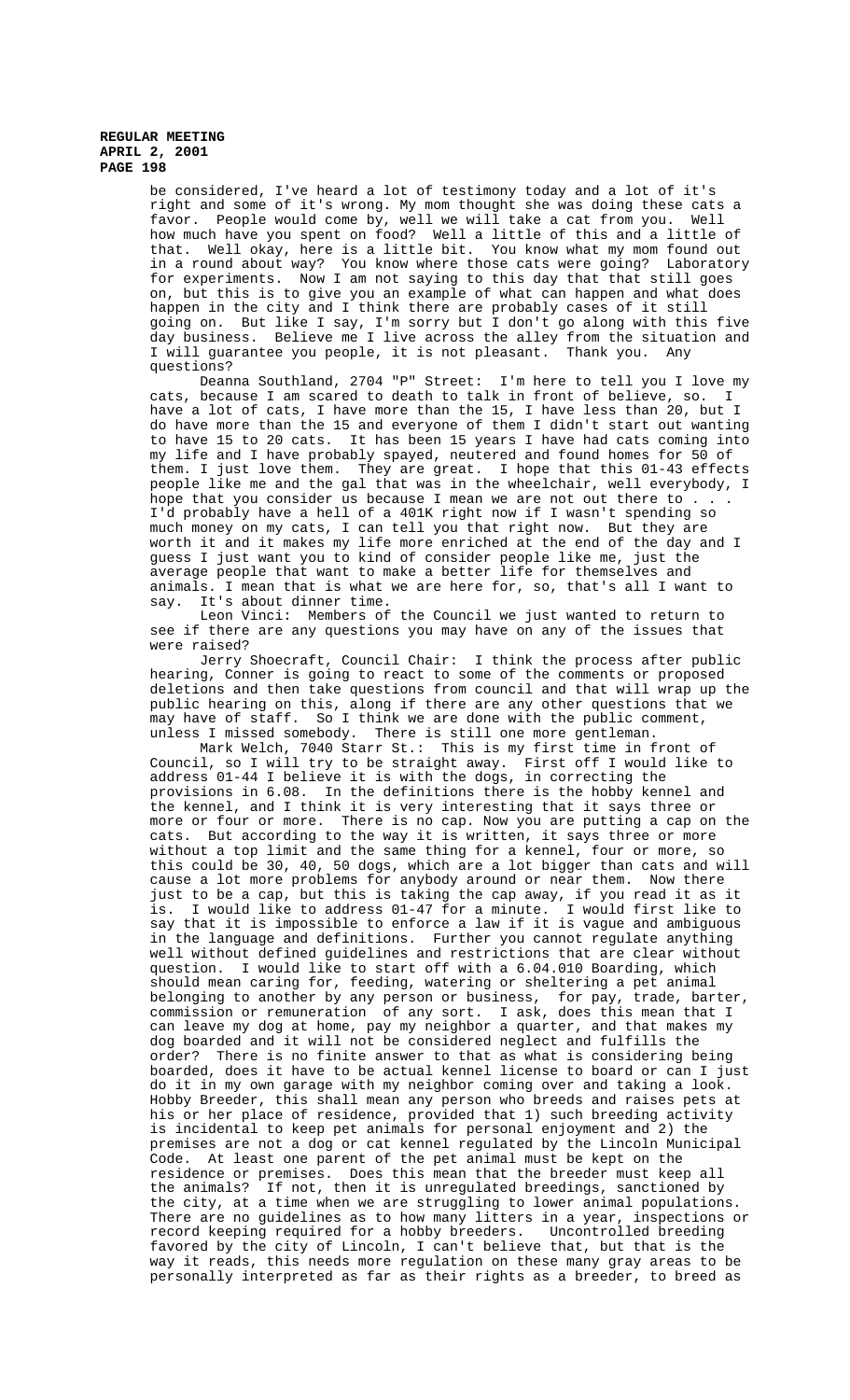often and as many as they want. Running at large, shall include any animal that is not under actual control of it's owner and animals will not be considered under actual control of an owner, unless on a leash cord which is securely fastened or picketed in a manner sufficient to keep the animal on the premises where picketed or on a leash cord or<br>chain of six feet. I repeat six feet or less in length, physically I repeat six feet or less in length, physically held by the owner or confined within a receptacle enclosed vehicle, I say again enclosed vehicle. Hence enclosure or shelter within the real property limits of the owner and in the owner's presence and under direct and effective voice control. This definition without law was called a flexi-lead. I think most people are familiar with it, which allows the animal to roam fifteen to twenty-five feet from the owner, has been the cause of many dog fights, because one person has a dog that can go out twenty-five feet from the owner and the other owner is trying to obey the law with a six foot lead. Those would have to be taken off of all the store shelves in Lincoln by the stores and they would become an illegal item in the City of Lincoln. Also I would like to note that in allowing an animal to be enclosed in a vehicle, who determines what is effective voice control? We are coming down to a personal interpretation would be mine against animal control, whether I have effective control of my dog. This area also becomes lacking in definitions and specific guidelines by which to measure. I would like to move on to 6.04.150 Shelter Fee, Release from Shelter. Basically the 72 hours is not enough stipulated whether that is clock hours, work hours, long weekends included or whatever. I believe it is unfair to the animal just to automatically assume that it is clock hours without further definition of the 72 hours. Who is going to determine the intent of the person? It is still back to an individual interpretation. In summary, since a great amount of this ordinance relies on personal interpretation as being the law, I must again state that without checks and balances, the City Council will be authorizing it's dictatorship. I believe this will be unfair and lacking due process. Since the letter of the law, "across the land", in this case, it is the lack of words and the law that will cause great lawsuits and unrest. The ordinance speaks of destroying animals, yet why is the city condoning uncontrolled breeding and without one regulation for checks and balances for the breeders. Would you be willing to send a loved on where there is a one in three chance that they will come back alive, as all our animals have at the current time. Can't we change this? Sorry if I ran over sir. Thank you very much for your time.

Conner Reuter, City Attorney: Well I have taken some notes and written down some of the main issues that the different people spoke of. First is, I read some of the e-mails Council got and also it was brought up again here today at the testimony. I think that there is a misconception as to what the language in a dog and cat ordinance is, say with regard to the directors ability to enter and inspect. There is language in the proposed ordinances that would say that if you have taken out a permit to have either a dog or cat hobby kennel, you have agreed to live by a stricter set of rules in order to get the additional animals above the otherwise maximum and one of those rules is you are to allow reasonable inspection. The normal uniform inspection code that the city has, as well as, even without it being codified in 1.20 of the code, normal constitutional analysis and rules would apply, which would say that the director would knock on the door and should identify that the director will knock on the door and should identify himself as a director or an the ordinance defines director, his agent, an animal control officer could do this as well. Identify who they are, why they are there and ask permission to enter and would have an opportunity then to inspect and make sure the sanitary conditions meet the minimum and if not to act on that. If the person who answers the door, well first of all if nobody answers the door, they are not allowed to enter. Secondly, if the person who answers the door says, thank you, but I don't want you to enter my place right now, the director or his agent is done. I mean they could go a warrant just like they could have under any other circumstance and if that could be an inspection warrant or a search warrant, depending on the level of suspicion or reasonable cause that they had to try to get a judge to either to give them a warrant so that they could enter and inspect and go from there to see whether there are any violations or anything else that they need to do. Or if the had some kind of complaint and some independent evidence to offer to the judge perhaps they could get a warrant to search and seize the animal if they could convince the judge that there was enough going on to give that warrant, instead of an inspection warrant. So there appears to be a misconception, that provision certainly does not allow the director to barge into somebody's home at any time day or night, with or without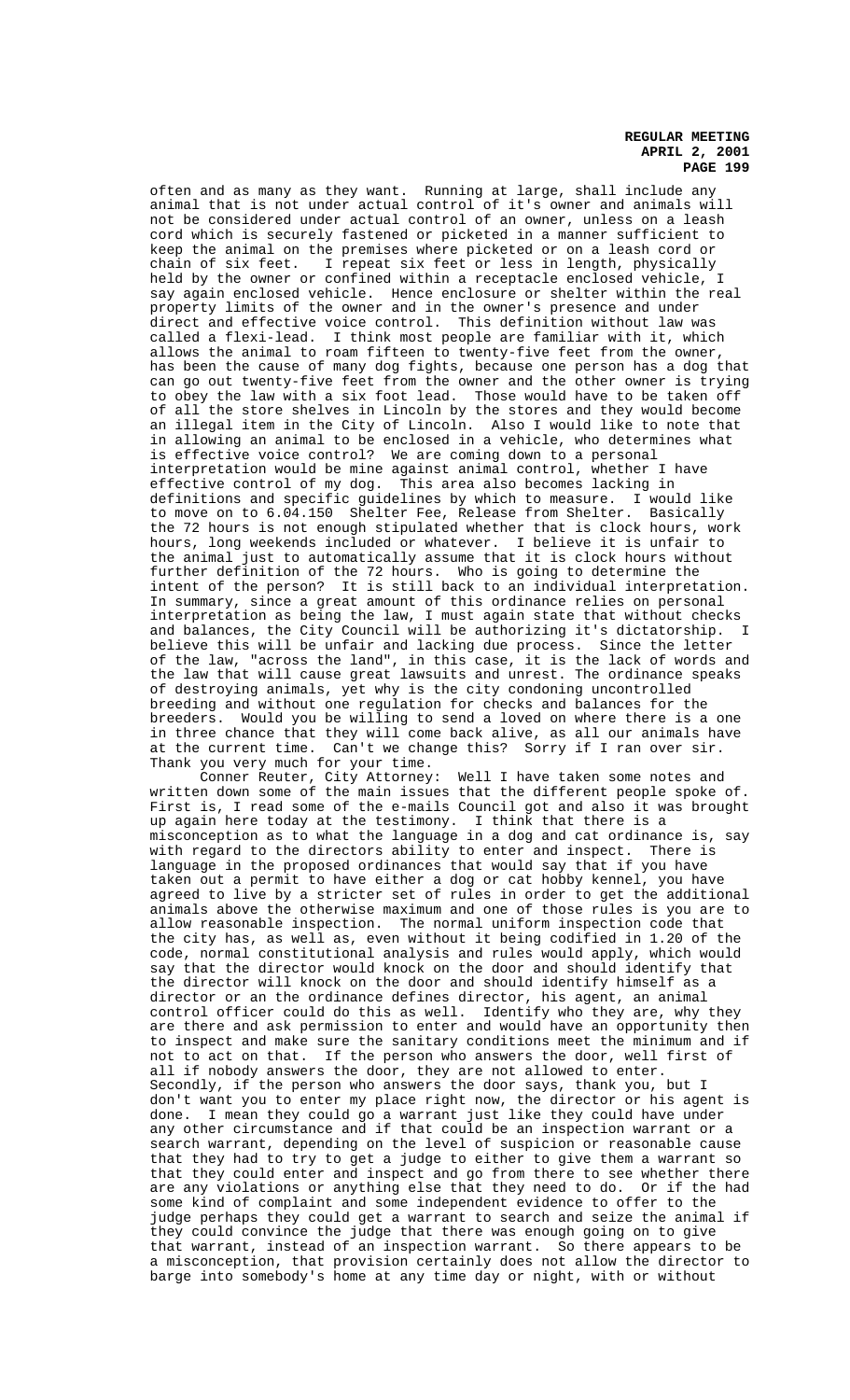their consent. Another area that was spoken of was the removal of the language from the current code that purports to authorize a director to enter premises without a warrant. I can tell you that language does not in fact give the director that authority, although by its face it may seem that it does. What it does in fact is codify again the common law in normal constitutional analysis of the exigency rule, which basically is you need a warrant if you are going to violate somebody's private area, their curtilage, which is their yard, particularly, curtilage isn't easy to define, by it is on a case by case basis, usually going to encompass a normal residential backyard, especially when it is fenced. You can't enter those areas without a warrant, except, says the constitution and says case law across the board, if there is an emergency or an exigent circumstance. And that is on a case by case basis. It is certainly something that will require the animal control officer to exercise sound discretion and good judgement in assessing the facts in the totality as they present themselves to determine, do I have an exigent circumstance, such that I do not need to have a warrant to enter. If there is a dog strangling to death and getting an inspection warrant or a search warrant is at the expense of that dog's life, they can certainly use their training, which we have offered to give them, in which I think they receive, certainly they should, if they don't, as does Lincoln Police Dept. in terms of trying to interpret situations and figure you out when can I enter without a warrant and when can I not. And clearly in most cases, the answer is you can not. But where the exigent circumstances are such that they fit the warrant exception, and that is, I'm not able to write that mathematically in an ordinance, which is why I suggest we not even attempt to. We give them the training that law enforcement officers get. We give them to apply their expertise in the area and to assess the situation and act appropriately, whether that be to enter or to obtain a warrant. Those are the two things I have to say the warrant issue.

Mr. Camp: Mr. Chair, we can ask questions as she goes through, or what is the most desirable way?

Mr. Shoecraft: That's fine.

Mr. Camp: Conner, from a practical standpoint I heard some people say or some staff earlier today, that there really hasn't been a problem with the current searching and so forth, could you enlighten on that? Have we had a problem in the past with officials coming on the private premises?

Ms. Reuter: My understanding is that no homes have been entered, no cars have been entered. My understanding is that based on a complaint, on occasion, an animal control officer may enter a yard area without the owners permission and consent because the person isn't home and do things like fill an empty water bowl on a hot day, untangle a lead that is either restricting the dogs movement, such that it can't get to the water or the food or perhaps strangling itself or in someway causing some harm or potential harm for the animal. It is my understanding those are primarily the areas we enter without the owner's knowledge. I can't tell you if that is a problem, because again that is a case by case basis in whether or not those instances were met an exigency exception. I can tell you we haven't been sued on it and in fact perhaps they are in fact exercising the judgement and sound expertise and their knowledge of the limits of their authority under the Fourth Amendment and we would certainly as a law dept. be anxious to assist them in giving them the training that they need to further undertake that analysis on a case by case basis.

Mr. Camp: And with that in mind, what changes are occurring from the existing?

Ms. Reuter: Absolutely none. Removing that language does not change their authority. Having it have been included whenever it was included, did nothing to expand their authority. They are bound by the Fourth Amendment and this language will neither expand nor restrict their authority under the Fourth Amendment. I guess potentially you could restrict it, you could say you could never enter if you wanted to, but by removing the language, that is not what you are saying. You are simply saying live with the Fourth Amendment, the way normal police officers do, they way we do in every other enforcement of every other law. I don't think it is changing anything by removing the language.

Mr. Camp: So in conclusion, then that could allay the concerns that several people testified about that somehow there would be a change in the way the officials would come in to help in a situation, say entering a yard and so forth.

Ms. Reuter: I don't know if that satisfies them, but I can tell them that this does not in any way change the authority of the animal control officers in the field. Two people brought it up and this length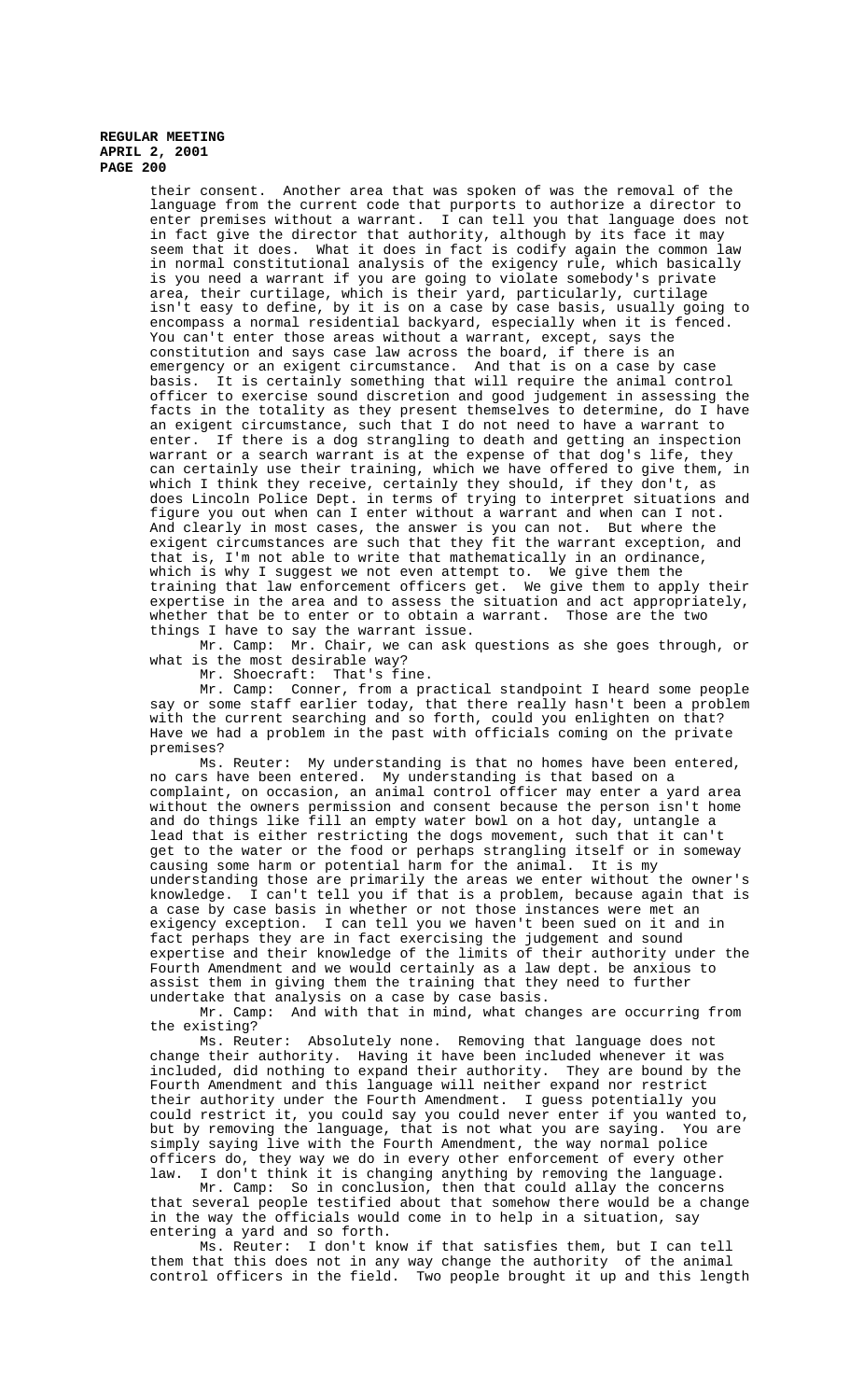of a dog leash, oh I'm sorry, some other questions?

Jonathan Cook, Council Member: I have some other questions, I can wait or I can address them now. Is the dog leash thing the last item? Ms. Reuter: No I had two more after that.

Mr. Cook: Well I will ask that now then, which is regarding the ability to enter for instance cars. Wichita has a specific section on rescue from motor vehicles, where it says basically that a police officer, an animal control officer or a professional of a fire rescue squad can enter a motor vehicle to rescue the animal if they feel that their health or the safety of the animal is in danger. Are you saying that essentially if we had a provision like that it would be meaningless because we are still bound by exactly the same rules, no matter what? Ms. Reuter: Correct.

Mr. Cook: They would have to make the same professional decisions determining concern about the welfare of the animal. So essentially though it is as though we have this provision. I mean with it or without it we can enter a motor vehicle if we feel the animal is in danger.

Ms. Reuter: Exactly.

Mr. Cook: As far as authorizing entry, I guess there is different language. In our language it says what at any reasonable time, they can check on a permit, they can show up at the residence and say I would like to enter. Do you think that differs from language that would say like Omaha's does, that they have to give reasonable notice? I don't know what that means, do they have to call ahead or it's different than someone showing up at your door I would think?

Ms. Reuter: I don't think it significantly changes it. If they don't want to let you in when you show up and they don't have to. And they would have the amount of notice it takes you to get a warrant, if that's what you are going to do, or they can come to a mutually agreeable time to return. Sort of just from a standard law enforcement idea however, I think there is some merit to surprise inspection certainly in food code situations we use that. I think you would get a better flavor of whether or not people are abiding by the various regulations; if in fact they are not given time to clean up or put a hair net on or whatever the case may be. But again it doesn't give them the authority and certainly wasn't written with the intent to make people think that it gave them the authority to brush through the door.

Mr. Cook: They show up and someone says come back in an hour, it is likely that the animal control officer would just come back in an hour or would that be seen as perhaps evidence that there was something going on. How would you?

Ms. Reuter: You know essentially if the owner wants to deny access, we have three options. We can go away and just say, guess they are okay. We can seek a warrant or we can converse with them and come up with a time that is mutually acceptable. Any of those three things is fine with me and I don't know what the animal control officer would do in that case but any of those is okay. I think it is legitimate to expect that, and again this is going to tie in a little bit with one of the last two things I want to talk about. There needs to be 1. a reason to set a limit on the animals. Currently the limit is three dogs and I wasn't here when that was enacted but I will assume that a legislative history was shown and I assume that it was based on health concerns that that validated the idea of a maximum number and then this supported the number three. The same is true of cats. Currently the limit is two if they are unaltered, but other than that I don't read that there is a limit. If we are going to institute limits, be it six or fifteen, or twenty-eight. There needs to be something before the council to base that on. That is a) is there a reason to limit and b) is there a reason for the number chosen. And I don't think that anywhere in the law do they require that you mathematically be able to put it up on a slide rule and show fifteen is the magic number of six is the magic number of three is. But you need to have some rational reason to regulate it in the first place. Once that hurdle is crossed however, it is reasonable for you at that point to regulate and to enforce and monitor to make sure that that number is being complied with and that's where this inspection by the director comes in.

Mr. Cook: Alright.

Ms. Reuter: So when I sit down, my guess is that either Mr. Weverka or Mr. Vinci will get up and educate the council on what they had access to which was some discussion by veterinarians at the committee level to help them come to the conclusion that in fact a limit was appropriate and secondly that these levels were appropriate and I think that the Council ought to allow Mr. Vinci to come up and fill in some of those gaps. But again, once they have done that I think that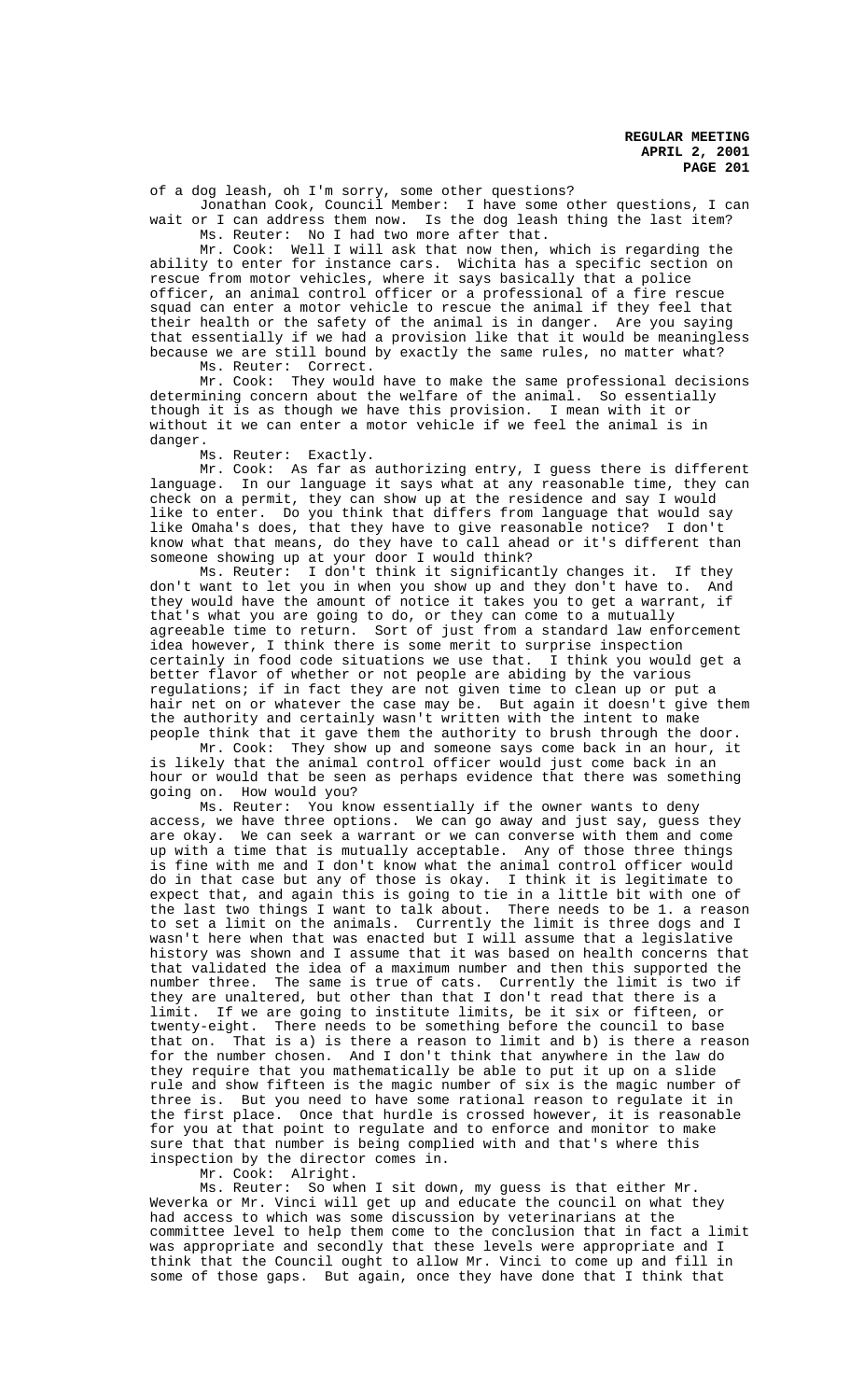those regulations are reasonable and again work within the confines of normal Fourth Amendment Law.

Mr. Cook: Okay. Well I have a question about limits and I was going to wait, but now that you have brought it up. Also I want to correct what I said just a moment ago, it was Ames, not Wichita that has this specific section on motor vehicles. But as far as the limits, it was the Law Dept. that struck the provision that would allow for basically rescue type shelters, that would have more than fifteen cats. Now what was the reason that you felt that that was important that there couldn't be a distinction made between an ordinary cattery and some kind of domestic animal shelter, which Wichita seems to have in their definitions? Looking at exactly how they are applied, I would have to look further.

Ms. Reuter: I think that starts to be the problem, how do you define what these rescue organizations are? We don't in Nebraska have a statewide program to license, certify, whatever, register your existence as a rescue unit. I could not understand with what the task force provided, what they wanted the requirements to be in terms of who got to register themselves as a rescue organization. It seems to me if you are going to allow. Again, if you have crossed the hurdle that we are going to have a maximum, whatever that number is, if you are going to allow exceptions to it, there have to be reasons to do that and there has to be a rational basis for setting up these two separate sets of people, some who are capped at fifteen and some who get more. That would mean that these people who are going to get more, have to in some way show themselves to be different than these other people and in our system nothing was ever given to me, and I'm not sure that it can be. I mean maybe Wichita found a way to do it, but with what I had access to, there was never a way to identify who this other group is "A" and "B" how to figure out why it is that they get to be a part of that group. It was simply, I'm going to register, put my name on and I get more and it needs to be more than that and if it isn't more than that, it seems to be it starts to call into question the underlying idea of, does there need to be a maximum? And if the answer is that anybody who wants to can have more than fifteen, perhaps the answer is, there doesn't need to be a maximum. Too many exceptions tend to spoil the rule, unless those exceptions can independently supported and I think that was lacking in what I was provided.

Mr. Cook: It seems like an awful lot of cities don't have specific limits, and I could have missed them of course, in a quick look. Omaha limits you to five cats over two months of age, without a permit. But once you have a permit, I didn't see any limitation. That seems to be commonplace. I didn't see in fact, any limitations in any of them I was looking at on once you get that license. I guess once you have a license and there is this provision that they can show up and inspect your premises, gee you have got quite a burden already placed upon you, as far as you keep a safe and sanitary environment. So I guess yes, I supposed I would want to hear why a fifteen a chosen, as opposed to no limit at all. But the distinction was the law dept. distinction. The fifteen however was something that came from the Health Dept. The common theme here was discussion of the grandfather claus and again I think someone identified that when this packet was originally but together by the animal task force, it had not limit by the term by which there was a grace period. It was just indefinite until the normal attrition of the animal took place. Again though, it seems to be to beg the question, do we need a limit? If 15 cats is too many cats for valid health concern, then it is too many cats. You just can't have people have fifteen just because they already had the. If that creates a health concern, it creates a health concern. That being said, animals clearly are personal property and are afforded some very minimal constitutional protection and thus I think that a certain amount of due process, i.e., time to come into compliance is required, and a year seems reasonable. Particularly, where were talking about domestic animals that are no longer livelihood, like a farm animal, back when that was the primary way of doing farming was with your animal and that was your livelihood. It seemed like the time frames then were longer than the year that is being provided for now, but I think clearly a year is supportable as a grace period from the research that I have done.

Mr. Cook: I guess one last question and then I will stop. That is why, wouldn't you ask that same question about anything we pass in the zoning code? We are always changing the code, but we are allowing uses to continue indefinitely and we're not saying that simply because we are allowing that that it calls into question the rationale for our passing the new regulation. We do that because there are simply a lot of legal issues about taking away someone's's property or rights after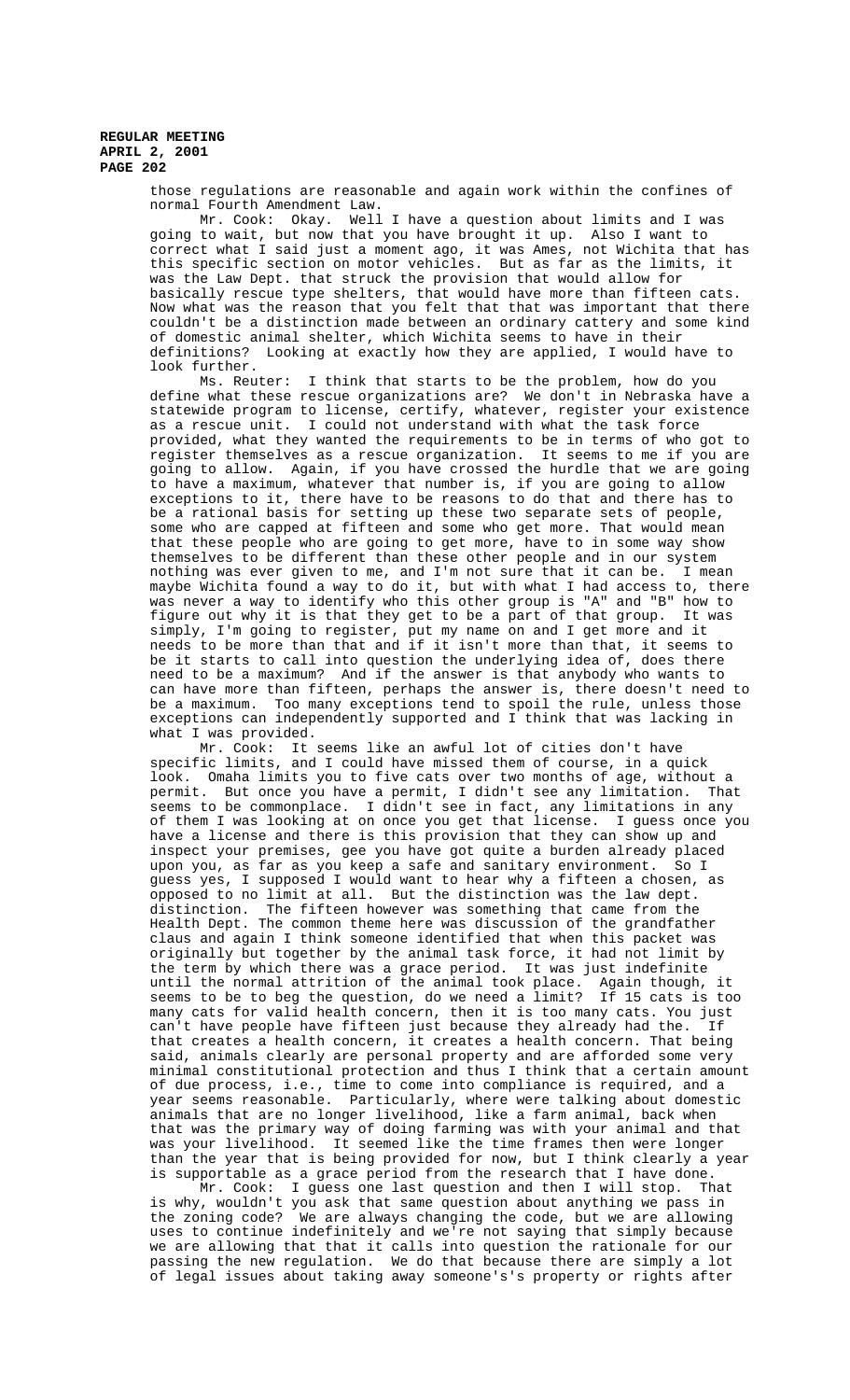the fact and it just seems that that would apply in the same way here. Ms. Reuter: It seems that the primary reason is that those sorts of businesses that you are talking about are afforded a higher constitutional protection as property, than are pets. Pets are given very, very minimal consideration. They are property clearly, and due process is required, but Nebraska is quite clear and just about universal, but it is a very, very low interest that one has in his pet in terms of the constitutionally protected property right. Such that a year may be supportable in this context but not in some of the zoning ordinances you are talking about.

Coleen Seng, Council Member: Well, mine might not be a question. Mine might be a statement. I guess I am terribly frustrated with all of this. I don't know we have been working on this forever. We can't ever get anything that we are pleased with. Either somebody is unhappy because their neighbor has fifteen cats or someone is worried that we are going to intrude on their right to have cats. And then somebody is unhappy about the barking dog and then someone else is just so thrilled with their dog. So I don't know where to go on this. But it seems to me that what we have got here isn't what we want. So I think maybe it needs to go back to animal control advisory committee or back to the Board of Health, or back somewhere. I don't think we have what we want, but we don't have to vote today. This is an ordinance, next week is when we are really supposed to vote and I guess we ought to just quit talking about it today and think about it, we have a week. And I am really not pleased with what we have. So that's why.

Mr. Shoecraft: What I am going to say is I don't want to see this again until there is some consensus, because the Law Dept. is not antianimals, or cats or dogs, and the good people in the public you conveyed your concerns and you are totally out of the loop on this as far as me directing my disappointment out there, because you just shared your concerns about your animals and your care for that particular industry. But, somehow there is no consensus with to my opinion with Health Board, with the task force, with Law and public. And I don't want to see this until, and there are issues that come before us where sometimes the public don't agree with what some of our decisions, but at least between Law and staff and task force members, usually there is some form of consensus, once it gets to us and then we take your comments and we deal with it and render a decision. But that doesn't exist here today. It doesn't exist and so, as Coleen said, it is frustrating, but I'm telling you I just don't want to deal with it until there is some. And Law's job is to look at legislation that is put before us and review its form and content and it's legality. They do their job and they give us that information and make recommendations. That's all they did, so they are not anti-dog, anti-cat type people. They are doing their job. But there is something else going on here and again, with no due respect, I don't want to see this until there is some consensus somewhere between the task force, Health Dept. and Law. So that is my personal feeling on this.

Ms. McRoy: Regarding that, if we send it back to the task force, then they will be come back with the same thing they came back before and we all will disagree with it. So I am wondering if we should have a new task force made up instead of send it back to the same one, because according to our time line that started in 1996, they haven't done anything in five years. I guess I'm frustrated about you say send it back to them because they are the ones that sent stuff forward several times.

Mr. Shoecraft: I didn't say send it back, I said I want some consensus among those three groups.

Ms. Seng: I do too.

Ms. McRoy: I say we start over with it with the task force. Why send it back, when they haven't done anything?

Mr. Shoecraft: There is an obvious reason to push this forward, and I don't know but

Mr. Camp: I said earlier that I was going to make a motion, and I can wait til next week, but I think that in listening to the testimony from those in attendance that there tend to be a handful of concerns that were repetitive. Now we may not be able to address everything, but I think that there are some good things that have come out about, that weren't even addressed today, no objections to and in fact we had some recommendations from staff that certain parts be left, but then a lot of the concerns that were expressed today, omitted for the time being and<br>it go back for review. I don't know, maybe I'm not listening, but I I don't know, maybe I'm not listening, but I don't know that I heard really huge objections. It may be a few things like the grandfathering, the numbers of cats and so forth, and the one gentlemen asked question, maybe there is some middle ground there on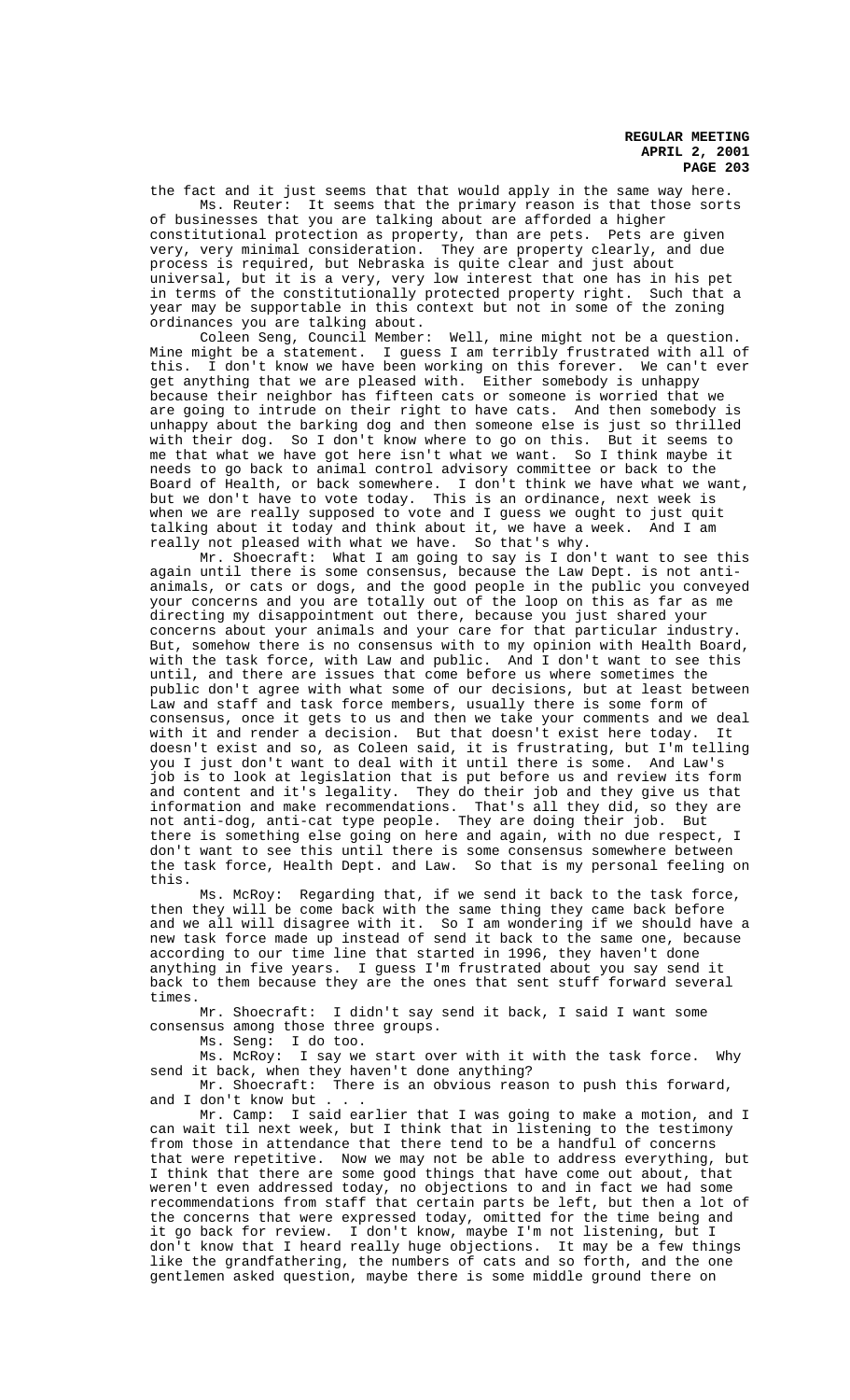that, but from our standpoint if we could narrow it down, rather than throwing the whole kit and caboodle back and so perhaps I will wait til next week to make any motion, but I would like to suggest to my colleagues that rather than just throwing it all back, that maybe we could think about some areas and maybe we would even have based upon testimony some modifications and all. There has been a lot of good work by people and most of the people here, a lot of the people were part of that, and again legal staff is trying to operate from the city's perspective, but I think we have really got, all in all, kind of an iceberg here, with maybe 90% of it is good, but we have to fine tune a little bit. At least that is what I heard.

Ms. Seng: I think we have to give direction of what we want back for next week then.

Mr. Camp: Do we? Well then I'll make a motion if that is what you would like.

Ms. Seng: I think we have to give some direction, otherwise it is just hanging out there.

Cindy Johnson, Council Member: Let's just have a week to think about it and do it next week.

Mr. Camp: Cindy is saying, wait for a week, which I'm . . . Ms. Seng: I don't know.

Ms. Johnson: If we are going to fine tune I would rather have time to think the testimony and I took notes, if we are going to send the whole thing back, we could do that today.

Jeff Fortenberry, Council Member: Jon, if you would and wanted to state what the potential motion you were going to offer is, so that could be viewed as potential suggestion that might be worked on in the interim.

Mr. Camp: I have been listening and as we went through and I know Dave Cygan, early on testified on certain provisions on the cat and dog ordinances and as we went through testimony, those seem to be of concern. We also I believe, at least I had some recommendations from staff, from the Health Dept. and Animal Control. In particular, I would like to follow what animal control had on Ordinance 1-41. They suggested no change and that dealt with unusual animals and I don't believe we had any testimony on that particular ordinance. Ordinance 1- 47, which had previously been 1-41, just for clarification for the general ordinance. The 43 and 44 and on that. On those, we have a list of those to keep and then to submit the rest. I guess the omissions I would do would be Section 6.12.01 through .01, well as listed here, 010, 123, 125, 17 and 129 and those coincide with what Mr. Cygan said, plus I'm adding 010, that staff had recommended. So I am actually going beyond and then on Section 6.08 that concern dogs, that we would omit 6.01. 0.31, .311, .313 and .315, which again coincides with what Mr. Cygan said and it did add then the .010 which was definitional. So, if I'm not mistaken, I think that that address, those omissions address the concerns that I was hearing today from those in attendance.

Mr. Shoecraft: I don't know, Law do you agree with that?

Ms. Reuter: Well, the unusual animal can't go forward unless the definition is amended.

Mr. Shoecraft: Come forward for me, real quick. I don't think there is any use to making deletions until maybe a week, because it is not going to make any sense to do that if you have some concerns regarding that.

Ms. Reuter: I think that something is savable, separating out cruelty and neglect, raising the fines, things like that can certainly be segregated if the separate packet that deals with animal rights. If you want to have that go forward, there was no testimony given about that. It probably can be, but it will need to have an amendment because one of the definitions that was dependent upon appears in one of the other packets because we had to keep all of 6.04.010 in one of the packets. So we could pull that out if we know what you want to do and segregate it by way of amendment to the animal right ordinance.

Mr. Camp: Conner, I'm confused, the word of 6.04 relates to the others because the definition were in 6.12 and 6.08. 6.04 wasn't touched.

Ms. Reuter: Ordinance 01-47 and Ordinance 01-42 both deal with Chapter 6.04, which is animals generally. Ordinance 01-42 is the one that you are calling unusual animals and it goes with exhibits. If you wan to send that forward for a vote next week, would need to be amended with at least the definition of unusual animal as it appears in 01-47. Because both 01-47 and 01-42 amend Chapter 6.04. We could only address 6.04.010 in one of those two ordinances and we addressed it in 01-47. So we would just need to pull that section out, which is doable. We just need to know ahead of time, how you want that amended, what you want to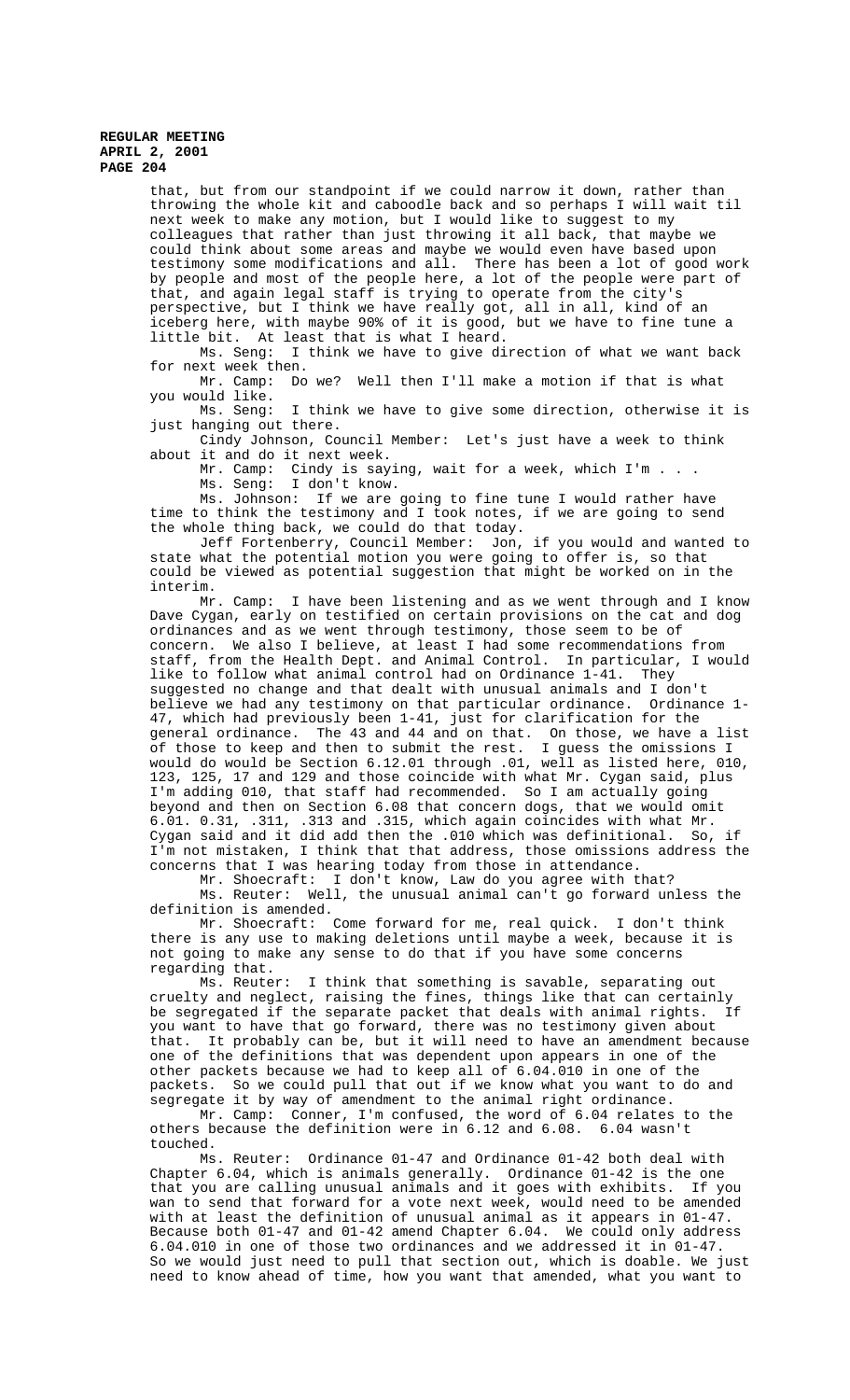vote on next week.

Mr. Camp: But other than that we could essentially go ahead with those two, but for that one coordination. I'm indicating to Councilman Fortenberry my inclinations of maybe during the next week, you could my inclinations are valid.

Mr. Cook: Jeff, it just looks like everyone is stuck on where to go and my suggestion was simply either send it back, scrap the whole thing, are there more refined measures that could be looked at in the next week that may not address all concerns, but could be offered as amendments that would allow for more generally acceptable ordinance change go through. All I am looking for is some suggestions.

Mr. Shoecraft: And Conner, My Cygan was part of the task force correct?

Ms. Reuter: Correct.

Mr. Shoecraft: Or chair of the task force, which is yes or no representing the view points of the people in this audience?

Ms. Reuter: I wasn't around when the task force was there. don't know . .

Mr. Shoecraft: My point being is if it is or if it isn't and we make deletions based on his testimony or what you stated Jon, we are looking at another public hearing anyway.

Ms. Reuter: Well generally the items that David Cygan delineated, match what the director had set out, other than the 010. And certainly we wouldn't want to amend, they would have to go as a package and be put on pending or somehow reconsidered. I don't want to speak for the task force and I don't know if Mr. Cygan appropriately speaks for each and every one of them, but certainly the sections that he discussed pulling out, seem to me, fairly represent most of what people were talking about such that the other things, especially the separating out the cruelty and neglect. We have right now a very low fine for cruelty that really has not been upped because it has been tracking with these other more controversial issues. If you want to pull that out we can, I'm not saying you have to.

Ms. Johnson: Well, it is not my place to speak for Mr. Cygan, but when the task force brought before the Health Board their recommendations, the Health Board supported that. So you had the support of the Health Board, of the task force and the Health Dept. supported the task force, because that is the purpose of the task force. Where the questions come in is when the attorney's office took it they made some modifications liking giving a time limit on getting over fifteen cats and some of these things, but that is really what they are questioning here. Yeah, there is the numbers issue that is going to be always questioned by people who feel they want to have more. But for the most part, I feel that the task force represented these people, it has just been the modifications of the Law Dept. on how they could make it work legally, that we are seeing the discrepancies.

Ms. Reuter: And to be fair you are still lacking testimony about why those numbers were chosen. There seems to be lots of testimony that there was a consensus and compromise was made. They still need to be at some point based on something and again if you are going to pursue ordinances next week before another public hearing you are going to need Mr. Vinci to come up and give you some basis for any numbers.

Mr. Camp: See I would recommend then that we delete that part and send that back and so I think we could move forward without that and discuss it and if need be have a further public hearing on those limited issues, so maybe it is even putting it on pending.

Mr. Shoecraft: Why don't we take the rest of this week and think about it and if there is time to think of some things to move forward next Monday we will and things to delete, then we will do that also and go from there because we are so confused right now that we need to just think on this.

Mr. Cook: Could we ask that perhaps something be provided to us in writing from the Health Dept. as to the justification for the two numbers, the six and the fifteen and we can make a determination perhaps how best to proceed?

Mr. Vinci: To the chair, I had risen earlier to make that proposal, to provide some follow up and maybe even to do some leg work if we could in a consensus building process to king of pull together. More people are pro these issues, than these issues and therefore you get the list of the pros and then maybe would aid you in your final decision. Did you want us to respond to the number making now?

Mr. Shoecraft: Why don't you put it in writing.

Ms. McRoy: If you put it in Thursday we are not going to get it until Thursday.

Mr. Vinci: Soon. Wednesday or Thursday this week.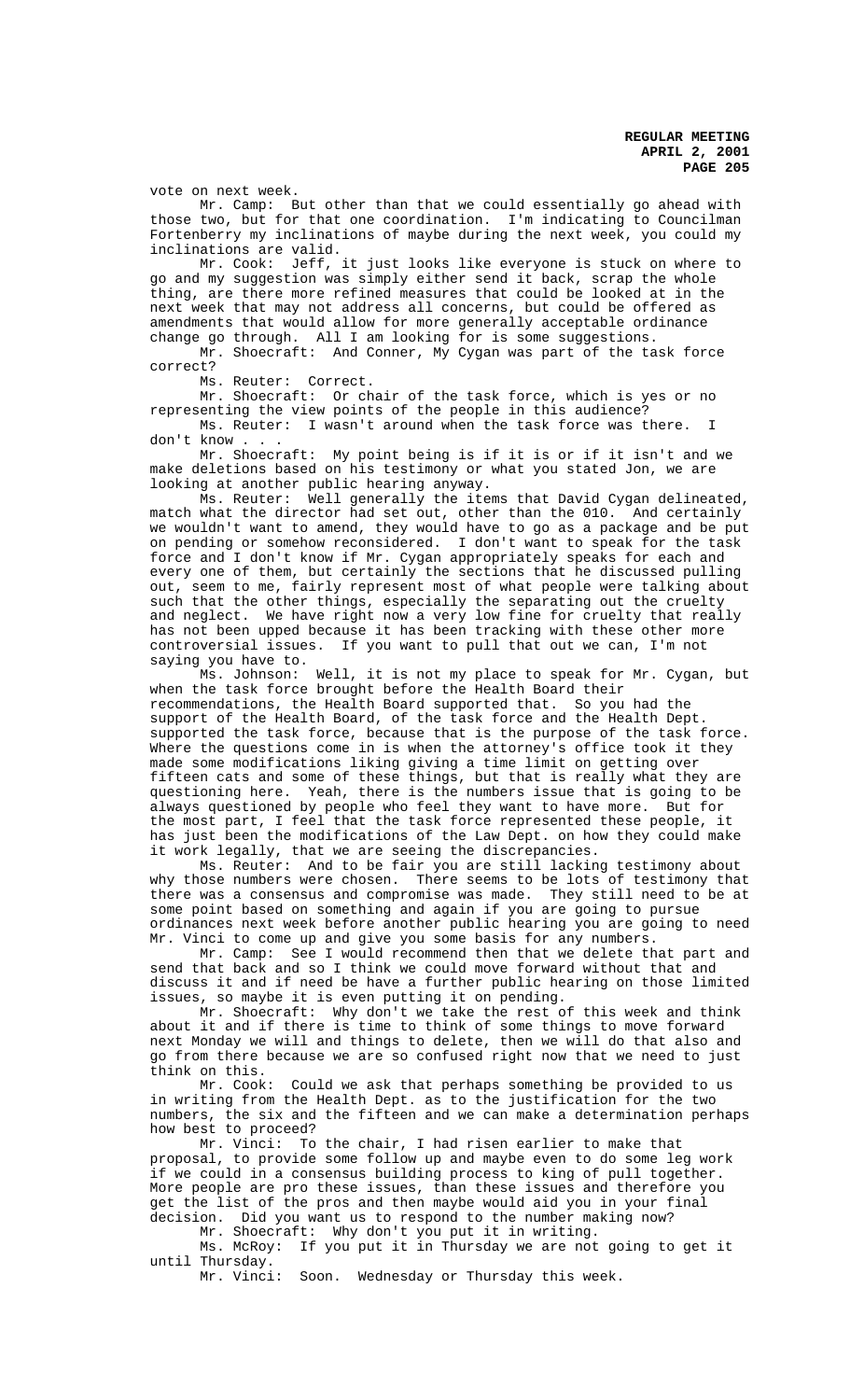Ms. McRoy: If you tell us now then I can take that under advisement.

Mr. Vinci: Jim will correct me on the summary, but I'm going to give you the summary in as much of a sound bite as I can. Let me start off with consensus. That's how this number was arrived at. You heard testimony earlier that was actually correct. Part of the panel was comprised of some veterinarians and some other folks on the advisory groups and they looked at current numbers and said. What's our extremes. And one of the extremes was in the thirties. And one extreme was down to zero or one. So the middle ground and what was felt as, and this is where Jim can amplify, what was felt as the best number came out at the number that was recommended in the task force report. Up to about fifteen, was that the number? Fifteen. And was it arbitrary? I don't think so. Because they looked at current practice. They looked at issues like what can, on a general basis now, what was a number that could be managed. A whole other situation that really shouldn't bias this discussion, but nonetheless, it is an issue, is from a governmental regulatory perspective. If you are getting each cat duly licensed. Okay that cost adds up, adds up, adds up. Again someone testified I believe it is a free country, they would like to have as many cats or animals as they would like. So that's another issue. Have I helped address that or?

Mr. Fortenberry: I would like to follow up to that question, Councilman Cook pointed out that some kind of pattern at least in the ordinance he has looked, that after a certain minimum we had, whether it be a kennel or hobbyist permit be issued and then (inaudible) What about those considerations and how are they looked at and is that a trend in municipalities across the country or do you know?

Mr. Vinci: But just a quick response before I have Jim answer. As I understood it, yes. And as I understand it also there was the option for more animals was done through a permitting process of a different definition, in other words a kennel or kittery, or whatever the term was. So that that would allow some one who wanted to have more to go that route and there was some definition as to what that entailed, so that there was some criteria. It was not as lengthy as all the other regs but nonetheless it was there. The question was is there a trend in the nation for licensing larger facilities?

Mr. Fortenberry: No, not having a maximum number, but after a minimum number is met, you are subject to a license and then the inspections which you have delineated in this.

Mr. Weverka: Based on my experience as a member of the National Animal Control Association, there is most cities have some limit on the number of cats that you can own and dogs. After that they have provisions that you can get a permit and you allowed up to so many. It varies from community to community. Generally speaking though the number of cats and dogs are low. Some communities have it combined even and you get so many dogs and so many cats are equal this total number and that is all you can have and after that you have to go to a permit<br>process. The permit usually has a maximum total. So, you know, Lincoln process. The permit usually has a maximum total. So, you know, is a little bit different in the respect that we have on our books right now, if you have more than two unaltered cats, then you have to be spayed and neutered. That has been to our advantage. We have about 95% of the cats that are spayed and neutered and that decreases some of the problems and that is good. We are probably the only one in the nation that has something like that. I don't know if I am answering your question or just bouncing around it, but . . .

Mr. Cook: You know that wasn't really addressed, as someone brought that up the spay or neuter issues, if you have cats that you keep indoors, eliminated that requirement? And why did you eliminate a requirement that previously was there that you spay or neuter the animal if is kept indoors. We now have a requirement that if you let it run free, it has to be spayed or neutered, but if it is indoors, previously you had a requirement, that if it was more than two had to be

Mr. Vinci: You did raise that issue with Legal and you indicated that, maybe it was the Mayor's office that the language that still remains intact in the body of the ordinance does restrict that. Is that correct?

Ms. Reuter: The way that I understood it was it currently reads that if you have unaltered animals, you are capped at two cats. But currently the running at large, you can let all animals run at large as long as they are licensed, all cats that is. In the proposed ordinances we changed the cat at large section to say that now you can only let those cats run at large which are altered. Therefore it seems to me unless they can give a reason to otherwise limit the number of unaltered animals that reason evaporated once we said that they can no longer run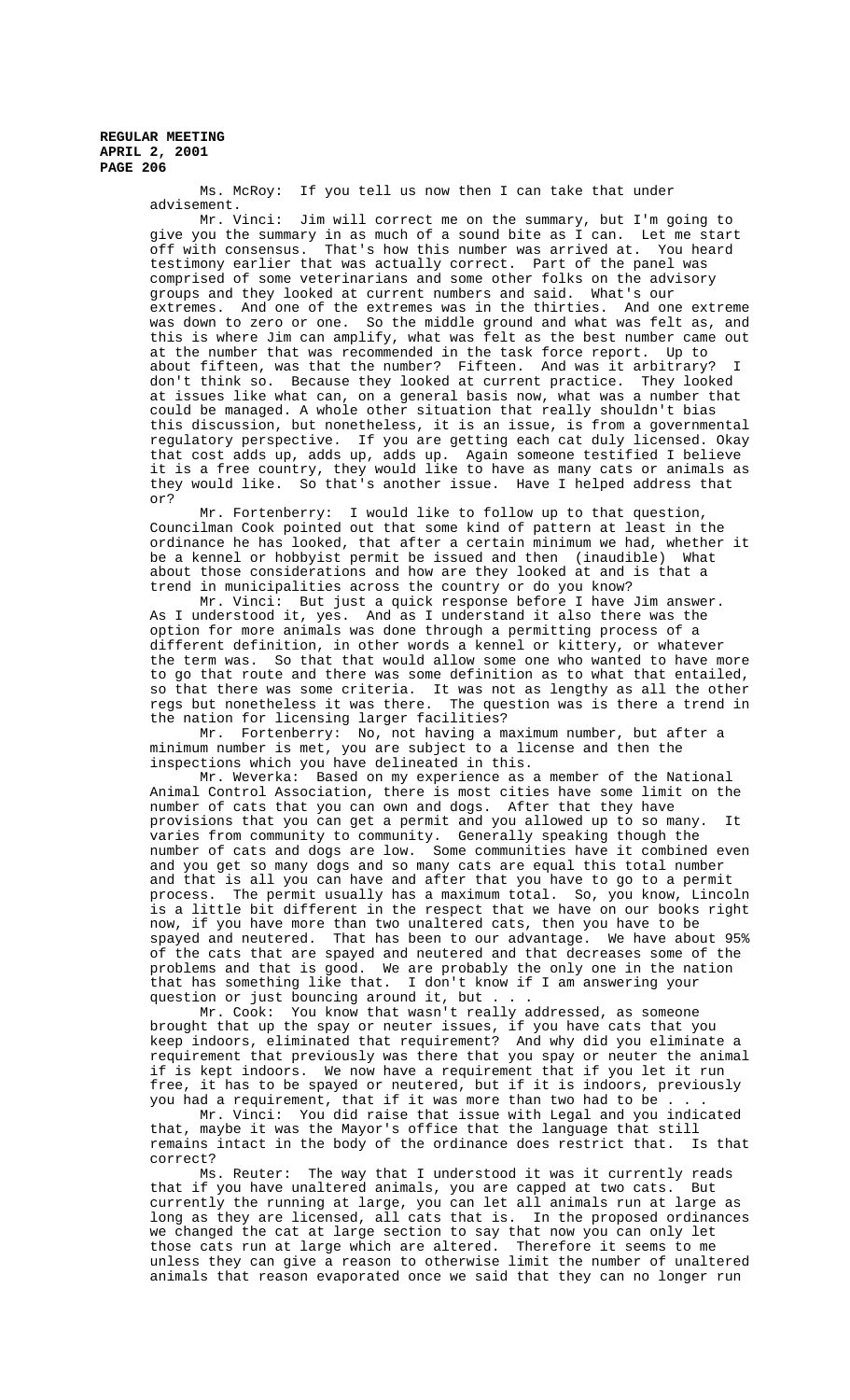at large. I think that the basis for the capping it at two, was that they are allowed to run at large and we don't want to have cats out there making more cats. Now that we don't let them run at large anymore, unless they are spayed or neutered, if there still is a rational reason to limit that, you can certainly enact that but you need to have that rational reason put on by the Health Dept.

Mr. Cook: Do you find that difficult to enforce, someone lets their cat out once in awhile, but nobody sees for sure that it has been done. As long at they are indoors at the time someone were to check, they wouldn't have to be spayed or neutered. Seems like the other provision was more complete, than the enforcement issue about whether they let it go outdoors is there.

Ms. Reuter: If the council finds that that is a legitimate health concern the way that you just stated it, we can certainly right that in and that should carry the day as a rational basis.

Mr. Cook: And a follow up to the issue of basically what is done in other cities. Obviously I am just picking random cities, many I found no limits on the number of cats period. There were others that I found limits, but if you got a permit, you didn't have the limit. I didn't find any that gave a limit if you've got the cattery. Now I might have just been unlucky, but I guess I am curious if there are other cities that implement a limit if you get a license and that is it. You can't have more than that in the city. There is not licensing process, there is no mechanism for having more than "x" number of animals. I guess I'd like to know where that is in place and what the justification was on that circumstance. So I guess that would be helpful information along with why you picked the number and where else that applies.

Mr. Shoecraft: Can we just address that in the memo or whatever written information you want to give us?

Mr. Vinci: Volumes.

Mr. Shoecraft: Is there any motion by the council, if not, this conversation is done. Thank you. Madam Clerk, please move on. Ms. Ross: This concludes the public hearing portion. We will go

back into the voting session. Public Hearing Resolution . . Mr. Shoecraft: Hold on Madam Clerk. We don't actually vote on this until next week. We are going to take into consideration so more additional information and deal with it then. Thank you for your testimony.

This matter was taken under advisement.

# **MISCELLANEOUS BUSINESS**

Danny Walker, 427 "E" St. did not receive the phone call regarding the tie downs. Mr. Shoecraft responded with the answer of 22 tie downs and poles that would accommodate 400-500 vehicles.

Ed Foster, 3500 Frost Court has a piece of property at 2101 Holdrege and would like to request it be rezoned from residential to commercial. Mr. Cook responded that he needed to submit an application to Planning, who would then make a recommendation to the Planning Commission, who would make a recommendation to the Council. This matter was taken under advisement.

#### **ORDINANCES - 3RD READING**

VACATING THE SOUTH 40' OF X ST. ADJACENT TO LOT 1, BLOCK 6, NORTH LINCOLN ADD., GENERALLY LOCATED AT N. 9TH & X STS. - Prior to reading: CAMP Motion to delay action on Bill 01-39 for two weeks to 4/16/01.

Seconded by Johnson & carried by the following vote: AYES: Camp, Cook, Fortenberry, Johnson, McRoy, Seng, Shoecraft; NAYS: None. CLERK Read an ordinance, introduced by Jon Camp, vacating the south 40' of X Street adjacent to Lot 1, Block 6, North Lincoln Addition, generally located at N. 9th & X Streets, and retaining title thereto in the City of Lincoln, Lancaster County, Nebraska, for the third time.

VACATING THE PUBLIC RIGHT-OF-WAY ADJACENT TO THE WEST SIDE OF STADIUM DR. FROM THE SOUTH LINE OF U ST. TO THE NORTH LINE OF LOT 4, BLOCK 10, NORTH LINCOLN ADD., & VACATING U ST. FROM THE EAST LINE OF 10TH ST. TO A POINT 12 FEET EAST OF THE WEST LINE OF STADIUM DR. - CLERK read an ordinance, introduced by Jon Camp, vacating the public right-of-way adjacent to the west side of Stadium Drive from the south line of U Street to the north line of Lot 4, Block 10, North Lincoln Addition, and U Street from the

east line of 10th Street to a point 12 feet east of the west line of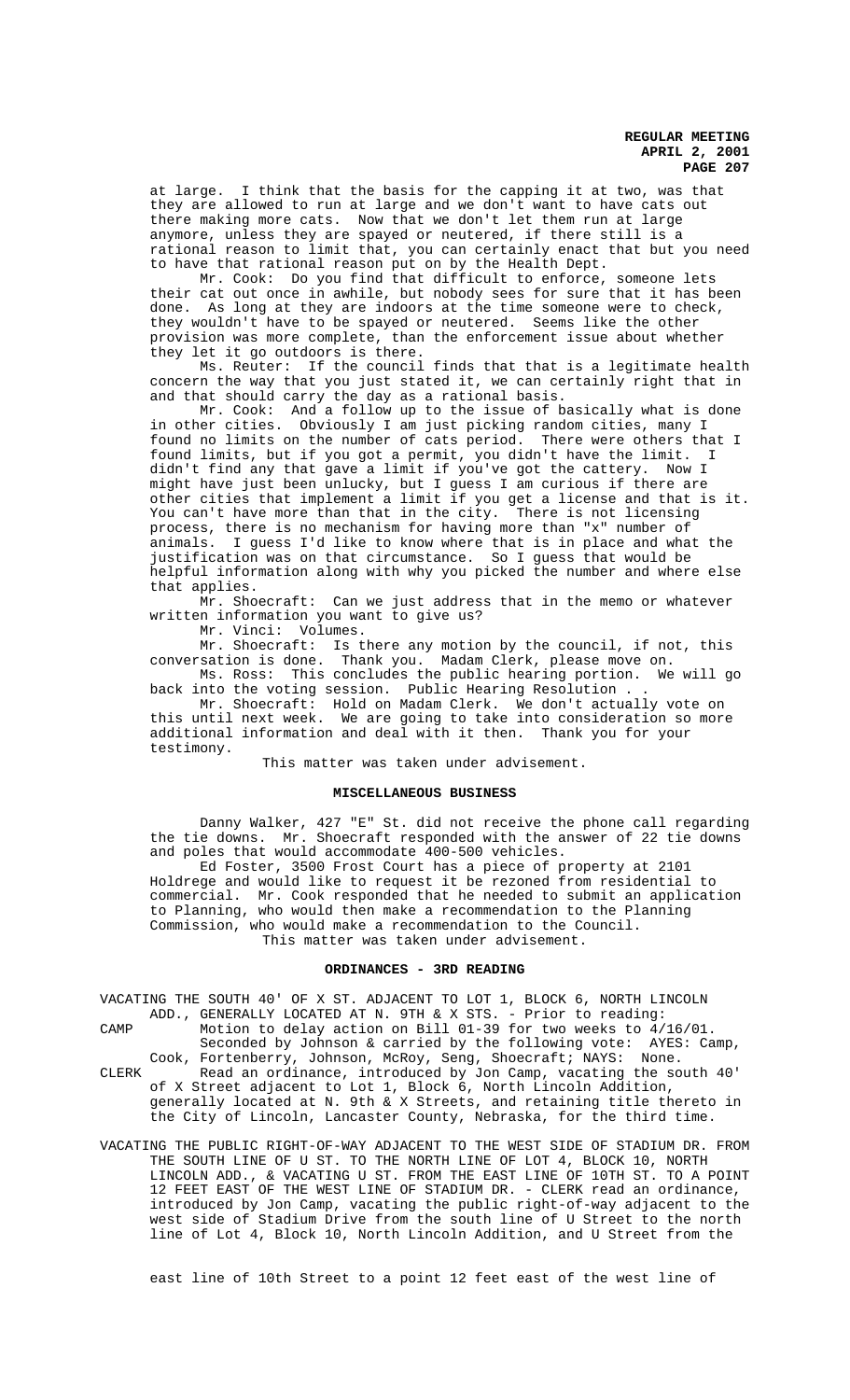Stadium Drive, and retaining title thereto in the City of Lincoln, Lancaster County, Nebraska, the third time. CAMP Moved to pass the Ordinance as read.

Seconded by Seng & carried by the following vote: AYES: Camp, Cook, Fortenberry, Johnson, McRoy, Seng, Shoecraft; NAYS: None. The ordinance, being numbered **17816**, is recorded in Ordinance Book 24, Page

#### **SPECIAL PERMITS**, **USE PERMITS**, **PRELIMINARY PLATS**

- ACCEPTING AND APPROVING THE PRELIMINARY PLAT OF PIONEER WOODS FOR 8 COMMERCIAL LOTS AND 2 OUTLOTS, AND WAIVERS OF THE REQUIRED STORMWATER DETENTION, AN INCREASE IN THE 15' DEPTH OF SANITARY SEWER, AND AN INCREASE OF THE STREET APPROACH PLATFORMS TO 3%, ON PROPERTY GENERALLY LOCATED AT THE NORTHEAST CORNER OF 70TH AND PIONEERS BLVD.;
- USE PERMIT 130 APPLICATION OF PIONEER WOODS, L.L.C. TO DEVELOP 142,000 SQ. FT. OF COMMERCIAL/RETAIL/RESTAURANT SPACE AND TO WAIVE THE STANDARD 50' FRONT YARD TO ALLOW FREE-STANDING PAD SITE GROUND SIGNS IN THE FRONT YARD ON PROPERTY GENERALLY LOCATED AT THE NORTHEAST CORNER OF 70TH AND PIONEERS BLVD. - Prior to reading:
- SENG Moved to delay action on Bill 01R-68 and O1R-69 for one week to 4/9/01. Seconded by Johnson & carried by the following vote: AYES: Camp,

Cook, Fortenberry, Johnson, McRoy, Seng, Shoecraft; NAYS: None.

- APPEAL OF ARLON E. & CORRINE D. BARTELS, DALE & JENINE M. MEINER, DEANNA MUMGAARD, MARY MUMGAARD, DAVID WATTS, DRENNEN WATTS, M. LAIMONS IESALNIEKS, & LARRY & DENISE MAACK, FROM THE PLANNING COMMISSION APPROVAL OF SPECIAL PERMIT 1892 AUTHORIZING QWEST WIRELESS L.L.C. TO CONSTRUCT A 123' TALL PERSONAL WIRELESS FACILITY WITH ASSOCIATED GROUND EQUIPMENT & A WAIVER OF THE FALL ZONE REQUIREMENT ON PROPERTY GENERALLY LOCATED AT N. 7TH ST. & FLETCHER AVE. Prior to reading
- COOK Moved to approve the Special Permit 1892 and deny the appeal of the neighbors.

 Seconded by Seng & carried by the following vote: AYES: Camp, Cook, Fortenberry, Johnson, McRoy, Seng, NAYS: Shoecraft. SENG Moved to Amend Bill 01R-44 On Page 3, between lines 9 and 10,

insert a new subsection v. to read as follows:

v. Revise the landscape screen to show 6' to 8' ball and burlap conifer trees.

Seconded by Johnson & carried by the following vote: AYES: Camp, Cook, Fortenberry, Johnson, McRoy, Seng, NAYS: None; ABSENT: Shoecraft. CLERK read the following resolution, introduced by Jeff Fortenberry, who moved

its adoption: WHEREAS, Qwest Wireless, L.L.C. has submitted an application designated as Special Permit No. 1892 for authority to construct a 123' tall personal wireless facility, with associated ground equipment, and a waiver of the fall zone requirement on property located at N. 7th Street and Fletcher Avenue, and legally described to wit:

The remaining portion of Lot 32, Cumberland Heights, located in the Southwest Quarter of Section 35, Township 11 North, Range 6 East of the 6th P.M., Lancaster County, Nebraska, being more particularly described as follows: Referring to the South Quarter corner of said Section 35; thence northerly north 01 degrees 46 minutes 40 seconds west on the east line of the Southwest Quarter of said Section 35, 415.33 feet; thence westerly south 88 degrees 13 minutes 28 seconds west, 134.92 feet to the point of beginning for the described lease site; thence westerly south 90 degrees 00 minutes 00 seconds west, 22.00 feet; thence northerly north 00 degrees 00 minutes 00 seconds east, 10.00 feet; thence easterly north 90 degrees 00 minutes 00 seconds east, 22.00 feet; thence southerly south 00 degrees 00 minutes 00 seconds west, 10.00 feet to the point of beginning for the described lease site, containing a total calculated area of 220.00 square feet, more or less; WHEREAS, the Lincoln City-Lancaster County Planning Commission has

held a public hearing on said application and by Resolution No. PC-00657 has conditionally approved Special Permit No. 1892; and

WHEREAS, Arlon E. and Corrine D. Bartels; Dale and Jennie M. Meiner; Deanna Mumgaard; Mary Mumgaard; David Watts; Drennen Watts; M. Laimons Iesalnieks; and Larry and Denise Maack have appealed the action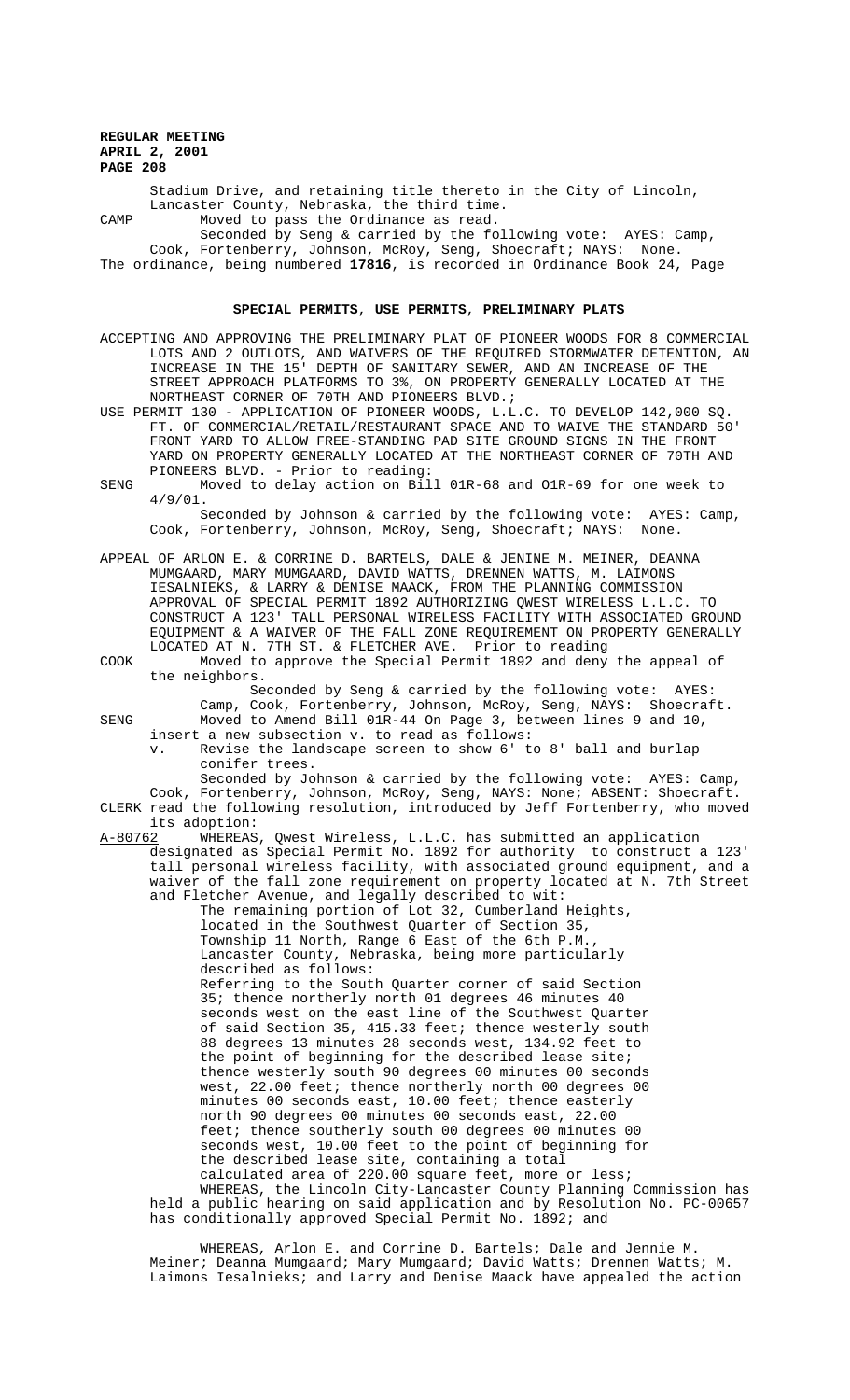of the Lincoln City-Lancaster County Planning Commission approving Special Permit No. 1892; and

WHEREAS, the City Council of the City of Lincoln, Nebraska has held a public hearing thereon and find that the community as a whole, the surrounding neighborhood, and the real property adjacent to the area included within the site plan for this wireless communications facility will not be adversely affected by granting such a permit; and

WHEREAS, said site plan together with the terms and conditions hereinafter set forth are consistent with the intent and purpose of Title 27 of the Lincoln Municipal Code to promote the public health, safety, and general welfare.

NOW, THEREFORE, BE IT RESOLVED by the City Council of the City of Lincoln, Nebraska:

That the application of Qwest Wireless, L.L.C., hereinafter referred to as "Permittee", to construct a 123' tall personal wireless facility on the property legally described above, be and the same is hereby granted under the provisions of Section 27.63.720 of the Lincoln Municipal Code upon condition that construction and operation of said wireless communications facility be in strict compliance with said application, the site plan, and the following additional express terms, conditions, and requirements:<br>1. This permit appro

This permit approves a 123' tall wireless communications facility for a period of 15 years with a waiver of the fall zone required by 27.68.110(g).

2. Before receiving building permits:

- a. The Permittee must complete the following instructions and submit the documents and plans to the Planning Department office for review and approval:
	- i. Revise sheet "Z-3" to place the street names in the proper locations.
	- ii. Provide five full sets of plans to the Planning Department for distribution.
	- iii. Revise the structural drawings to the satisfaction of the Building and Safety
	- Department, to show a 123' pole, not a 70' pole. iv. Provide documentation from the FAA that the proposed tower is in compliance with all FAA regulations.
	- v. Revise the landscape screen to show 6' to 8' ball and burlap conifer trees.
- b. The Board of Zoning Appeals must grant a variance of the height allowed in an airport turning district. This Special Permit approval does not imply that the Board of Zoning Appeals will grant such a variance.
- c. The Permittee must post a surety, approved by the City Attorney, in the minimum amount necessary to guarantee the removal of the facilities. The surety may not be revoked or terminated during the term of the permit.

3. Before operating this personal wireless facility, all development and construction must conform to the approved plans.

4. The personal wireless service provider shall comply at all times with the current applicable FCC and FAA standards and regulations, and any of those of other agencies of the federal government with

authority to regulate towers and antennas.<br>5. The tower shall be inspected a The tower shall be inspected and maintained in accordance with the applicable standards for towers that are published by the Electronic Industries Association, as amended from time to time. At the time of this Special Permit, those standards were contained in the TIA/EIA-222-F. The facility operator shall conduct safety inspections in accordance with the EIA and FCC Standards and within 60 days of the inspection, file a report with the Department of Building and Safety. 6. All privately-owned improvements, including landscaping, must be permanently maintained by the Permittee.

7. The site plan approved by this permit shall be the basis for all interpretations of setbacks, yards, locations of buildings, location of parking and circulation elements, and similar matters.

8. The terms, conditions, and requirements of this resolution shall be binding and obligatory upon the Permittee and the Permittee's

successors and assigns. The building official shall report violations to the City Council which may revoke the special permit or take such other action as may be necessary to gain compliance.<br>9 The Permittee shall, within 10 days of wi

The Permittee shall, within 10 days of written demand, reimburse the City for all direct and indirect costs and expenses as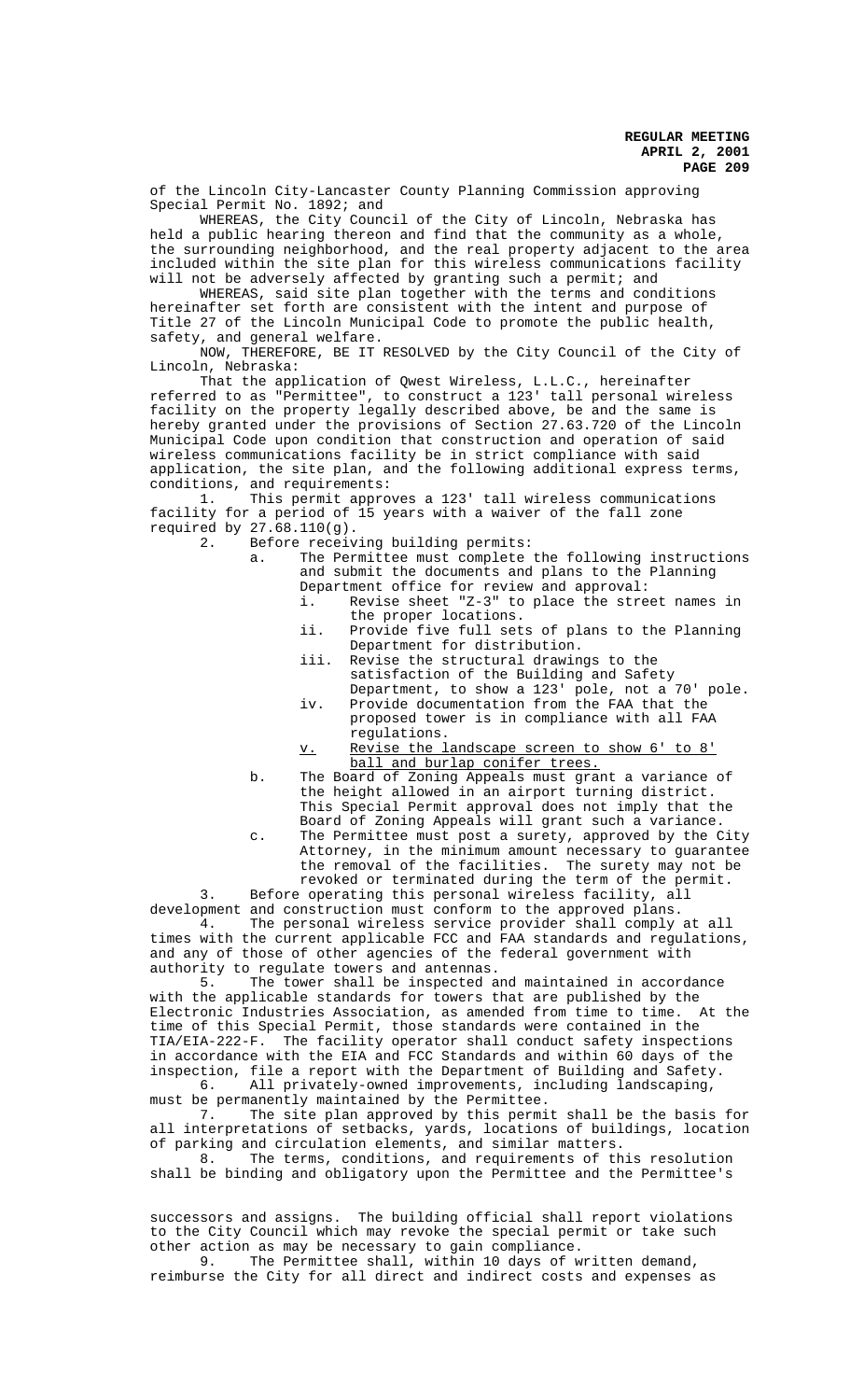provided in Section 27.68.090 in connection with the issuance and review of this permit.

10. As part of this approval, the Permittee agrees that the Permittee, its successors and assigns shall, at its sole const and expense, indemnify and hold harmless the City, its officers, officials, boards, commissions, agents, representatives, and employees against any and all claims, suits, losses, expenses, causes of actions, proceedings, and judgments for damage arising out of, resulting from, or alleged to arise out of or result from the construction, operation, repair, maintenance or removal of the provider's facilities. Indemnified expenses shall include, but not be limited to, all out-of-pocket expenses, such as costs or suit and defense and reasonable attorney fees, and shall also include the reasonable value of any services rendered by the City Attorney's office and any employees of the City and any consultants retained by the City.

11. The Permittee shall sign and return the City's letter of acceptance to the City Clerk within 30 days following approval of the special permit, provided, however, said 30-day period may be extended up to six months by administrative amendment. The City Clerk shall file a copy of the resolution approving the special permit and the letter of acceptance with the Register of Deeds, filing fees therefor to be paid in advance by the Permittee.<br>12. The terms, condi

The terms, conditions, and requirements of this resolution shall be binding and obligatory upon the Permittee, its successors, and assigns. The building official shall report violations to the City Council which may revoke the special permit or take such other action as may be necessary to gain compliance.

Introduced by Jeff Fortenberry Seconded by Seng & carried by the following vote: AYES: Camp, Cook, Fortenberry, Johnson, McRoy, Seng, NAYS: Shoecraft.

#### **PETITIONS & COMMUNICATIONS**

- PETITION TO VACATE PUBLIC WAY A PORTION OF SOUTH 16TH STREET BOUNDED ON THE SOUTH BY LAKE STREET, ON THE NORTH BY THE PREVIOUSLY VACATED 16TH STREET CURRENTLY OWNED BY BRYANLGH MEDICAL CENTER, ON THE WEST BY LOT 12, GOULDS SUBDIVISION OF LOT 5 IN THE SOUTHWEST QUARTER OF SECTION 36, TOWNSHIP 10 NORTH, RANGE 6 EAST OF THE 6TH P.M., AND ON THE EAST BY LOT 4 AND A PORTION OF LOT 5, JOHNSONS ADDITION, ALL LOCATED IN LINCOLN, LANCASTER COUNTY, NEBRASKA SUBMITTED BY BRYAN LGH MED CTR. - CLERK presented said petition which was referred to the Law Dept.
- PETITION TO VACATE PUBLIC WAY A PORTION OF RIGHT-OF-WAY STUB ADJACENT TO THE SOUTH LINE OF LOT 1, H.J.B. INDUSTRIAL PARK AND THE SOUTH LINE OF LOT 3, 48TH AND SUPERIOR ADDITION SUBMITTED BY HARLEY J. BAIR. - CLERK presented said petition which was referred to the Law Dept.

#### **REPORTS OF CITY OFFICERS**

CLERK'S LETTER & MAYOR'S APPROVAL OF ORDINANCES & RESOLUTIONS PASSED ON Mar. 19, 2001 - CLERK presented said report which was placed on file in the Office of the City Clerk.

INVESTMENT OF FUNDS - CLERK read the following resolution, introduced by Jeff Fortenberry, who moved its adoption:<br>A-80765 BE IT HEREBY RESOLVED BY THE C

BE IT HEREBY RESOLVED BY THE CITY COUNCIL of the City of Lincoln, Nebraska:

That the attached list of investments be confirmed and approved, and the City Treasurer is hereby directed to hold said investments until maturity unless otherwise directed by the City Council. (Investments from March 17 to 31, 2001.)

Seconded by Johnson & carried the following vote: AYES: Camp, Cook, Fortenberry, Johnson, McRoy, Seng, Shoecraft; NAYS: None.

APPROVING DISTRIBUTION OF FUNDS REPRESENTING INTEREST EARNING ON SHORT-TERM INVESTMENTS OF IDLE FUNDS FOR THE MONTH ENDED FEBRUARY 28, 2001, introduced by Jeff Fortenberry, who moved its adoption:

A-80766 BE IT HEREBY RESOLVED BY THE CITY COUNCIL OF THE CITY OF LINCOLN, Nebraska:

That during the month ended February 28, 2001, \$366,256.75 was earned from short-term investments of "IDLE FUNDS". The same is hereby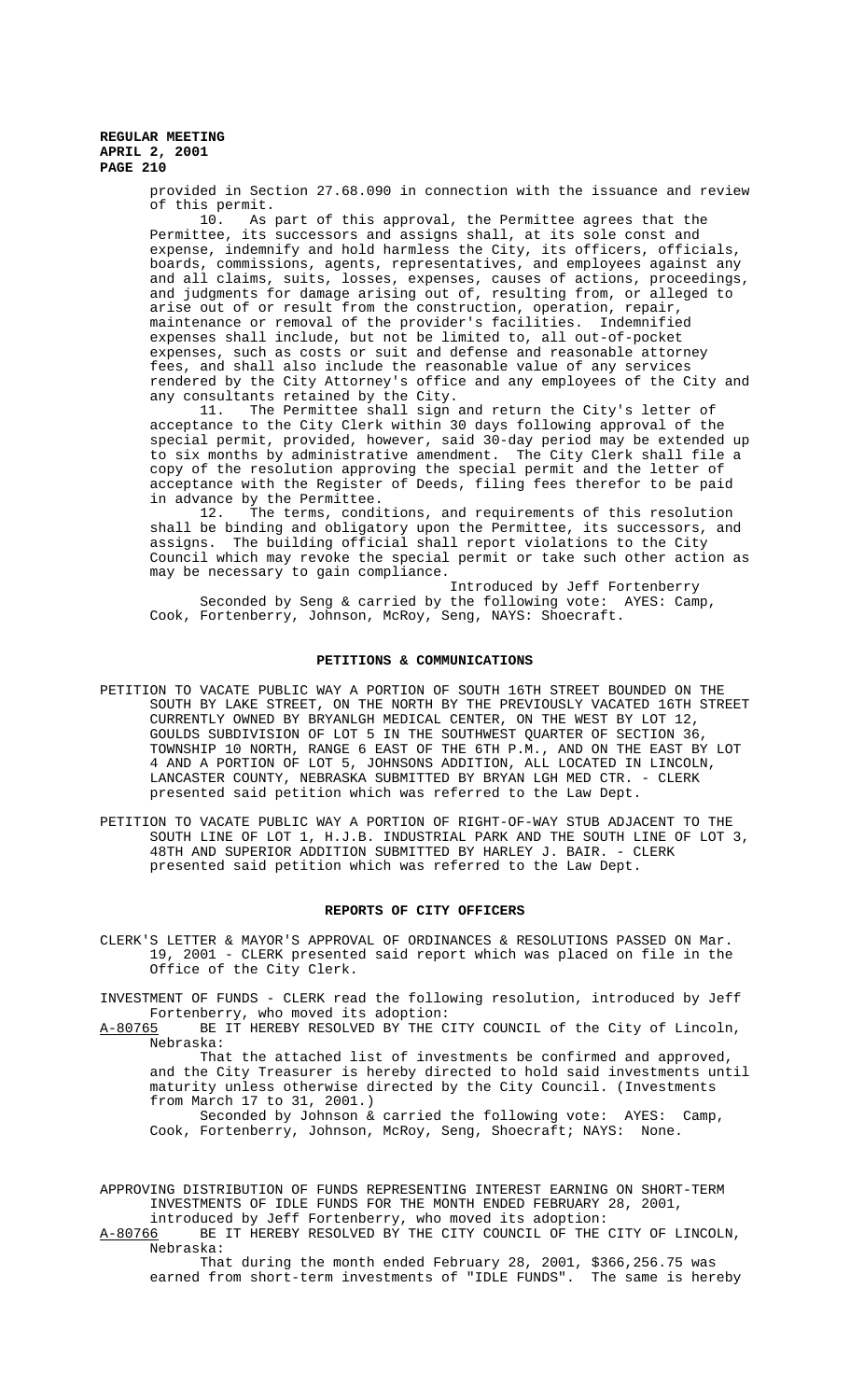distributed to the various funds on a pro-rata basis using the balance of each fund and allocating a portion of the interest on the ratio that such balance bears to the total of all fund balances. Seconded by Seng & carried the following vote: AYES: Camp, Cook, Fortenberry, Johnson, McRoy, Seng, Shoecraft; NAYS: None.

ACCEPTING THE REPORT OF NEW AND PENDING CLAIMS AGAINST THE CITY AND APPROVING DISPOSITION OF CLAIMS SET FORTH THEREIN FOR THE PERIOD OF MARCH 1-15, 2001 - Prior to reading:

FORTENBERRY Moved to amend Bill 01R-67 to delete lines#10, 11, 13, and 18. Seconded by Johnson & carried by the following vote: AYES: Camp,

Cook, Fortenberry, Johnson, McRoy, Seng, Shoecraft; NAYS: None. CLERK Read the following resolution, introduced by Jeff Fortenberry, who

moved its adoption for approval:

A-80760 BE IT RESOLVED by the City Council of the City of Lincoln, Nebraska:

That the claims listed in the attached report, marked as Exhibit "A", dated March 16, 2001, of various new and pending tort claims filed against the City of Lincoln with the Office of the City Attorney or the Office of the City Clerk, as well as claims which have been disposed of, are hereby received as required by Neb. Rev. Stat. § 13-905 (Reissue 1997). The dispositions of claims by the Office of the City Attorney, as shown by the attached report, are hereby approved:

| DENIED                               | ALLOWED                   |             |
|--------------------------------------|---------------------------|-------------|
| <del>1,049.40</del><br>Wayne H. Hahn | Kris Bloomquist           | 263.14<br>S |
| Leroy Milbourn<br><del>NAS*</del>    | Francisco & Monica Farias | 500.00      |
| Amber Hallauer<br>292.19             | Gary G. Enevoldsen        | 1,700.00    |
| Fleming's Flower                     |                           |             |
| Fields, Inc. 1,000,000.00            | Scott Wrobliski           | 85.00       |
| Judy Lind                            | NAS*                      |             |
| Dale Roehrs (DDKM Realty)            | 185.00                    |             |
| Michaela Guida                       | 76.00                     |             |
| Karen S. & Kenneth R. Kitchens       | 254.58                    |             |
| Marlene Perez                        | <del>2,408.24</del>       |             |
| Carol L. Langer                      | 203.55                    |             |
| William & Shelley Wallace            | 492,500.00                |             |

\* No Amount Specified

The City Attorney is hereby directed to mail to the various claimants listed herein a copy of this resolution which shows the final disposition of their claim.

 Introduced by Jeff Fortenberry Seconded by Seng & carried by the following vote: AYES: Camp, Cook, Fortenberry, Johnson, McRoy, Seng, Shoecraft; NAYS: None.

REPORTS FROM CITY TREASURER OF TELECOMM. OCC. TAX FOR THE MONTH OF FEBRUARY 2001: NETWORK BILLING SYSTEMS, L.L.C., AFFINITY NETWORK, INC., AT&T COMMUNICATIONS OF THE MIDWEST, INC., SPRINT COMMUNICATION COMPANY LIMITED PARTNERSHIP, AIRTIME SMR, INC., AND ALIANT CELLULAR, INC., DBA ALLTEL - CLERK presented said report which was placed on file in the Office of the City Clerk. (20)

#### **OTHER RESOLUTIONS**

APPLICATION OF LEVY RESTAURANTS AT HAYMARKET PARK FOR A CLASS "I" LIQUOR LICENSE AT 999 NORTH 6TH STREET - CLERK read the following resolution, introduced by Jeff Fortenberry, who moved its adoption for approval: A-80754 BE IT RESOLVED by the City Council of the City of Lincoln,

Nebraska:

That after hearing duly had as required by law, consideration of the facts of this application, the Nebraska Liquor Control Act, and the pertinent City ordinances, the City Council recommends that the application of Levy Restaurants at Haymarket Park for a Class "I" liquor license in an irregular area measuring approximately 1000' x 700', an area measuring approximately 600' x 700' in the upper level and an area measuring approximately 50' x 200' in the south parking lot of the Lincoln Ballpark at 999 North 6th Street, Lincoln, Nebraska, for the license period ending April 30, 2001, be approved with the condition that the premise complies in every respect with all city and state regulations. The City Clerk is directed to transmit a copy of this resolution to the Nebraska Liquor Control Commission. Introduced by Jeff Fortenberry

Seconded by Johnson & carried by the following vote: AYES: Camp,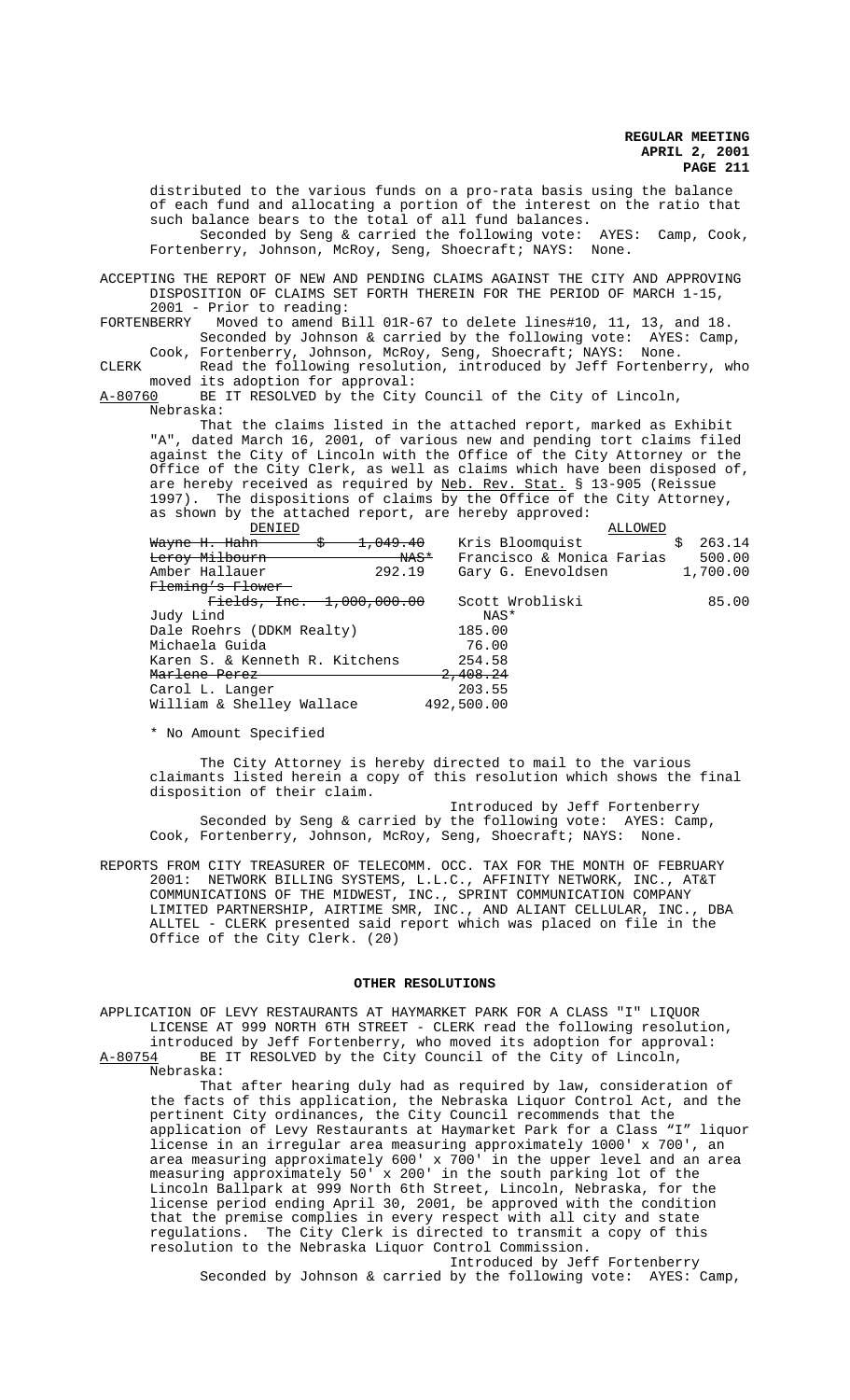Cook, Fortenberry, Johnson, McRoy, Seng, Shoecraft; NAYS: None.

MANAGER APPLICATION OF RODNEY G. ROSSMAN FOR LEVY RESTAURANTS AT HAYMARKET PARK AT 999 NORTH 6th STREET - CLERK read the following resolution, introduced by Jeff Fortenberry, who moved its adoption for approval:

A-80755 WHEREAS, Levy Restaurants at Haymarket Park located at 999 North 6th Street, Lincoln, Nebraska has been approved for a Retail Class "I" liquor license, and now requests that Rodney G. Rossman be named manager;

WHEREAS, Rodney G. Rossman appears to be a fit and proper person to manage said business.

NOW, THEREFORE, BE IT RESOLVED by the City Council of the City of Lincoln, Nebraska:

That after hearing duly had as required by law, consideration of the facts of this application, the Nebraska Liquor Control Act, and the pertinent City ordinances, the City Council recommends that Rodney G. Rossman be approved as manager of this business for said licensee. The City Clerk is directed to transmit a copy of this resolution to the Nebraska Liquor Control Commission.

Introduced by Jeff Fortenberry Seconded by Johnson & carried by the following vote: AYES: Camp, Cook, Fortenberry, Johnson, McRoy, Seng, Shoecraft; NAYS: None.

APPROVING AN AGREEMENT BETWEEN THE CITY, LINCOLN ELECTRIC SYSTEM, AND ST. ELIZABETH HEALTH SYSTEM AND ITS SUBSIDIARIES, FOR EMPLOYEE WORKERS' COMPENSATION INJURIES AND MISCELLANEOUS MEDICAL AND OTHER SERVICES FOR A THREE-YEAR TERM - CLERK read the following resolutions, introduced by Jeff Fortenberry, who moved its adoption:<br>A-80756 BE IT RESOLVED by the City Council

BE IT RESOLVED by the City Council of the City of Lincoln, Nebraska:

That the Agreement between the City of Lincoln, Lincoln Electric System, and St. Elizabeth Health System and its subsidiaries, for employee workers' compensation injuries and miscellaneous medical and other services for a three-year term, a copy of which is attached hereto marked as Attachment "A" and made a part hereof by reference, is hereby approved and the Mayor is authorized to execute said Agreement on behalf of the City.

The City Clerk is directed to return two fully executed copies of said Agreement to Bill Kostner, Risk Manager, for transmittal to St. Elizabeth Health System.

Introduced by Jeff Fortenberry Seconded by Johnson & carried by the following vote: AYES: Camp, Cook, Fortenberry, Johnson, McRoy, Seng, Shoecraft; NAYS: None.

APPROVING AN AGREEMENT BETWEEN THE CITY AND THE STATE DEPT. OF ROADS FOR THE FUNDING OF A PROJECT TO RECONSTRUCT THE INTERSECTION OF 33RD AND SHERIDAN BOULEVARD AS A "ROUNDABOUT." - CLERK read the following resolution, introduced by Jeff Fortenberry, who moved its adoption: A-80757 BE IT RESOLVED by the City Council of the City of Lincoln,

Nebraska:

That the attached Agreement between the City of Lincoln and the State of Nebraska Department of Roads for the funding of a project to reconstruct the intersection of 33rd and Sheridan Boulevard as a "roundabout", in accordance with the terms and conditions contained in said Agreement, is hereby approved and the Mayor is authorized to execute the same on behalf of the City of Lincoln.

The City Clerk is directed to return the executed copies of the Agreement to the Department of Public Works, for transmittal and execution by the State Department of Roads.

Introduced by Jeff Fortenberry Seconded by Johnson & carried by the following vote: AYES: Camp, Cook, Fortenberry, Johnson, McRoy, Seng, Shoecraft; NAYS: None.

APPROVING AN AGREEMENT BETWEEN THE CITY AND THE STATE DEPT. OF ROADS FOR THE FUNDING OF A PROJECT TO ANALYZE THE ALIGNMENT OF HIGHWAY U.S. 6 (SUN VALLEY BOULEVARD) FROM WEST "O" STREET NORTH TO CORNHUSKER HIGHWAY - CLERK read the following resolution, introduced by Jeff Fortenberry, who moved its adoption:<br><u>A-80758</u> BE IT RESOLVE

BE IT RESOLVED by the City Council of the City of Lincoln, Nebraska:

That the attached Agreement between the City of Lincoln and the State of Nebraska Department of Roads for the funding of a project to analyze the alignment of Highway U.S. 6 (Sun Valley Boulevard) from West "O" Street north to Cornhusker Highway, in accordance with the terms and conditions contained in said Agreement, is hereby approved and the Mayor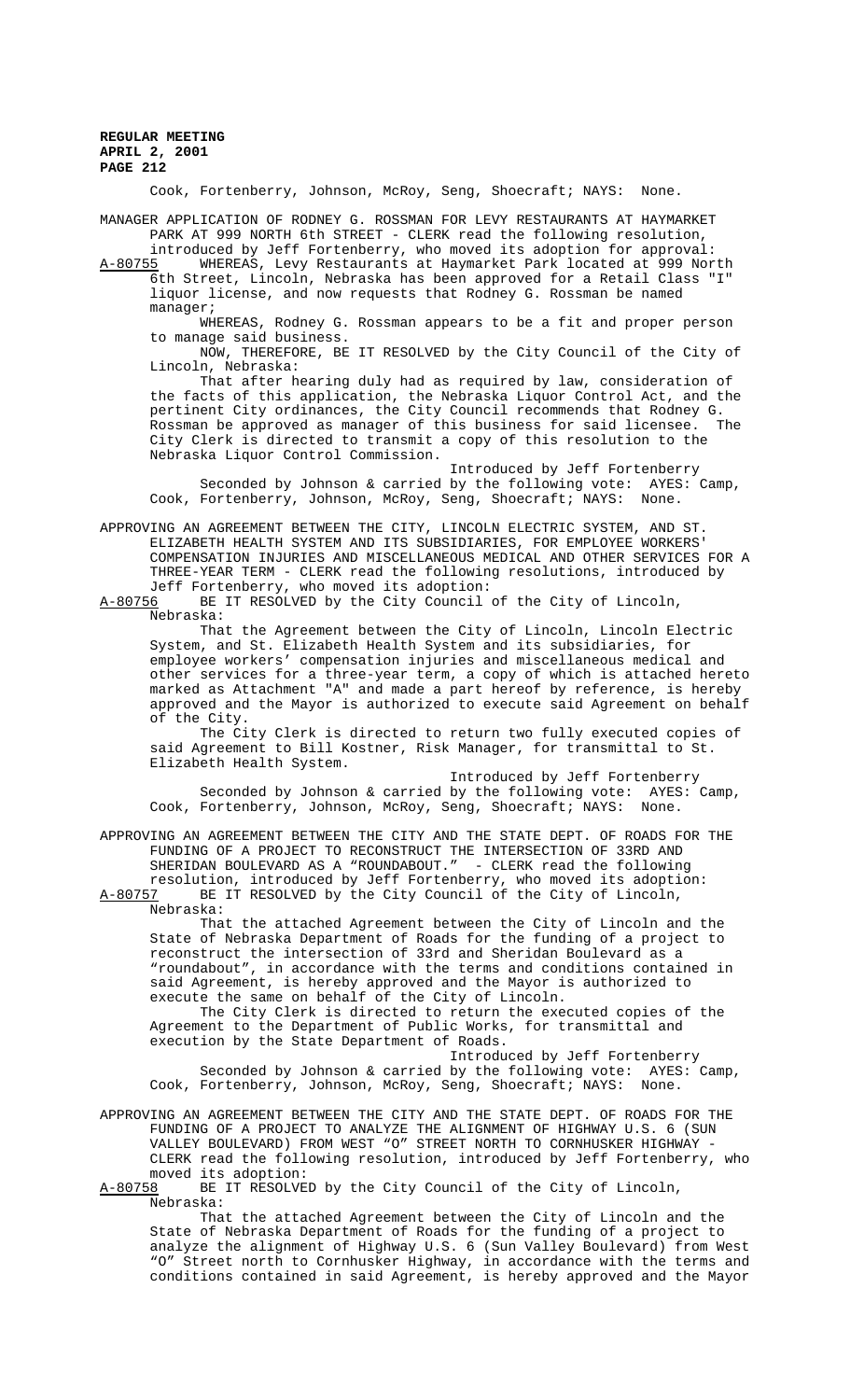is authorized to execute the same on behalf of the City of Lincoln. The City Clerk is directed to return the executed copies of the Agreement to the Department of Public Works, for transmittal and execution by the State Department of Roads.

Introduced by Jeff Fortenberry Seconded by Johnson & carried by the following vote: AYES: Camp, Cook, Fortenberry, Johnson, McRoy, Seng, Shoecraft; NAYS: None.

APPROVING AN AGREEMENT BETWEEN BIG RED KENO AND GJR, L.L.C. DBA "RANDY'S GRILL & CHILL" FOR THE OPERATION OF A KENO SATELLITE SITE AT 4947 HOLDREGE STREET. CLERK read the following resolution, introduced by Jeff

Fortenberry, who moved its adoption:<br>A-80759 WHEREAS, the City of Lincoln a WHEREAS, the City of Lincoln and the County of Lancaster, Nebraska have entered into an Interlocal Agreement for the purposes of providing for joint City-County keno lottery; and

WHEREAS, the City has entered into a contract for the operation of keno type lottery with Lincoln's Big Red Keno, Ltd., a Nebraska limited partnership; and

WHEREAS, Section 5 of the Interlocal Agreement and Section 3(b) of the Keno contract grant the City the authority to approve all satellite locations within the corporate limits of Lincoln; and

WHEREAS, all requirements under the Interlocal Agreement and the Keno contract governing the establishment and location of keno satellite sites have been met.

NOW, THEREFORE, BE IT RESOLVED by the City Council of the City of Lincoln, Nebraska that a keno satellite site is hereby authorized at the location of GJR, L.L.C. dba "Randy's Grill & Chill", 4947 Holdrege Street, Lincoln,

The City Clerk is directed to return an executed copy of this Resolution to Randy's Grill & Chill, and a copy to Lincoln's Big Red Keno, Ltd.

Introduced by Jeff Fortenberry Seconded by Johnson & carried by the following vote: AYES: Camp, Cook, Fortenberry, Johnson, McRoy, Seng, Shoecraft; NAYS: None.

APPOINTING RIFKA KEILSON TO THE COMMUNITY DEVELOPMENT TASK FORCE TO FILL AN UNEXPIRED TERM EXPIRING AUGUST 31, 2002 - CLERK read the following resolution, introduced by Jeff Fortenberry, who moved its adoption:

A-80761 BE IT RESOLVED by the City Council of the City of Lincoln, Nebraska:

That the appointment of Rifka Keilson to the Community Development Task Force to fill an unexpired term expiring August 31, 2002 is hereby approved.

Introduced by Jeff Fortenberry Seconded by Johnson & carried by the following vote: AYES: Camp, Cook, Fortenberry, Johnson, McRoy, Seng, Shoecraft; NAYS: None.

SETTING HEARING DATE OF MONDAY, APRIL 16, 2001 AT 1:30 P.M. ON THE MAN. APP. OF RONALD SOMMERS FOR B & R STORES, INC., DBA SUPER SAVE III AT 5440 S. 56TH ST. - CLERK read the following resolution, introduced by Jeff

Fortenberry, who moved its adoption:<br>A-80763 WHEREAS, B & R Stores Inc. dba WHEREAS, B & R Stores Inc. dba "Super Saver III" located at 5440 S. 56th Street, Lincoln, Nebraska has been approved for a Retail Class "D/K" liquor license, and now requests that Ronald Sommers be named manager;

WHEREAS, Ronald Sommers appears to be a fit and proper person to manage said business.

NOW, THEREFORE, BE IT RESOLVED by the City Council of the City of Lincoln, Nebraska:

That after hearing duly had as required by law, consideration of the facts of this application, the Nebraska Liquor Control Act, and the pertinent City ordinances, the City Council recommends that Ronald

Sommers be approved as manager of this business for said licensee. The City Clerk is directed to transmit a copy of this resolution to the Nebraska Liquor Control Commission.

Introduced by Jeff Fortenberry Seconded by Johnson & carried by the following vote: AYES: Camp, Cook, Fortenberry, Johnson, McRoy, Seng, Shoecraft. NAYS: None.

SETTING HEARING DATE OF MONDAY, APRIL 16, 2001 AT 1:30 P.M. ON THE APPLICATION OF LINCOLN P STREET CATERING CO. DBA EMBASSY SUITES HOTEL FOR OUTDOOR LIQUOR CATERING EVENTS ON MAY 4, 11, AND 18, 2001 AT 1040 P ST. - CLERK read the following resolution, introduced by Jeff Fortenberry, who moved its adoption: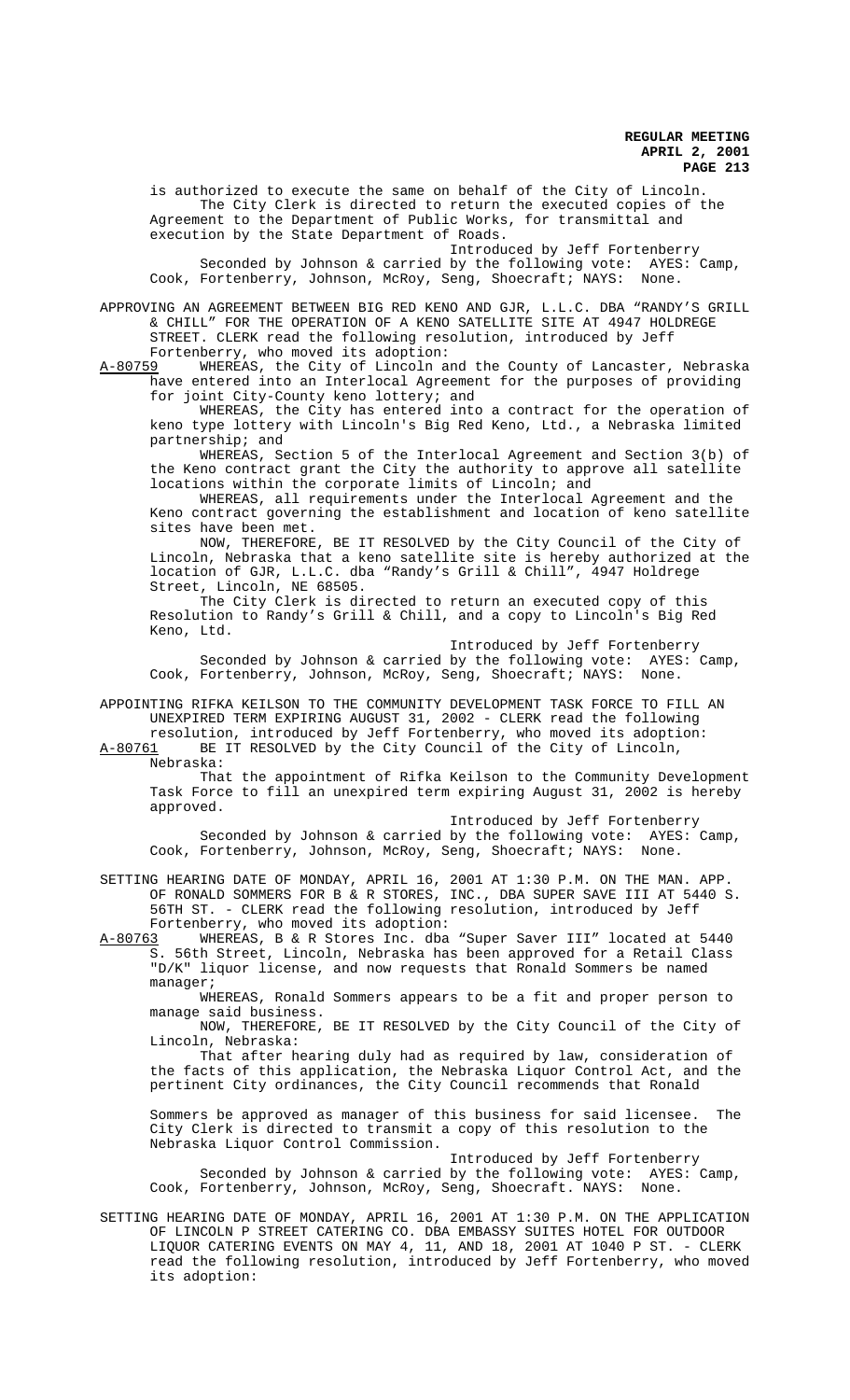A-80764 BE IT RESOLVED by the City Council of the City of Lincoln, Nebraska:

That after hearing duly had as required by law, consideration of the facts of this application, the Nebraska Liquor Control Act, and the pertinent City ordinances, the City Council recommends that the application of Lincoln P Street Catering Co. d/b/a Embassy Suites Hotel for a Special Designated License to cover an outdoor area in the back deck area at 1040 P Street, Lincoln, Nebraska, on May 4, 11, and 18, 2001, between the hours of 3:00 p.m. and 8:00 p.m., be approved with the condition that the premise complies in every respect with all City and State regulations and with the following requirements:

- 1. Identification to be checked, wristbands required on all parties wishing to consume alcohol.
- 2. Adequate security shall be provided for the event.
- 3. The area requested for the permit shall be separated from
	- the public by a fence or other means.
- 4. Responsible alcohol service practices shall be followed.

BE IT FURTHER RESOLVED the City Clerk is directed to transmit a copy of this resolution to the Nebraska Liquor Control Commission.

Introduced by Jeff Fortenberry

Seconded by Johnson & carried by the following vote: AYES: Camp, Cook, Fortenberry, Johnson, McRoy, Seng, Shoecraft. NAYS: None.

#### **ORDINANCES - 1ST & 2ND READING**

- APPROVING A CONTRACT BETWEEN THE CITY AND THE LINCOLN HAYMARKET DEVELOPMENT CORP. TO OPERATE AND REGULATE A SATURDAY PUBLIC MARKET IN THE HAYMARKET AREA FROM MAY 5, 2001, THROUGH OCTOBER 27, 2001 - CLERK read an ordinance, introduced by Jeff Fortenberry, accepting and approving the Contract between the City of Lincoln, Nebraska, a municipal corporation, and the Lincoln Haymarket Development Corporation for establishment and regulation of a Saturday public market in the Haymarket area from May 5, 2001 through October 27, 2001, the first time.
- APPROVING A CONTRACT BETWEEN THE CITY AND THE DOWNTOWN LINCOLN ASSOCIATION TO OPERATE A MID-WEEK PUBLIC MARKET IN THE MARKETPLACE AREA AT 12TH STREET FROM Q TO R STREET AND FROM 12TH TO 13TH STREETS FROM MAY 15, 2001, THROUGH JULY 31, 2001 - CLERK read an ordinance introduced by Jeff Fortenberry, accepting and approving the Contract between the City of Lincoln, Nebraska and Downtown Lincoln Association for establishment and regulation of a Tuesday public market in the Marketplace area from May 15, 2001 through July 31, 2001, for the first time.
- AUTHORIZING THE ISSUANCE OF NOT TO EXCEED \$1,600,000 OF THE CITY'S Q, O, P, R/NORTH HAYMARKET REDEVELOPMENT PROJECT TAX ALLOCATION AND REFUNDING BONDS - CLERK read an ordinance, introduced by Jeff Fortenberry, authorizing and providing for the issuance of not to exceed \$1,600,000 City of Lincoln, Nebraska, Q, O, P, R/North Haymarket redevelopment project tax allocation and refunding bonds, series 2001, for the purpose of (1) paying all or part of the costs of acquiring, purchasing, constructing, reconstructing, improving, extending, rehabilitating, installing, equipping, furnishing and completing certain public improvements within the city's Q, O, P, R/North Haymarket Redevelopment project inclusive of any acquisition of real estate and/or interests in real estate in connection therewith, (2) providing for the payment and redemption of all of the city's presenting outstanding Q, O, P, R/North Haymarket Redevelopment project tax allocation bonds, series 1995; prescribing the form and certain of the details of the bonds; pledging certain tax allocation and other tax revenues to payment of the principal of an interest on the bonds as the same become due and to carry out all other covenants of this ordinance; limiting payment of the bonds to said tax allocation and other tax revenues; creating; establishing funds and accounts; authorizing the public or private sale and delivery of the bonds; delegating, authorizing and directing the finance director to exercise his own independent discretion and judgment in determining and finalizing the terms and provisions with respect to the bonds not specified herein; providing for application of the proceeds of the bonds; providing for payment of the principal of and interest on the bonds; taking other action and making other covenants and agreements in connection with the foregoing; and related matters, the first time.
- AMENDING SECTION 9.44.040 OF THE LINCOLN MUNICIPAL CODE RELATING TO FIREWORKS TO PROVIDE FOR THE ASSESSMENT OF A LATE FEE ON ALL APPLICATIONS FOR A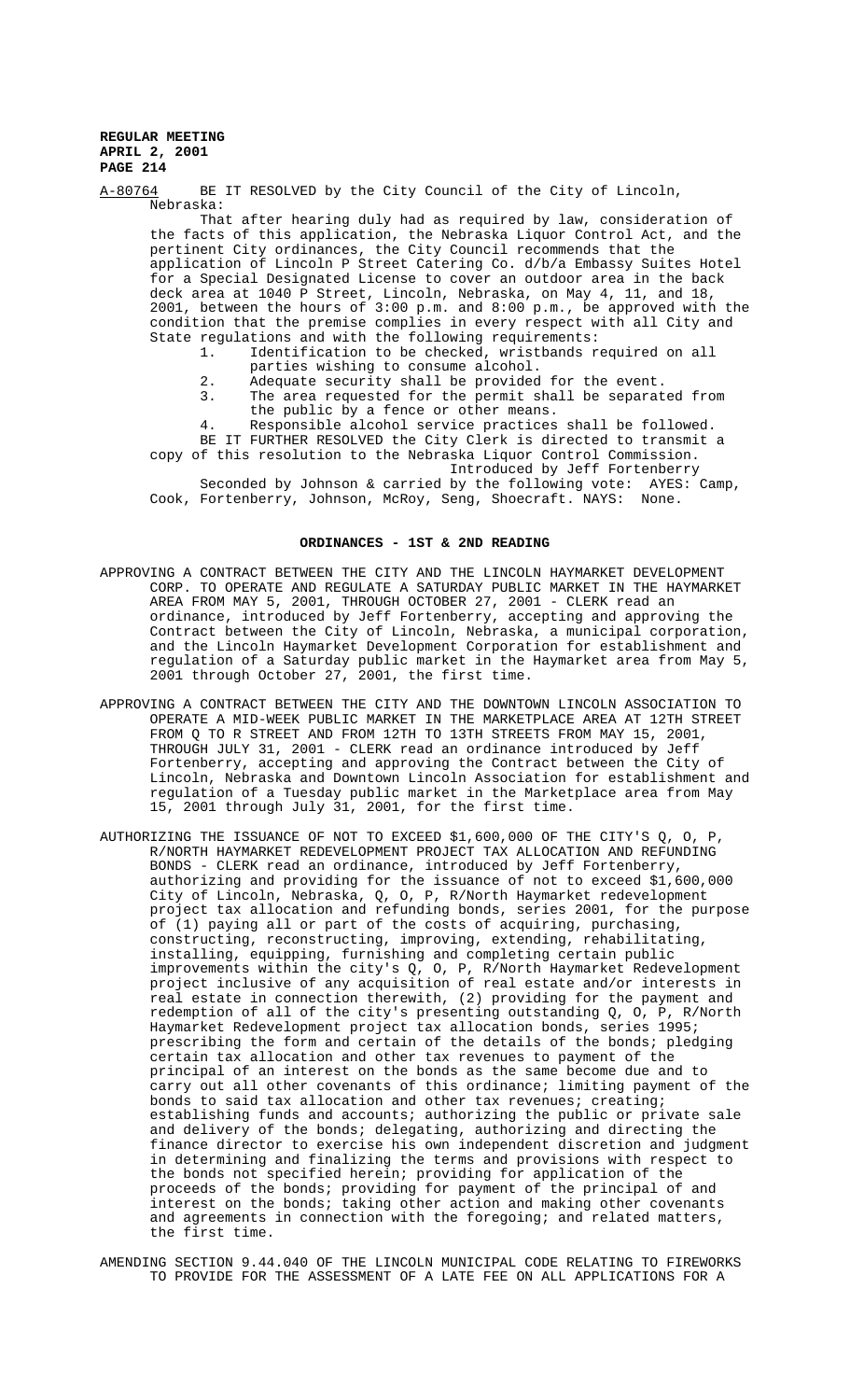LICENSE AS A FIREWORKS RETAILER POSTMARKED OR RECEIVED BY THE CHIEF OF THE BUREAU OF FIRE PREVENTION AFTER JUNE 23, TO INCREASE THE LICENSE FEE TO \$75,00, TO AMEND THE PROVISION REGARDING ISSUANCE OF A LICENSE, AND REPEALING SECTION 9.44.085 RELATING TO THE SALE AND USE OF FIREWORKS FROM DECEMBER 30, 1999 TO JANUARY 1, 2000 - CLERK read an ordinance, introduced by Jeff Fortenberry, amending Chapter 9.44 of the Lincoln Municipal Code relating to fireworks by amending Section 9.44.040 to provide for the assessment of a late fee on all applications for a license as a fireworks retailer postmarked or received by the Chief of the Bureau of Fire Prevention after June 23, to increase the license fee to \$75.00, and to amend the provision regarding issuance of a license; repealing Section 9.44.085 relating to sale and use of fireworks from December 30, 199 to January 1, 2000; and repealing Section 9.44.040 of the Lincoln Municipal Code, the first time.

- CHANGE OF ZONE 3134B APPLICATION OF CHRISTIAN RETIREMENT HOMES, INC. D/B/A EASTMONT TOWERS, TO ADD AND OPERATE A SIX BED HEALTH CARE FACILITY IN THE WILLOW SPRINGS FINAL PLANNED UNIT DEVELOPMENT ON PROPERTY GENERALLY LOCATED AT SOUTH 78TH STREET AND PIONEERS BLVD - CLERK read an ordinance, introduced by Jeff Fortenberry, approving Amendment No. 2 to the Development Plan and Agreement for the willow Springs Planned Unit Development to add a six bed health care facility on Lots, 7, 8, and 9, Block 4, Willow Springs Addition, the first time.
- CHANGE OF ZONE 3307 AMENDING SECTION 27.69.044 OF THE LINCOLN MUNICIPAL CODE RELATING TO PERMITTED SIGNS IN THE 0-1, 0-2, AND 0-3 ZONING DISTRICTS TO ADJUST THE PERMITTED SIGN REGULATIONS IN THE 0-3 OFFICE PARK DISTRICT TO BETTER REFLECT A TRANSITIONAL DISTRICT - CLERK read an ordinance, introduced by Jeff Fortenberry, amending Section 27.69.044 of the Lincoln Municipal Code relating to permitted signs in the 0-1, 02-, and 0-3 zoning districts to adjust the permitted sign regulations in the 0-3 Office Park District to better reflect a transitional district; and repealing Section 27.69.044 of the Lincoln Municipal Code, the first time.
- CHANGE OF ZONE 3310 DESIGNATING THE HAYMARKET PARK SIGN DISTRICT AS A OVERLAY SPECIAL SIGN DISTRICT FOR THE LINCOLN BASEBALL STADIUM ON PROPERTY GENERALLY LOCATED AT NORTH 6TH STREET AND CHARLESTON STREET, BETWEEN I-180 AND SUN VALLEY BOULEVARD - CLERK read an ordinance, introduced by Jeff Fortenberry, designating the Haymarket Park Sign District as an overlay special sign district for the Lincoln Baseball Stadium on property generally located at North 6th Street and Charleston Street, between I-180 and Sun Valley Blvd., in accordance with the provisions of 27.69.300 of the Lincoln Municipal Code and adopting special criteria for signs in said district, the first time.
- CHANGE OF ZONE 3311 APPLICATION OF THE DIRECTOR OF THE PARKS & RECREATION DEPARTMENT FOR A CHANGE FROM P PUBLIC USE DISTRICT TO 0-3 OFFICE PARK DISTRICT ON PROPERTY GENERALLY LOCATED 450 FEE WEST OF RIDGEVIEW DRIVE, ON THE NORTH SIDE OF PIONEERS BLVD. - CLERK read the ordinance, introduced by Jeff Fortenberry, amending the Lincoln Zoning District Maps attached to an made a part of Title 27 of the Lincoln Municipal Code, as provided by Section 27.05.020 of the Lincoln Municipal Code, by changing the boundaries of the districts established and shown thereon, the first time.
- VACATING A PORTION OF THE SOUTH 16TH STREET RIGHT-OF-WAY, A PORTION OF THE SOUTH 19TH STREET RIGHT-OF-WAY AND SOUTHPARK ROAD - CLERK read the ordinance, introduced by Jeff Fortenberry, whereas Southpark Road, 16th Street and 19th Street were dedicated to the City of Lincoln in the final plat of Lincoln Industrial Park, the first time.

DECLARING PORTIONS OF THE HIGHLANDS SOUTH PARK AS SURPLUS PROPERTY, GENERALLY LOCATED AT N.W. FAIRWAY DRIVE AND W. HARVEST DRIVE - Prior to reading CAMP Moved to delay first reading for one week to 4/9/01. Seconded by Johnson & carried by the following vote: AYES: Camp, Cook, Fortenberry, Johnson, McRoy, Seng, Shoecraft; NAYS: None.

CHANGE OF ZONE 3258 - APPLICATION OF ASPEN BUILDERS, INC. FOR A CHANGE OF ZONE FROM AGR AGRICULTURAL RESIDENTIAL TO R-3 RESIDENTIAL ON PROPERTY GENERALLY LOCATED AT S.W. 27TH STREET AND WEST A STREETS - CLERK read an ordinance, introduced by Jeff Fortenberry, amending the Lincoln Zoning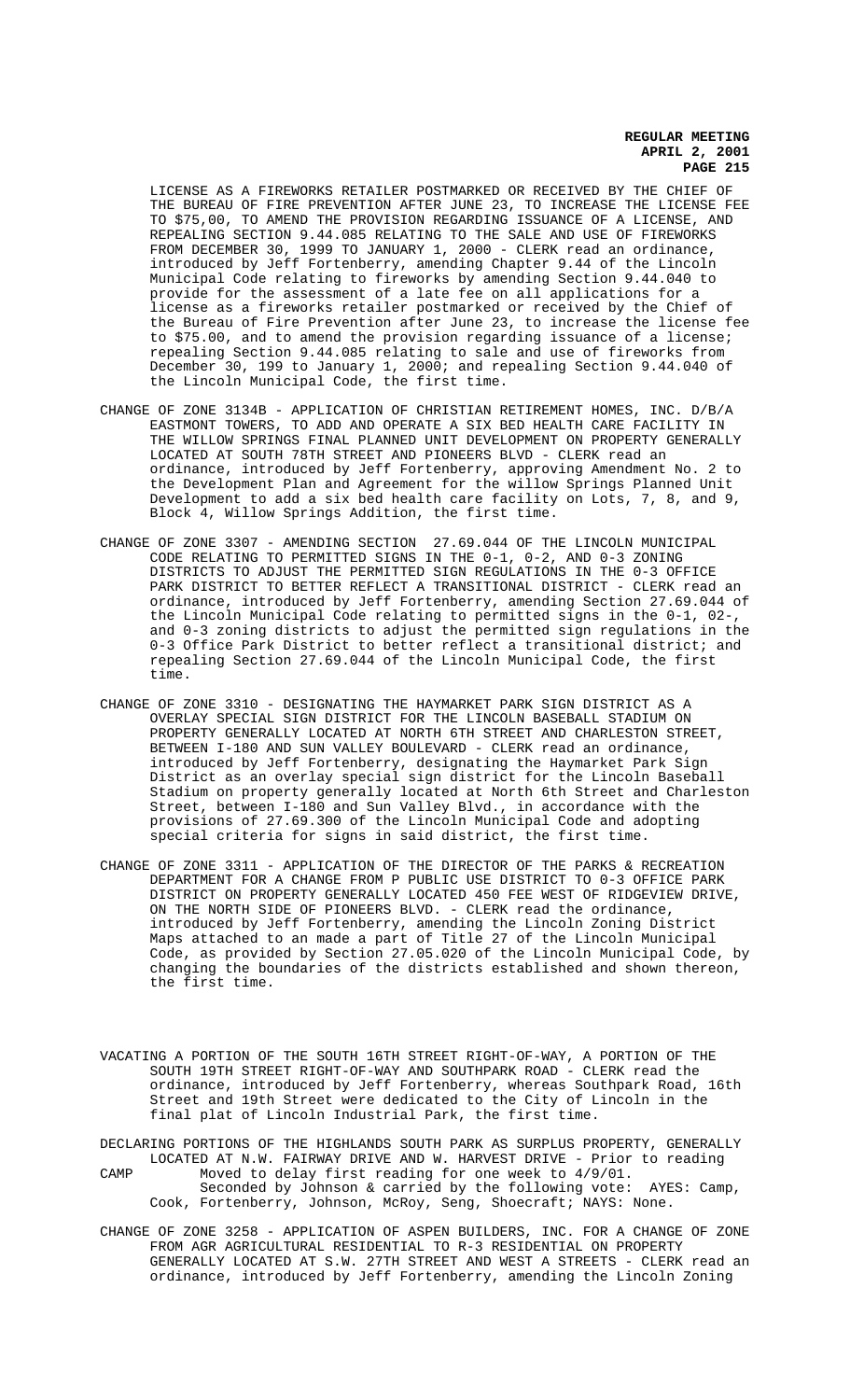District Maps attached to and made a part of Title 27 of th Lincoln Municipal Code, as provided in Section 27.05.020 of the Lincoln Municipal Code, by changing the boundaries of the districts established, the first time.

- CHANGE OF ZONE 3303 APPLICATION OF ASPEN BUILDERS, INC. FOR A CHANGE OF ZONE FROM AGR AGRICULTURAL RESIDENTIAL TO R-3 RESIDENTIAL ON PROPERTY GENERALLY LOCATED AT S.W. 27TH STREET AND WEST "A" STREET - CLERK read an ordinance, introduced by Jeff Fortenberry, amending the Lincoln Zoning District Maps attached to and made a part of Title 27 of the Lincoln Municipal Code, as provided by Section 27.05.020 of the Lincoln Municipal Code, by changing Boundaries of the districts established, the first time.
- DECLARING APPROXIMATELY .91 ACRES OF PROPERTY GENERALLY LOCATED IN LOT 2, FAIRVIEW CEMETERY 1ST ADDITION, GENERALLY LOCATED NEAR N. 84TH STREET AND ADAMS STREET, AS SURPLUS AND AUTHORIZING THE SALE THEREOF - CLERK read an ordinance, introduced by Jonathan Cook, declaring a tract of City-owned property generally located near North 84th and Adams Streets as surplus and authorizing the sale thereof to Wyuka Cemetery, the second time.
- AMENDING CHAPTER 6.04 OF THE LINCOLN MUNICIPAL CODE RELATING TO ANIMAL CONTROL REGULATIONS GENERALLY TO AMEND DEFINITIONS; TO INCREASE IMPOUNDMENT FEES; TO MAKE IT UNLAWFUL TO OWN ANIMAL HYBRIDS; TO PROVIDE RESTRICTIONS RELATING TO ACTIVITIES OF PET SHOPS; AMENDING CRUELTY TO ANIMALS TO PROVIDE A SEPARATE SECTION RELATING TO ANIMAL NEGLECT; TO PROVIDE EXCEPTIONS TO VIOLATIONS; AMENDING PROVISIONS REGARDING SELLING OR GIVING AWAY ANIMALS; AND TO PROVIDE ADDITIONAL PENALTIES FOR VIOLATIONS - CLERK read an ordinance amending Chapter 6.04 of the Lincoln Municipal Code relating to Animal Control Regulations Generally by amending Section 6.04.010 to add definitions for "adequate shelter", "animal exhibit," "boarding", "exotic animal", "hybrid", "shade" and "wild animal" and to amend the definitions of "large animal" and "unusual animal"; amending Section 6.04.150 to increase impoundment fees; adding a new Section 6.04.155 to make it unlawful to own animal hybrids; adding a new Section 6.04.165 to provide restrictions relating to activities of pet shops; amending Section 6.04.310 relating to cruelty to animals; adding a new Section 6.04.315 to provide a separate section relating to animal neglect by amending provisions previously contained 6.04.310, Cruelty to Animals; adding a new section numbered 6.04.317 to provide exceptions to the violations set forth in Section 6.04.310; amending Section 6.04.350 regarding selling or giving away animals; amending Section 6.04.440 to provide additional penalties for violations of Chapter 6.04 of the Lincoln Municipal Code; and repealing Sections 6.04.010, 6.04.150, 6.04.310, 6.04.350, and 6.04.440 of the Lincoln Municipal Code as hitherto existing, the second time.
- AMENDING CHAPTER 6.04 OF THE LINCOLN MUNICIPAL CODE RELATING TO ANIMAL CONTROL REGULATIONS GENERALLY TO ALLOW THE DIRECTOR OF THE HEALTH DEPARTMENT TO IMPOUND UNUSUAL ANIMALS; TO PROVIDE PERMIT PROVISIONS FOR ANIMAL EXHIBITS OR RIDES; TO MAKE IT UNLAWFUL TO PROVIDE FOR UNUSUAL CARNIVOROUS MAMMALS TO BE RESTRAINED BY THE PUBLIC FOR ENTERTAINMENT PURPOSES; AND TO PROVIDE AN APPEAL PROCESS FOR DENIED, NON-RENEWED AND REVOKED ANIMAL EXHIBIT OR RIDE PERMITS - CLERK read an ordinance, introduced by Jonathan Cook, amending Chapter 6.04 of the Lincoln Municipal Code relating to Animal Control Regulations - Generally by amending Section 6.04.020 to allow the Director of the Health Department to impound unusual animals; amending Section 6.04.210 to provide permit provisions for animal exhibits or rides; adding a new section numbered 6.04.215 to make it unlawful to provide for young unusual carnivorous mammals to be held by the public for entertainment purposes; adding a new section numbered 6.04.225 to provide an appeal process for denied, non-renewed and revoked animal exhibit or ride permits; and repealing Sections 6.04.020 and 6.04.210 of the Lincoln Municipal Code as hitherto existing, the second time.
- AMENDING CHAPTER 6.12 OF THE LINCOLN MUNICIPAL CODE RELATING TO CATS TO ADD A DEFINITION FOR "CAT HOBBY KENNEL" AND AMENDING THE DEFINITION OF "KENNEL; TO PROVIDE THE WORD "LINCOLN" BE ENGRAVED ON ALL CAT TAGS; TO PROVIDE THAT ALL MONEY RECEIVED BY THE DIRECTOR UNDER CHAPTER 6.12 SHALL BE CREDITED TO THE ANIMAL CONTROL FUND; TO MAKE IT UNLAWFUL FOR CATS THAT ARE NOT SPAYED OR NEUTERED TO RUN AT LARGE; TO REPEAL THE CURRENT PROVISIONS RELATING TO CATS RUNNING AT LARGE WHILE IN HEAT; TO DELETE REFERENCES TO SECTIONS BEING REPEALED; TO MAKE IT UNLAWFUL TO MAINTAIN A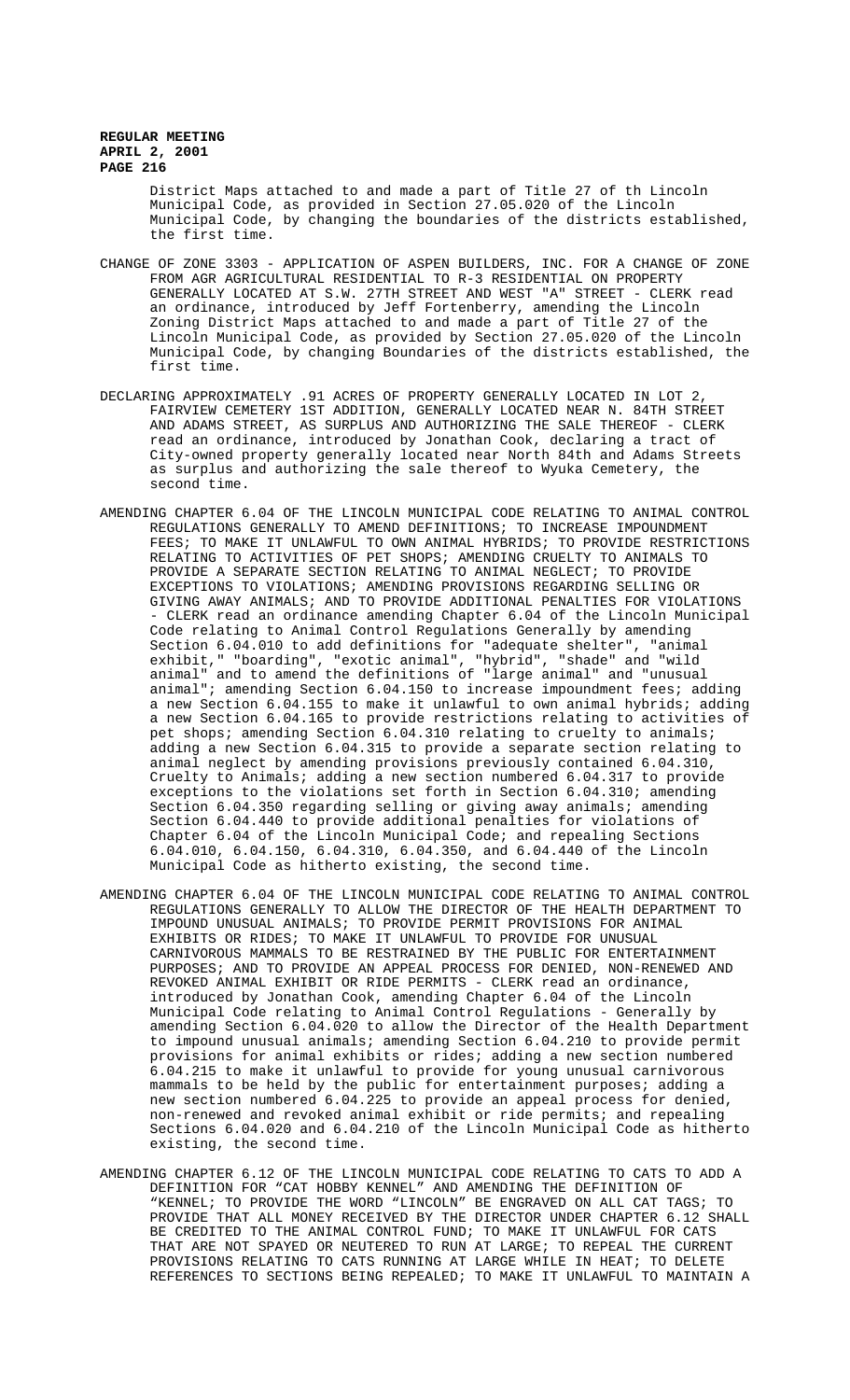CAT KENNEL; TO PROVIDE EXCEPTIONS TO HAVING A CAT KENNEL; TO CREATE A PERMIT PROCESS TO OBTAIN A CAT HOBBY KENNEL; TO PROVIDE RESTRICTIONS RELATING TO A CAT HOBBY KENNEL; TO REPEAL THE CURRENT PROVISIONS RELATING TO HOBBY KENNEL OR CATTERY PERMITS; AND TO INCREASE THE MINIMUM FINE FOR FIRST OFFENSE VIOLATIONS OF CHAPTER 6.12 FROM \$25 TO \$35 -CLERK read an ordinance, introduced by Jonathan Cook, amending Chapter 6.12 of the Lincoln Municipal Code relating to Cats by amending Section 6.12.010 to add a definition for "cat hobby kennel" and amending the definition of "kennel"; amending Section 6.12.050 to provide the word "Lincoln" be engraved on all cat tags; adding a new section 6.12.055 to provide that all money received by the Director under Chapter 6.12 shall be credited to the Animal Control Fund; amending Section 6.12.070 to make it unlawful for cats that are not spayed or neutered to run at large; repealing Section 6.12.080 relating to cats running at large while in heat; amending Section 6.12.100 to delete a reference to Section 6.12.080 which is being repealed; adding a new Section 6.12.123 to make it unlawful to maintain a cat kennel; adding a new Section 6.12.125 to provide exceptions to having a cat kennel; adding a new section numbered 6.12.127 to create a permit process to obtain a cat hobby kennel; adding a new section numbered 6.12.129 to provide restrictions relating to a cat hobby kennel; repealing Section 6.12.130 relating to hobby kennel or cattery permit; and amending Section 6.12.290 to increase the minimum fine for first offense violations of Chapter 6.12 from \$25.00 to \$35.00; and repealing Sections 6.12.010, 6.12.050, 6.12.070, 6.12.100, and 6.12.290 of the Lincoln Municipal Code as hitherto existing, the second time.

AMENDING CHAPTER 6.08 OF THE LINCOLN MUNICIPAL CODE RELATING TO DOGS TO ADD A DEFINITION FOR "DOG HOBBY KENNEL" AND TO AMEND THE DEFINITION OF "KENNEL"; TO PROVIDE THE WORD "LINCOLN" BE DIE-STAMPED ON DOG TAGS; TO PROVIDE THAT OWNERS OF DOGS SHALL DISPOSE OF WASTE MATERIAL ACCUMULATING FROM THEIR DOGS AT LEAST ONCE EVERY FIVE DAYS; TO INCLUDE DOG HOBBY KENNEL PERMIT HOLDERS AS EXCEPTIONS TO DOG KENNEL PROHIBITION; TO CREATE AN EXCEPTION TO HAVING A DOG KENNEL FOR PERSONS ON LAND THAT IS ANNEXED BY THE CITY; TO REQUIRE PERMITS FOR DOG HOBBY KENNELS; TO PROVIDE RESTRICTIONS RELATING TO DOG HOBBY KENNELS; TO PROVIDE THAT MONEY RECEIVED PURSUANT TO CHAPTER 6.08 SHALL BE CREDITED TO THE ANIMAL CONTROL FUND; AND TO INCREASE THE MINIMUM FINE FOR FIRST OFFENSE VIOLATIONS OF CHAPTER 6.08 FROM \$25.00 TO \$35.00 - CLERK read an ordinance, introduced by Jonathan Cook, amending Chapter 6.08 of the Lincoln Municipal Code relating to Dogs by amending Section 6.08.010 to add a definition for "dog hobby kennel", and to amend the definition of "kennel"; amending Section 6.08.040 to provide the word "Lincoln" be die-stamped on dog tags; amending Section 6.08.150 to provide that owners of dogs shall dispose of waste material accumulating from their dogs at least once every five days; amending Section 6.08.310 to include dog hobby kennel permit holders as exceptions to dog kennel prohibition; adding a new section numbered 6.08.311 creating an exception to having a dog kennel for persons on land that is annexed by the City; adding a new section numbered 6.08.313 to require permits for dog hobby kennels; adding a new Section 6.08.315 to provide restrictions relating to dog hobby kennels; adding a new Section 6.08.317 to provide that money received pursuant to Chapter 6.08 shall be credited to the Animal Control Fund; amending Section 6.08.350 to increase the minimum fine for

first offense violations of Chapter 6.08 from \$25.00 to \$35.00; and repealing Sections 6.08.010, 6.08.040, 6.08.150, 6.08.310, and 6.08.350 of the Lincoln Municipal Code as hitherto existing, the second time.

- CHANGE OF ZONE 3263 APPLICATION OF PIONEER WOODS, L.L.C. FOR A CHANGE OF ZONE FROM B-1 LOCAL BUSINESS AND R-3 RESIDENTIAL TO B-2 PLANNED NEIGHBORHOOD BUSINESS ON PROPERTY GENERALLY LOCATED AT THE NORTHEAST CORNER OF 70TH AND PIONEERS BLVD. - CLERK read an ordinance, introduced by Jonathan Cook, amending the Lincoln Zoning District Maps attached to and made a part of Title 27 of the Lincoln Municipal Code, as provided by Section 27.05.020 of the Lincoln Municipal Code, by changing the boundaries of the districts established and shown thereon, the second time.
- APPROVING A REDEVELOPMENT AGRMT. BETWEEN THE CITY & TJK INVESTMENTS, INC. FOR THE REDEVELOPMENT OF THE WEST SIDE OF N.  $27<sup>TH</sup>$  ST. BETWEEN S & T STS. TO BE KNOWN AS "STERLING VILLAGE" OFFICE/RETAIL SITE - CLERK read an ordinance, introduced by Jonathan Cook, accepting and approving the North 27th and "S" to "T" Streets Redevelopment Agreement (Redevelopment Agreement) between the City of Lincoln and TJK Investments, Inc., a